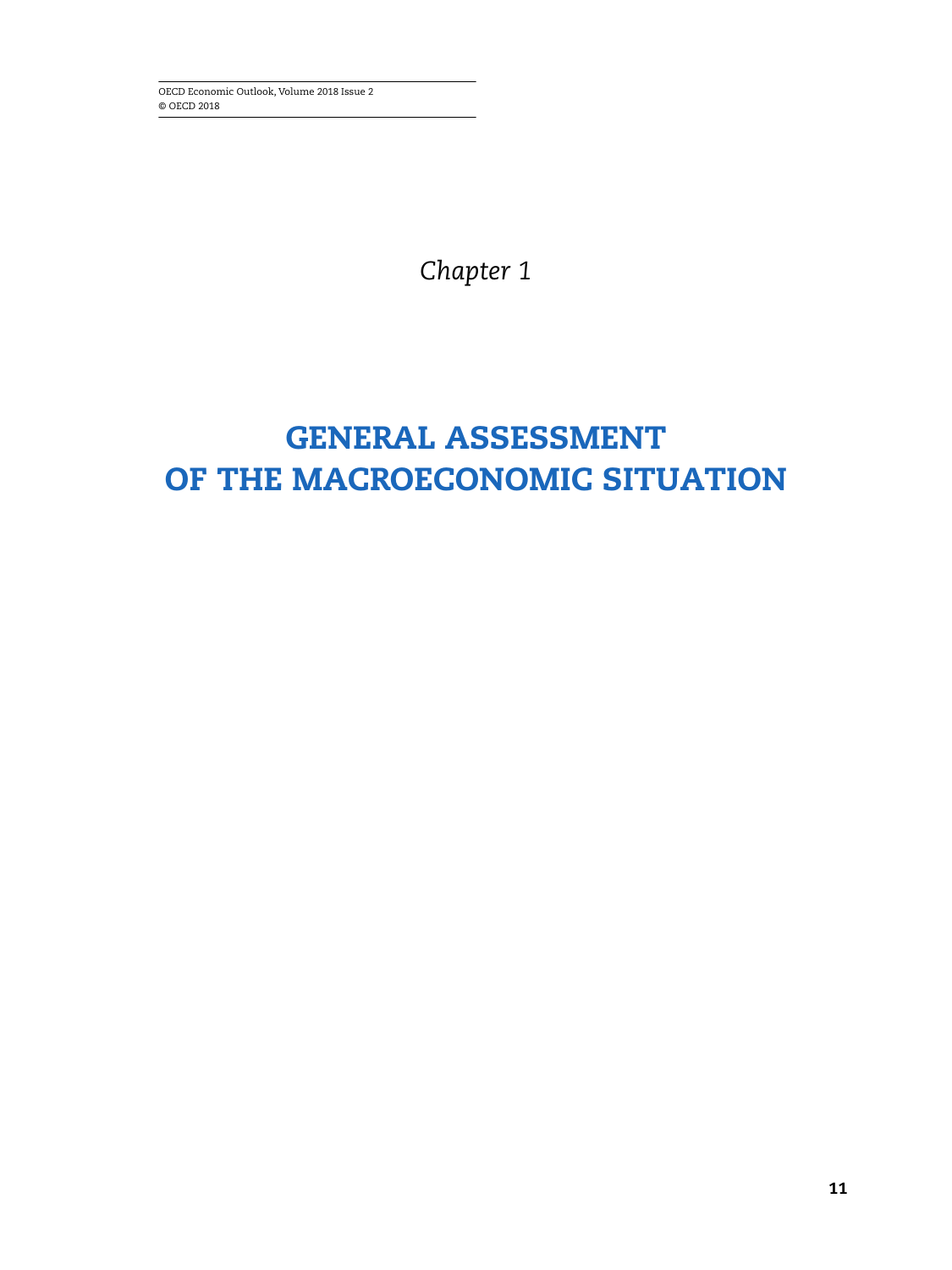# **Introduction**

The global expansion has peaked. Global GDP growth is projected to ease gradually from 3.7% in 2018 to around 3½ per cent in 2019 and 2020, broadly in line with underlying global potential output growth (Table 1.1). In the near term, policy support and strong job growth continue to underpin domestic demand. However, macroeconomic policies are projected to become less accommodative over time, and headwinds from trade tensions, tighter financial conditions and higher oil prices are set to continue. Growth in the OECD area is set to slow gradually, from around 2½ per cent in 2017-18 to just under 2% by 2020. Wage and price inflation are projected to rise, but only moderately. Considerable uncertainty remains about the strength of the relationship between capacity and inflation, and there are risks that a sharper inflation upturn could occur. The rise in oil prices this

#### Table 1.1. **Global growth is set to slow**

|                                      | Average<br>2011-2018 | 2017   | 2018   | 2019     | 2020   | 2018<br>Q4 | 2019<br>Q4 | 2020<br>Q4 |
|--------------------------------------|----------------------|--------|--------|----------|--------|------------|------------|------------|
|                                      |                      |        |        |          |        |            |            |            |
|                                      |                      |        |        | Per cent |        |            |            |            |
| Real GDP growth <sup>1</sup>         |                      |        |        |          |        |            |            |            |
| World <sup>2</sup>                   | 3.4                  | 3.6    | 3.7    | 3.5      | 3.5    | 3.5        | 3.6        | 3.5        |
| G20 <sup>2</sup>                     | 3.6                  | 3.8    | 3.8    | 3.7      | 3.7    | 3.7        | 3.8        | 3.7        |
| OECD <sup>2</sup>                    | 2.1                  | 2.5    | 2.4    | 2.1      | 1.9    | 2.2        | 2.1        | 1.9        |
| <b>United States</b>                 | 2.3                  | 2.2    | 2.9    | 2.7      | 2.1    | 3.1        | 2.4        | 2.0        |
| Euro area                            | 1.2                  | 2.5    | 1.9    | 1.8      | 1.6    | 1.5        | 1.9        | 1.4        |
| Japan                                | 1.3                  | 1.7    | 0.9    | 1.0      | 0.7    | 0.6        | 0.6        | 1.1        |
| Non-OEC $D^2$                        | 4.6                  | 4.6    | 4.7    | 4.7      | 4.7    | 4.6        | 4.8        | 4.7        |
| China                                | 7.1                  | 6.9    | 6.6    | 6.3      | 6.0    | 6.4        | 6.1        | 6.0        |
| India $3$                            | 7.0                  | 6.7    | 7.5    | 7.3      | 7.4    |            |            |            |
| <b>Brazil</b>                        | 0.1                  | 1.0    | 1.2    | 2.1      | 2.4    |            |            |            |
| Output gap <sup>4</sup>              | $-1.8$               | $-1.0$ | $-0.6$ | $-0.4$   | $-0.5$ |            |            |            |
| Unemployment rate <sup>5</sup>       | 6.9                  | 5.8    | 5.3    | 5.1      | 5.0    | 5.2        | 5.1        | 4.9        |
| Inflation <sup>1,6</sup>             | 1.6                  | 2.0    | 2.3    | 2.6      | 2.5    | 2.6        | 2.5        | 2.5        |
| Fiscal balance <sup>7</sup>          | $-4.1$               | $-2.3$ | $-2.9$ | $-3.1$   | $-3.0$ |            |            |            |
| World real trade growth <sup>1</sup> | 3.6                  | 5.2    | 3.9    | 3.7      | 3.7    | 3.3        | 3.8        | 3.6        |

*OECD area, unless noted otherwise*

1. Percentage changes; last three columns show the increase over a year earlier.

2. Moving nominal GDP weights, using purchasing power parities.

3. Fiscal year.

4. Per cent of potential GDP.

5. Per cent of labour force.

6. Private consumption deflator.

7. Per cent of GDP

Source: OECD Economic Outlook 104 database.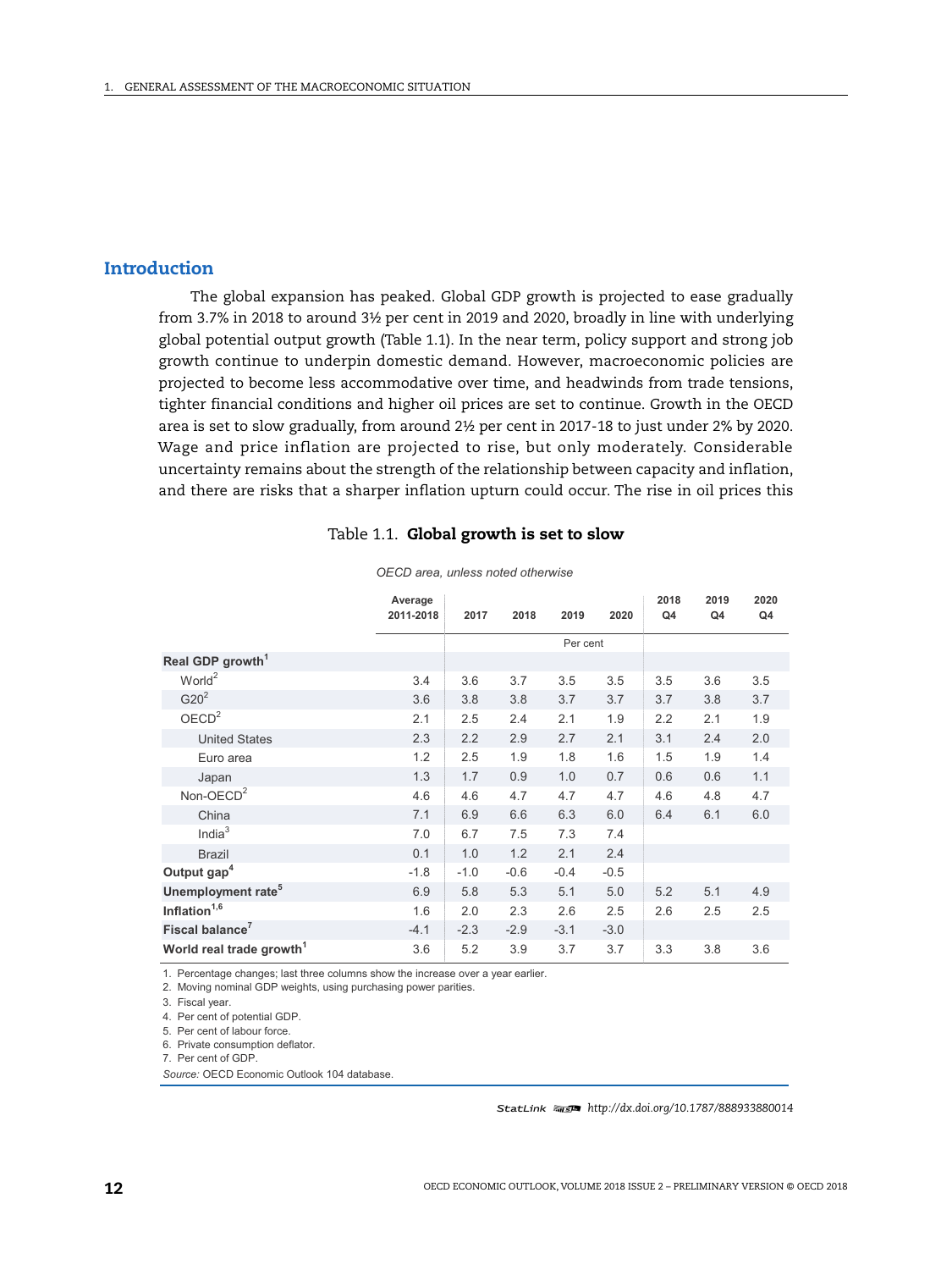year has pushed up headline inflation, and import tariffs have begun to raise prices in a few countries. Global trade has already started to ease, with trade restrictions having adverse effects on confidence and investment plans, and global trade growth appears set to remain at under 4% per annum on average over 2018-20.

Outcomes could be weaker still if downside risks materialise. Further moves by the United States and China to raise barriers on bilateral trade would hit output in these economies, with adverse effects on global growth and trade. A supply-driven disruption in oil markets would place upward pressure on inflation, at least temporarily, around the world and slow growth. Financial market pressures on emerging-market economies could intensify, particularly if an upside surprise in inflation in the advanced economies were to trigger a further rise in policy interest rates and a new round of asset repricing. A decade after the financial crisis, vulnerabilities also persist in many economies from elevated asset prices and high debt levels. On the upside, a quick resolution of trade tensions, or stronger structural policy ambition around the world, could improve confidence and limit the drag on investment from high uncertainty.

Recent developments and the projected outlook pose considerable challenges for policymakers. An immediate need is to reduce policy-related uncertainty by arresting the slide towards protectionism and reinforcing the global rules-based international trade system through multilateral dialogue. Macroeconomic policy requirements differ across countries, reflecting the diverging challenges they face. In the main advanced economies, monetary policy accommodation can be reduced gradually, albeit at a differing pace. Fiscal policy is projected to turn broadly neutral in most OECD countries in 2019-20 after the notable easing in recent years. The planned neutral fiscal stance is generally appropriate given the economic outlook; the further easing announced in a few countries with already high public debt could lead to adverse reactions in financial markets. In emerging-market economies, careful choices are required to maintain policy credibility. Those economies with a robust macroeconomic policy framework and flexible exchange rate may need only a modest tightening of monetary policy in line with ongoing asset repricing, and solid fiscal positions provide scope to ease policy if necessary to support demand. There is less scope for such support in emerging-market economies where there are concerns about the sustainability of fiscal or external positions. Other priorities for policy in all countries are to enhance resilience against risks, particularly continued financial vulnerabilities from high debt, and to strengthen reform efforts to improve prospects for longer-term growth that is sustainable and provides opportunities for all.

An interaction of the major downside risks would weaken global output and trade growth substantially, with the possibility that the level of global output could be over  $\frac{1}{2}$  per cent weaker than projected by 2020. If downside risks were to produce a sharper global downturn than currently projected, co-ordinated policy action across countries would provide the most effective counterweight. With limited scope to use monetary policy in some areas in the near term and the need to use instruments that have swift effects on growth, fiscal policy easing will be likely to have an important role in restoring growth, even if the room for manoeuvre has diminished with high public debt. Preparing for such an eventuality now by planning projects that can be rolled out rapidly would increase the effectiveness of a co-ordinated fiscal response.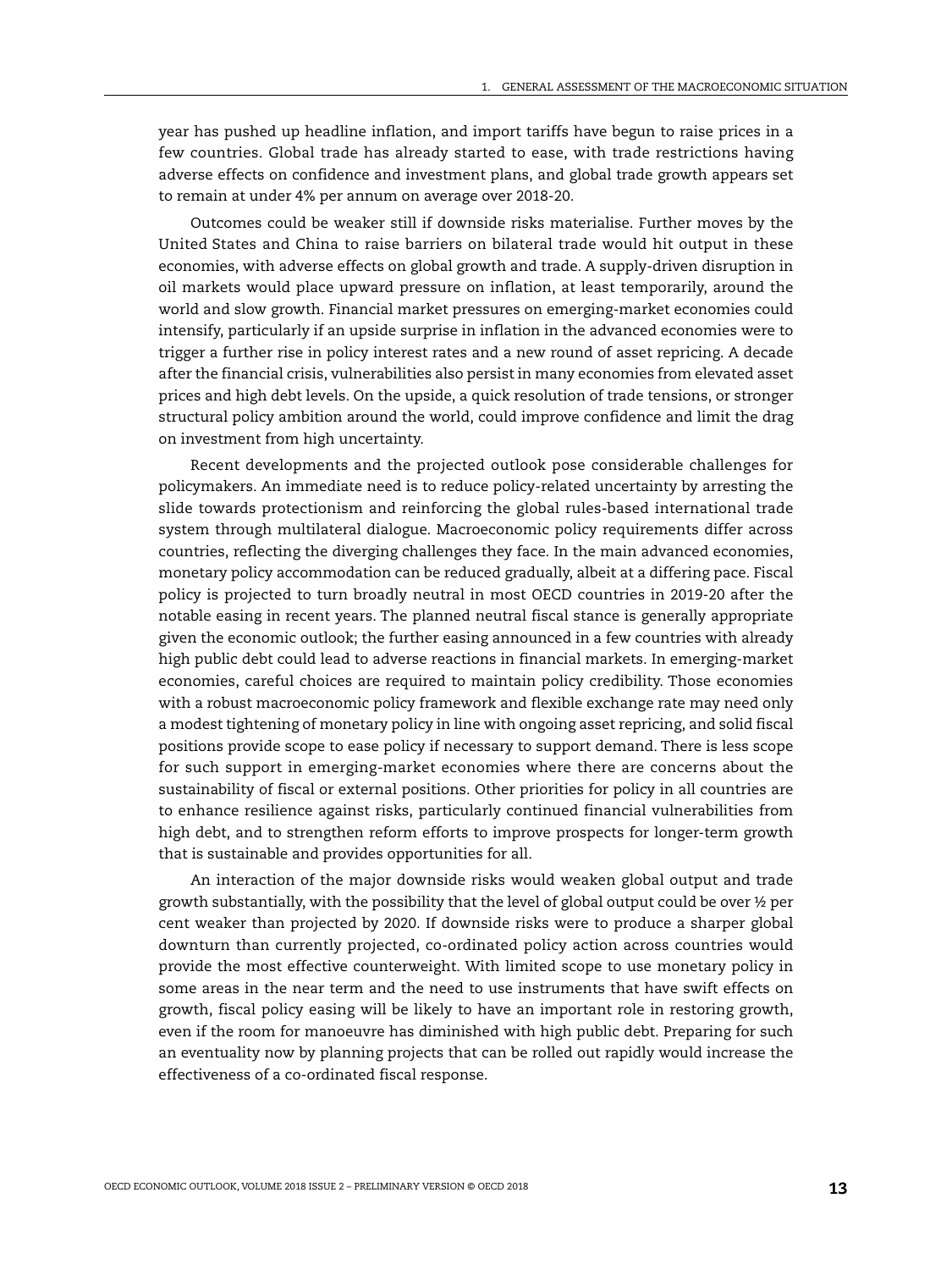2014 2015 2016 2017 2018

#### **Global growth is set to ease**

#### *Global growth is projected to moderate in the coming two years*

Recent developments suggest that the global expansion has peaked and is likely to slow over the next two years. Global GDP growth has settled at around 3.7% this year (Figure 1.1, Panel A), and developments across countries and sectors have diverged, in contrast to the broad-based expansion seen in 2017. Labour market conditions are still improving, with the OECD-wide unemployment rate now at its lowest level since 1980, but investment and trade growth have proved softer than anticipated, financial market conditions have tightened, and confidence has continued to ease. Preliminary national accounts data for the third quarter of 2018 show continued solid outcomes in the United States, but slower growth in China, the euro area and Japan. Business survey data also point to easing growth in both advanced and emerging-market economies, and incoming new orders have weakened, especially in manufacturing (Figure 1.1, Panel B). Other high frequency indicators of global activity, such as industrial production and retail sales, also suggest that growth is moderating (Figure 1.1, Panels C and D). The slowdown in trade growth, tighter global financial conditions and higher oil prices are all contributing to the underlying easing of the global expansion.



Figure 1.1. **Global growth and confidence have moderated**

*Note:* GDP, industrial production and retail sales aggregation using PPP weights. Data in Panel D are for retail sales in the majority of countries, but monthly household consumption is used for the United States and the monthly synthetic consumption indicator is used for Japan. Data for India are unavailable for Panel D.

 $\Omega$ 1

*Source:* OECD Economic Outlook 104 database; OECD Main Economic Indicators; Thomson Reuters; Markit; and OECD calculations. 1 2 *<http://dx.doi.org/10.1787/888933879482>*

2014 2015 2016 2017 2018

 $\Omega$ 1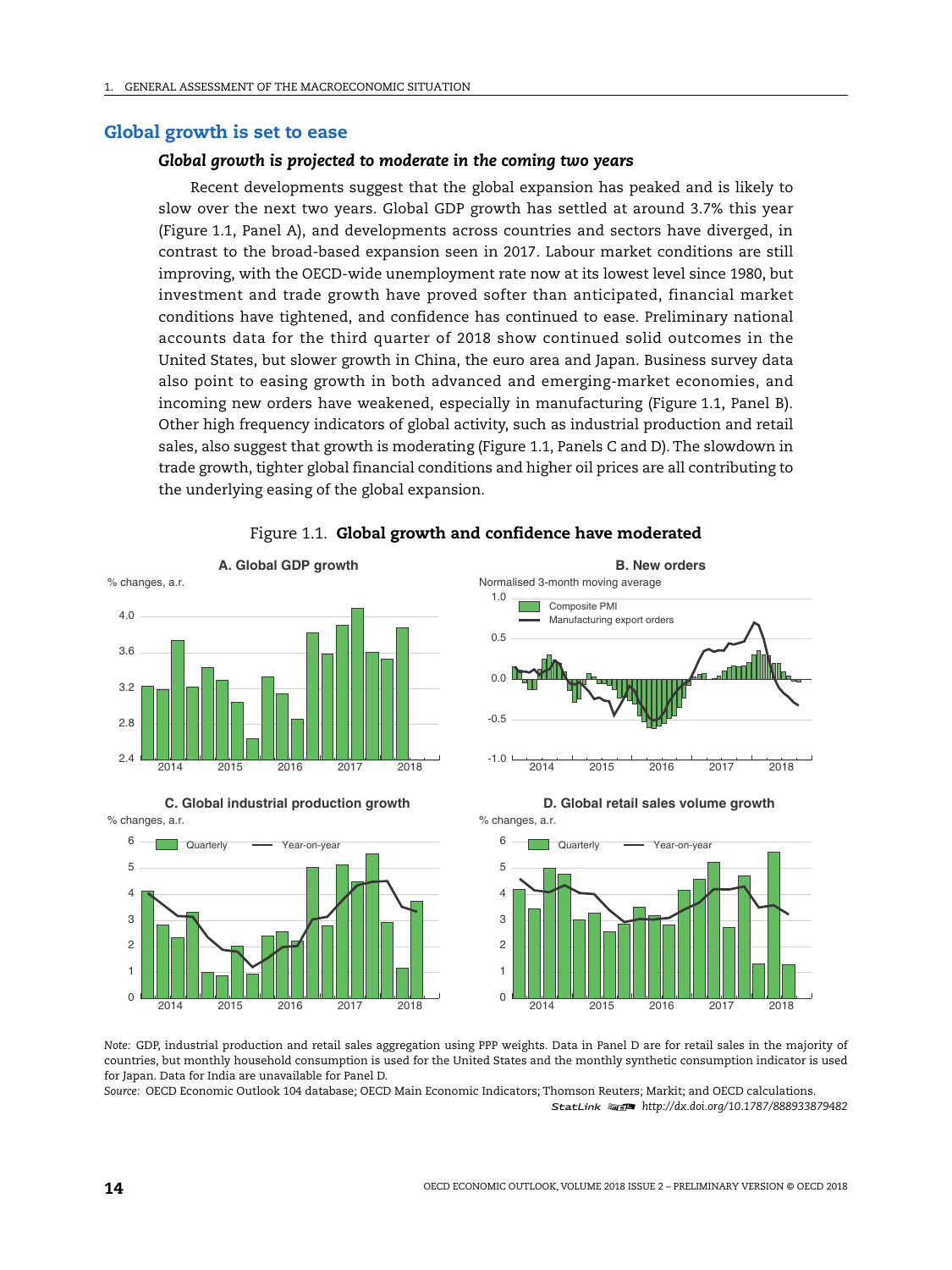Amidst rising trade tensions, global trade volume growth (goods plus services) has slowed this year, with particularly weak outcomes in the first half of the year (Figure 1.2, Panels A and B). High frequency indicators, such as export orders and container port traffic, suggest that the prospects for future trade growth remain modest. A series of new tariffs and retaliatory counter-measures have already come into effect this year, and there is a risk that more may be implemented next year. New restrictive trade policy measures have resulted in marked changes in trade flows and prices in some targeted sectors, particularly in the United States and China, with some transactions being brought forward ahead of announced tariffs. Policy announcements are also affecting business sentiment and investment plans, especially in manufacturing, and have added to uncertainty (Federal Reserve Bank of Atlanta, 2018; Figure 1.2, Panels C and D).<sup>1</sup>

Financial conditions have tightened this year, with rising long-term interest rates, particularly in the United States, triggering repricing across many asset markets and significant turbulence in a few emerging-market economies. The associated shift in risk sentiment has contributed to sizeable currency depreciations against the US dollar in many emerging-market economies, especially ones with large and rising external

Figure 1.2. **Rising trade tensions have affected capital spending plans and added to uncertainty**

5

10

15



**C. Impact of current international trade environment on capital spending plans in the next 12 months**



 % changes, a.r. **Quarterly** Year-on-year **B. Container port traffic**



**D. Trade policy uncertainty**

Normalised 3-month moving average



*Note:* Panel C is based on combined responses of 513 firms, of which 100 are in the manufacturing sector. Decreases (increases) include all firms indicating a slight, moderate and significant decrease (increase) in their capital spending plans. *Source:* OECD Economic Outlook 104 database; Institute of Shipping Economics and Logistics (ISL); Duke CFO Global Business Survey, September 2018; policyuncertainty.com; and OECD calculations.

1 2 *<http://dx.doi.org/10.1787/888933879501>*

1. Other factors contributing to the softness of global trade include more moderate investment growth (a relatively trade intensive component of demand) and slower output growth in the euro area (a relatively trade intensive part of the world economy given sizeable intra-area trade).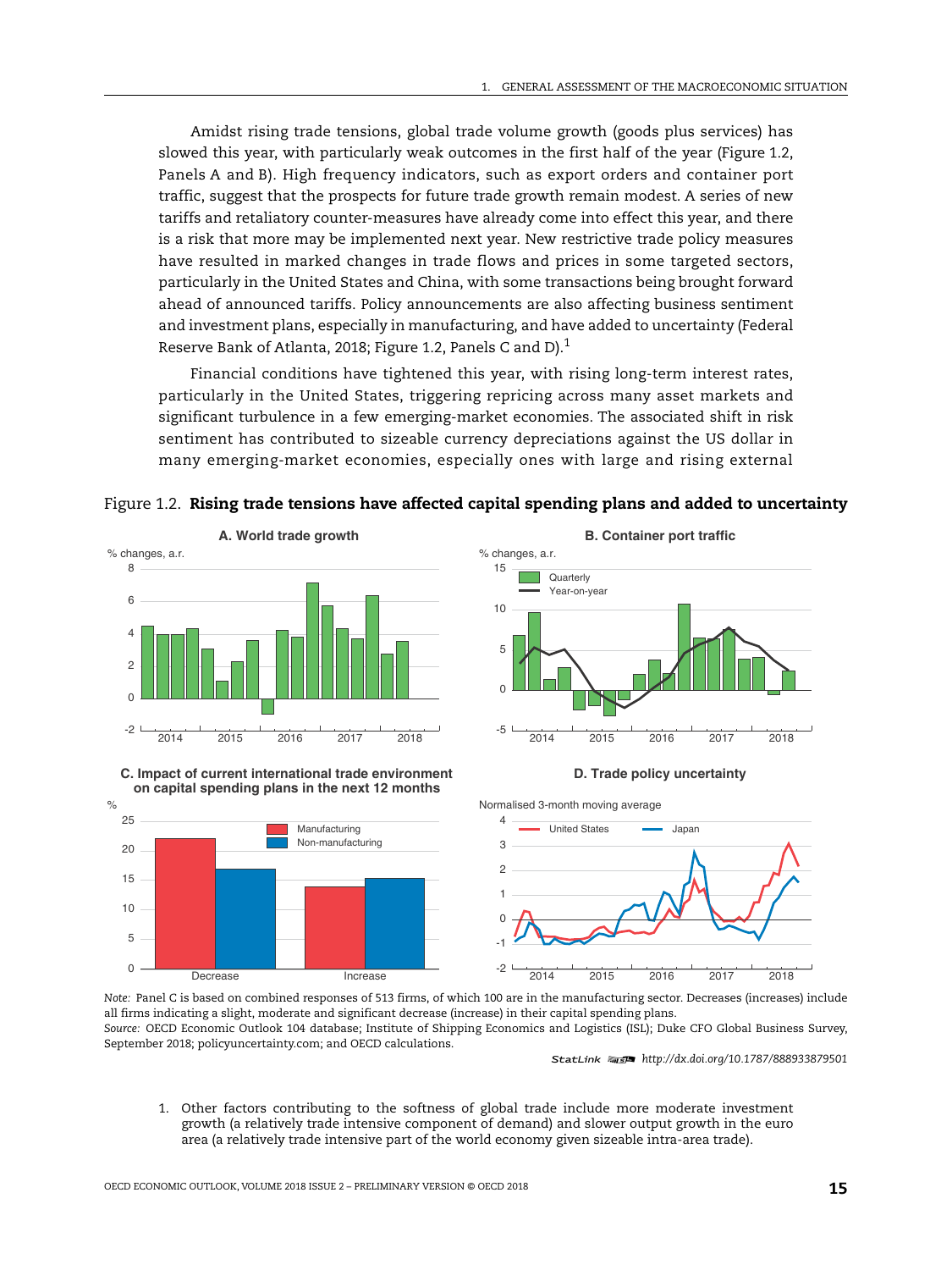imbalances. As discussed below, an additional weakening of market sentiment towards emerging-market economies would cut their growth further and place renewed downward pressure on their currencies.

Higher and more volatile oil prices over the past year have added to the challenges for oil-importing economies. Oil prices have been over 30% higher this year (as of mid-November) than in 2017. Production in the United States and Russia has risen to record levels, but continued uncertainty about potential supply disruptions in some OPEC economies, particularly Venezuela and Iran (who collectively account for around 4% of global supply at present), and expectations that demand growth might slow are resulting in considerable price volatility. The rise in prices over the past year is already having a mild negative effect on global growth and adding to inflation. This could intensify if further supply disruptions materialise (see below).

Overall, recent economic and financial developments and intensified downside risks suggest that global growth prospects have moderated, with outcomes diverging across the major economies. Global GDP growth is projected to ease gradually from 3.7% in 2018 to around 3½ per cent in 2019 and 2020, a rate close to global potential output growth. Outcomes could be weaker still if downside risks intensify (see below) or if policy uncertainty acts to restrain investment for a prolonged period.

The growth slowdown reflects a move towards less accommodative macroeconomic policies over the coming two years, along with the continued headwinds from trade tensions, tighter financial conditions and higher oil prices. In the median OECD economy, the fiscal stance is projected to be broadly neutral in 2019 and 2020, after easing by 0.4 per cent of GDP in 2018.<sup>2</sup> However, fiscal easing of around 0.4% of GDP is still projected in the United States, the euro area and the United Kingdom in 2019, with easing of 0.5% of GDP or more in Germany, Italy, Korea and a few smaller European economies. Monetary policy normalisation is also set to continue in most economies, including the United States, and get underway in the euro area.

Strong job growth and the effects of current and past fiscal and monetary policy support should continue to help underpin domestic demand in the advanced economies in the near term. However, rising trade tensions, higher oil prices, softer confidence and heightened uncertainty are likely to temper trade and investment outcomes, with adverse effects on medium-term growth prospects. Emerging capacity constraints, particularly from tight labour markets, could also slow growth in a number of countries and add to inflationary pressures. Overall, OECD GDP growth is projected to slow from around 2½ per cent in 2018 to just under 2% by 2020 (Figure 1.3, Panel A).

- GDP growth in the United States is projected to ease from close to 3% in 2018 to just over 2% in 2020, in line with potential growth, as the support from fiscal easing wanes and gradual monetary policy normalisation continues. Tax reforms, higher government spending, elevated confidence and the strong labour market continue to support domestic demand. However, higher tariffs have begun to add to business costs and may moderate investment growth.
- Growth in the euro area is set to moderate slowly from around 2% in 2018 to a little over 1½ per cent by 2020. Accommodative monetary policy, a mildly expansionary fiscal

<sup>2.</sup> The fiscal stance is measured as the change in the underlying general government primary balance as a per cent of potential GDP.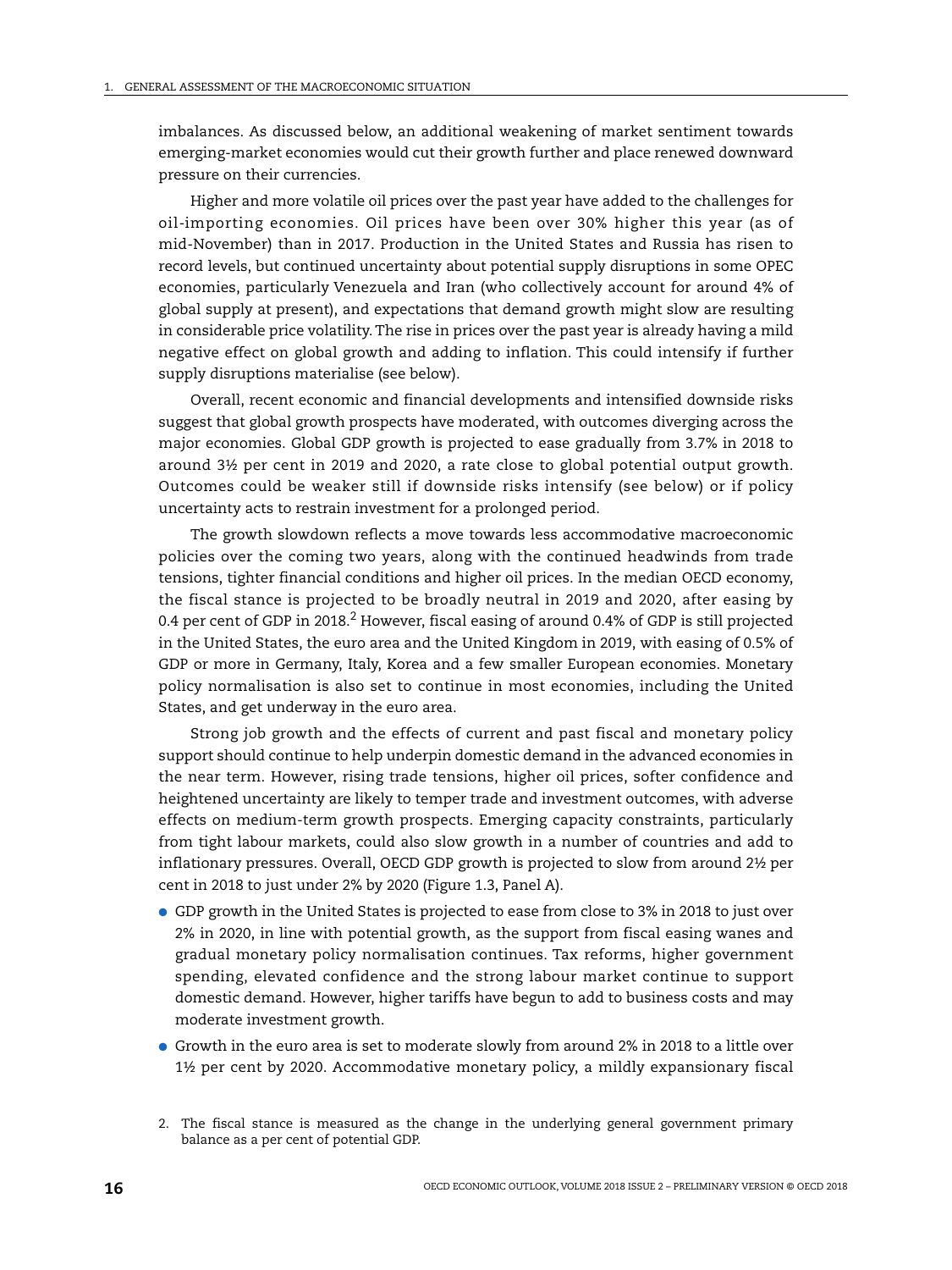

# Figure 1.3. **Global growth is set to ease gradually**

*Note:* Calculated using PPP weights. Commodity exporters include Argentina, Brazil, Colombia, Indonesia, Russia, Saudi Arabia, South Africa and other oil-producing economies. *Source:* OECD Economic Outlook 104 database.

1 2 *<http://dx.doi.org/10.1787/888933879520>*

policy in 2019, solid job growth and favourable financing conditions provide support for domestic demand, but headwinds are appearing from weaker external demand and higher policy uncertainty.

● GDP growth in Japan is set to be around 1% in 2018 and 2019, with high corporate profits and severe labour shortages boosting investment, before slowing to just under ¾ per cent in 2020. Fiscal consolidation will resume, following the scheduled increase in the consumption tax rate in October 2019, but higher social spending will cushion part of the short-term impact.

Growth prospects in the emerging-market and developing economies collectively appear steady over 2018-20 (Figure 1.3, Panel B), but this masks diverging developments in the major economies. The growth outlook is particularly weak in those economies facing substantial financial market pressures and uncertainty about the future pace of reforms. However, prospects are improving in some commodity exporters, particularly oil-producing economies:

- GDP growth in China is projected to ease slowly to 6% by 2020. Infrastructure investment and credit growth have both moderated, the working-age population is declining, and trade tensions are likely to slow export growth. Recent policy measures have improved financial conditions, and scope remains to expand fiscal support if required, but this could delay the necessary deleveraging of the corporate sector and aggravate risks to financial stability.
- Strong domestic demand growth in India, boosted by new infrastructure programmes and recent structural reforms, is projected to keep GDP growth close to 7½ per cent in 2019 and 2020.
- Growth in Brazil is projected to strengthen gradually to between 2-2½ per cent in 2019-20, with lower inflation and improving labour markets supporting private consumption. Political uncertainty remains high, but restarting reforms, particularly the pension reform, would help to improve confidence.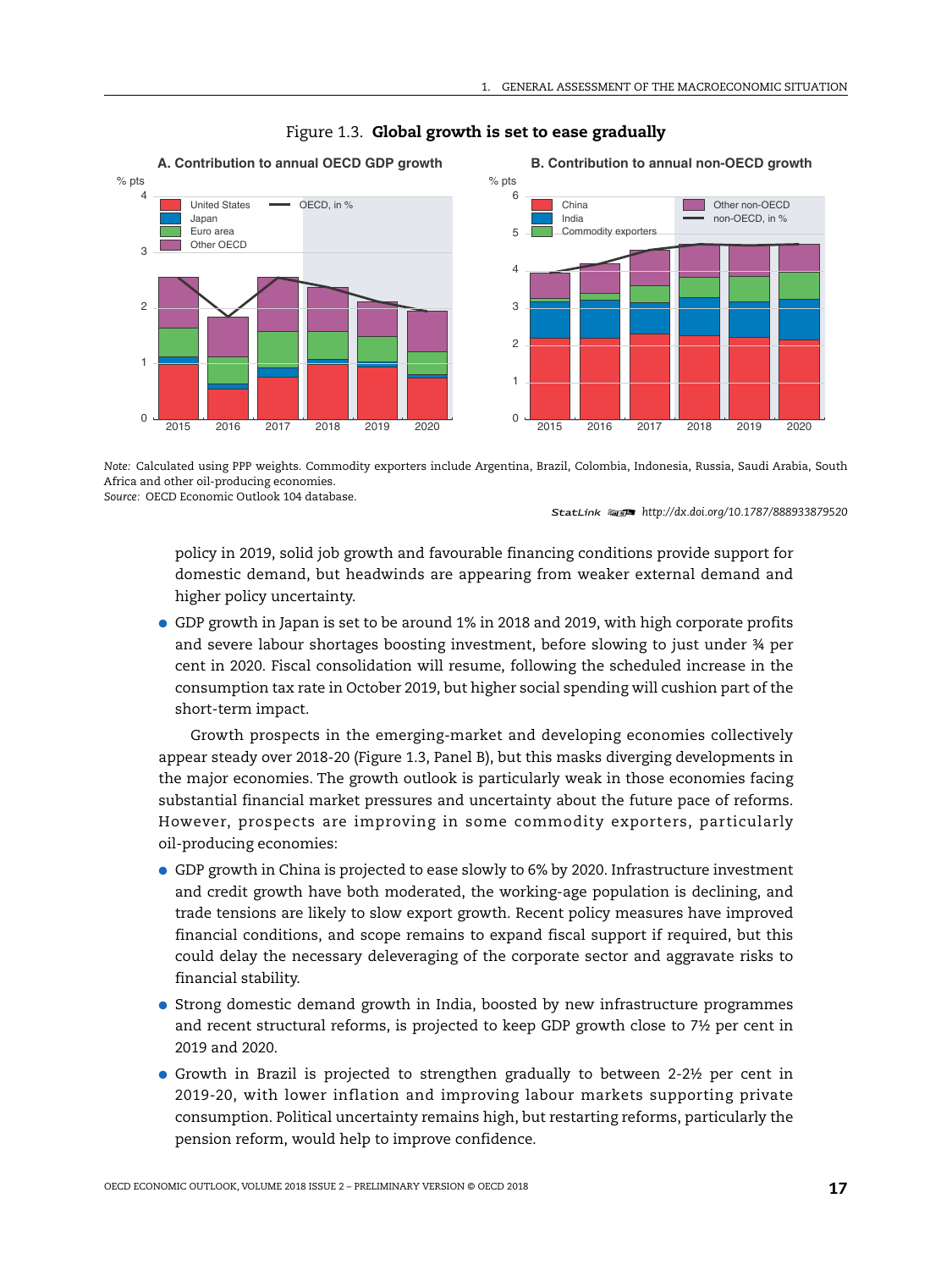Global trade growth is projected to remain moderate, easing from around 4% in 2018 to 3¾ per cent in 2019 and 2020, on the assumption that trade tensions do not worsen. At this pace, trade intensity would remain mild by pre-crisis standards, but would be broadly in line with the average pace achieved over 2012-17 (Figure 1.4). Trade growth is projected to slow relatively sharply in China and other Asian economies, in part reflecting the likely impact of the tariff measures included in the projections and the potential disruption to regional supply chains. A further intensification of trade restrictions between the United States and China in 2019, or in other countries, could reduce global trade substantially further by 2020 (see below).

#### *Longer-term growth prospects are modest*

The moderate pace of trade growth is consistent with the more subdued outlook for investment in many economies. Higher policy uncertainty, a step-down in consensus expectations of future global GDP growth, $3$  a decline in business dynamism in several countries (OECD, 2017a) and the slowdown in reform efforts to tackle regulations that impede product market competition (OECD, 2018a) are all factors that reduce incentives to invest. In the OECD area, business investment growth is projected to ease to just over 3% per annum over 2019-20, from over 4% during 2017-18, amidst higher policy uncertainty. At this pace, growth of the net productive capital stock will remain weaker than in the pre-crisis period in most countries.<sup>4</sup> The prospects for a stronger recovery in investment in future years are closely linked to structural policy choices. In some countries, particularly





1. Commodity producers include Argentina, Australia, Brazil, Chile, Colombia, Indonesia, Norway, New Zealand, Russia, Saudi Arabia, South Africa and other oil-producing countries.

2. World trade volumes for goods plus services; global GDP at constant prices and market exchange rates. Period averages are the ratio of average annual world trade growth to average annual GDP growth in the period shown.

*Source:* OECD Economic Outlook 104 database; and OECD calculations.

- 3. Consensus growth projections suggest that PPP-weighted global GDP growth is now expected to average only 3½ per cent per annum over the next decade, compared with expectations prior to the crisis and its immediate aftermath that future annual global growth would average between 4-4½ per cent per annum.
- 4. Higher depreciation rates, in part due to the shorter lifespans of technology investments, mean that much higher gross investment is now required to achieve the same net capital stock growth.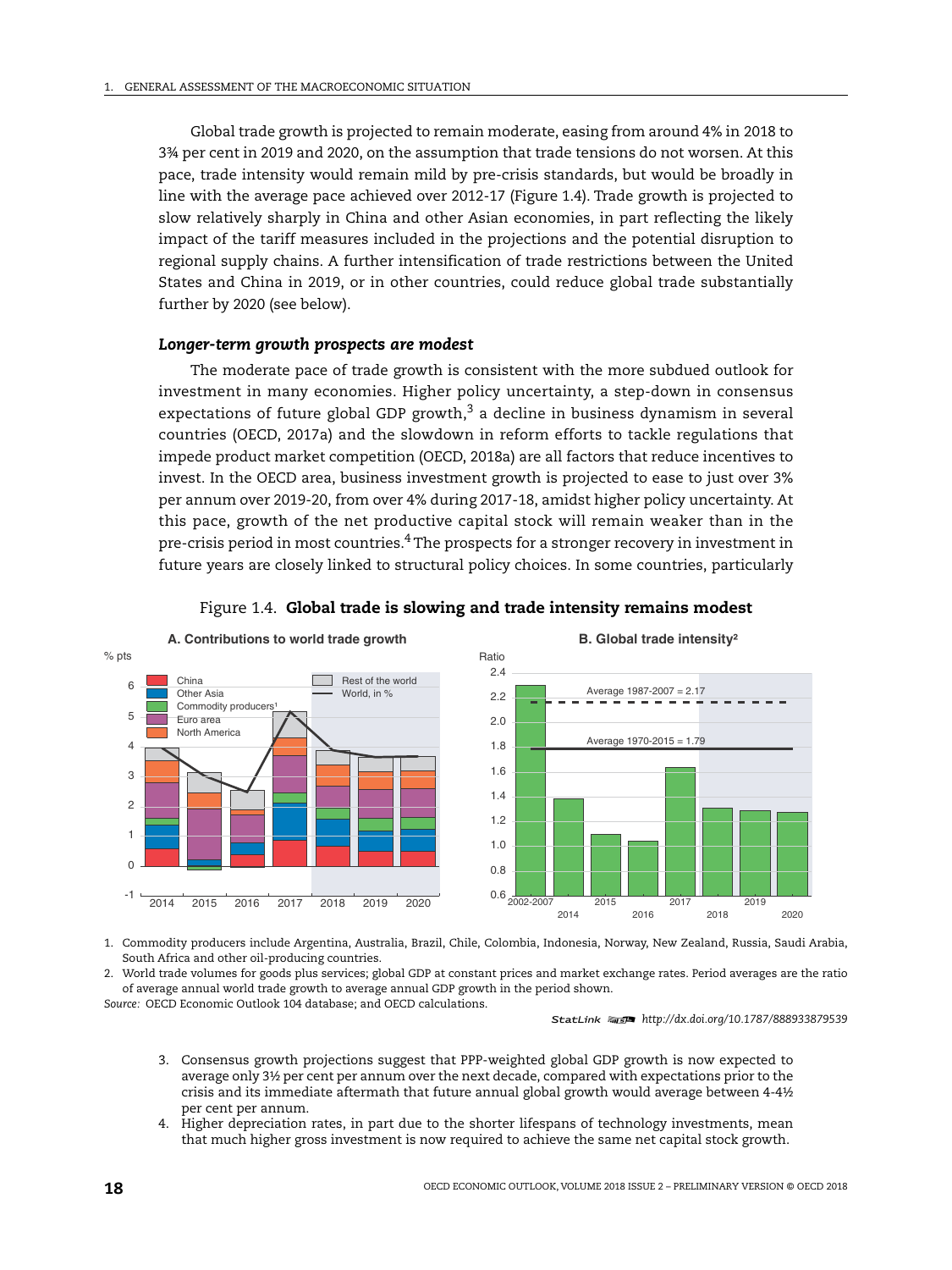Germany, higher spending on public infrastructure capital is also needed to boost the productive capital stock and help mitigate the build-up of external imbalances.

These projections suggest that the global financial crisis is having a persistent adverse impact on living standards in many economies, despite the prolonged period of exceptional policy support in its aftermath. In the majority of OECD and non-OECD economies, per capita incomes continue to fall short of what might have been expected prior to the crisis if growth had continued at pre-crisis potential growth rates over the past decade (Figure 1.5). This reflects less favourable demographic trends and the consequences of the past decade of sub-par investment and productivity outcomes. As a result, the prospects for strong and sustained improvements in living standards and incomes in the medium and long term remain weaker than prior to the crisis in both advanced and emerging-market economies (Figure 1.6).

#### *Wage and price pressures are set to rise*

Wage and price pressures are projected to continue to rise in the major advanced economies as spare capacity diminishes, but only modestly given well-anchored inflation expectations. Conventional estimates of economic slack, such as output and unemployment gaps, suggest that spare capacity is now limited in most major advanced economies and is diminishing at the global level. Unemployment rates are already below



Figure 1.5. **The crisis has had a persistent impact on living standards** Index 2000=100, per capita incomes in constant prices

*Note:* The blue line shows a linear projection based on the average annual growth rate of potential GDP per capita in the 2000-2007 period for all countries, apart from Japan where the 1996-2007 average is used to ensure a comparison between cyclical peaks. *Source:* OECD Economic Outlook 104 database; and OECD calculations.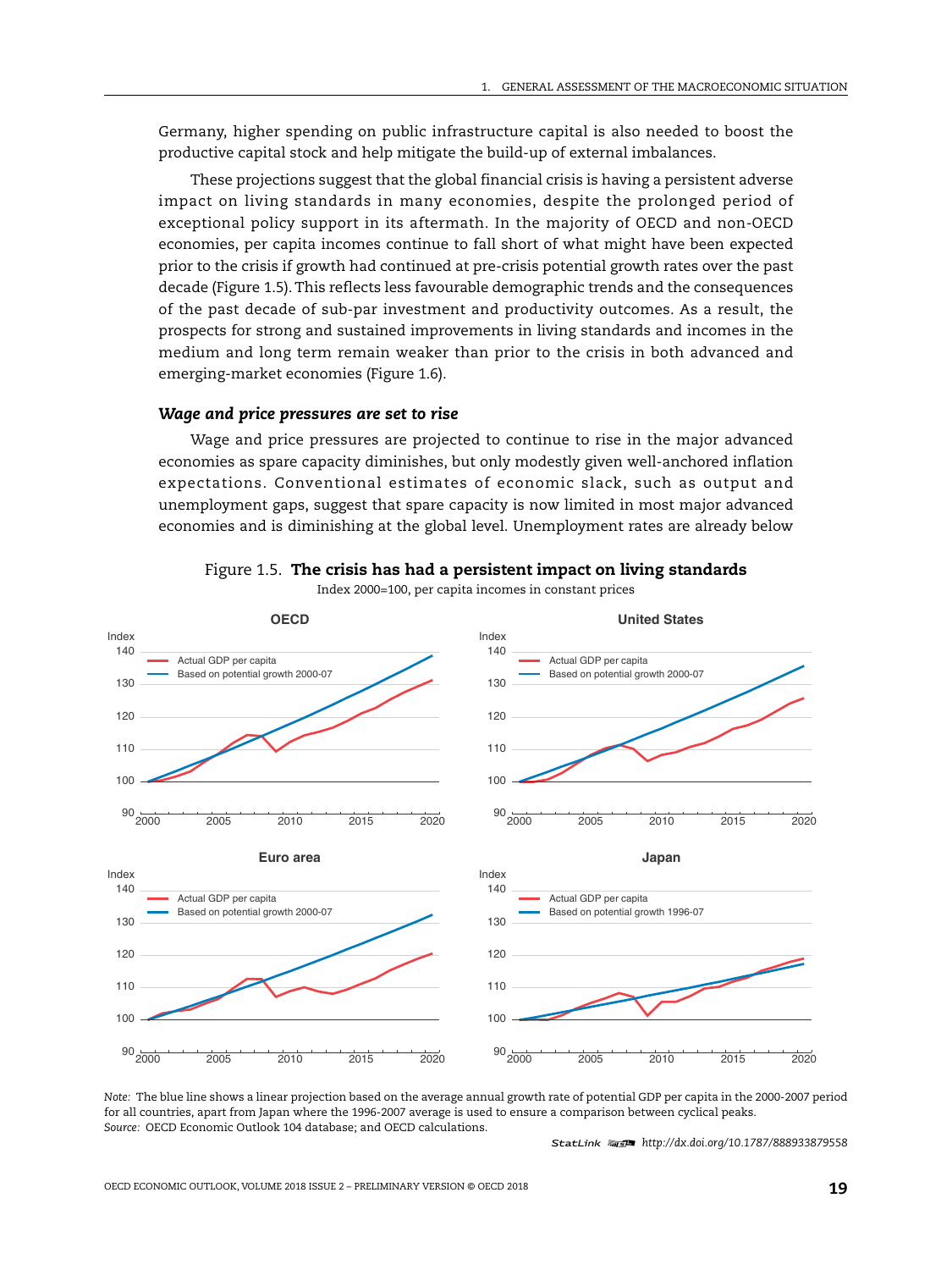

#### Figure 1.6. **Potential output growth is projected to slow under current policies**

*Note:* 'World' refers to an aggregate of 46 countries, which today account for about 82% of world output at PPPs. *Source:* Guillemette, Y. and D. Turner (2018), "The Long View: Scenarios for the World Economy to 2060", *OECD Economic Policy Papers*, No. 22.

1 2 *<http://dx.doi.org/10.1787/888933879577>*

pre-crisis levels in the majority of advanced economies, and in many they are lower than estimated sustainable rates. Survey indicators also point to increasing resource constraints, with signs of labour shortages, particularly for high-skilled workers (OECD, 2018b), and longer delivery times from suppliers (Figure 1.7). However, participation rates remain below pre-crisis levels in some countries, notably in the United States, and scope remains to raise hours worked in other economies, particularly in Europe.

Labour markets are set to tighten further over the projection period. Steady employment growth is projected to continue in most economies over 2019-20, albeit at a slower pace than seen in the past two years, with OECD-wide employment rising by 0.9% per annum on average. The OECD-wide unemployment rate is projected to decline further to 5% by the end of 2020, nearly ¾ percentage point below the estimated long-term sustainable unemployment rate. Wage growth is now rising in most OECD economies, particularly in a number of smaller European economies where rapid demand growth has led to very tight labour markets. Overall, in the OECD economies, real wages are projected to rise by around 0.8% per annum on average in 2019-20, up from around 0.6% per annum on average in 2017-18.

There is a risk that the growth of wages (or other costs) could be stronger than projected, and add to inflationary pressures, given the degree to which wage growth has sometimes strengthened in a non-linear manner in the past as labour markets tighten (Figure 1.8). However, the extent to which this is passed through into prices will also depend on the behaviour of productivity growth and the extent to which firms can absorb higher labour costs in their margins. Stronger labour productivity growth would help to offset the impact of faster wage growth, and limit any increase in unit labour costs.

In many countries, real wage growth has lagged behind productivity growth for some time, holding down labour cost pressures, even though productivity growth has itself been much weaker than prior to the crisis. As discussed in Chapter 2, this is associated with the expansion of global value chains, technological change and the rising market shares of a number of high-productivity, capital-intensive firms with low labour shares. However, the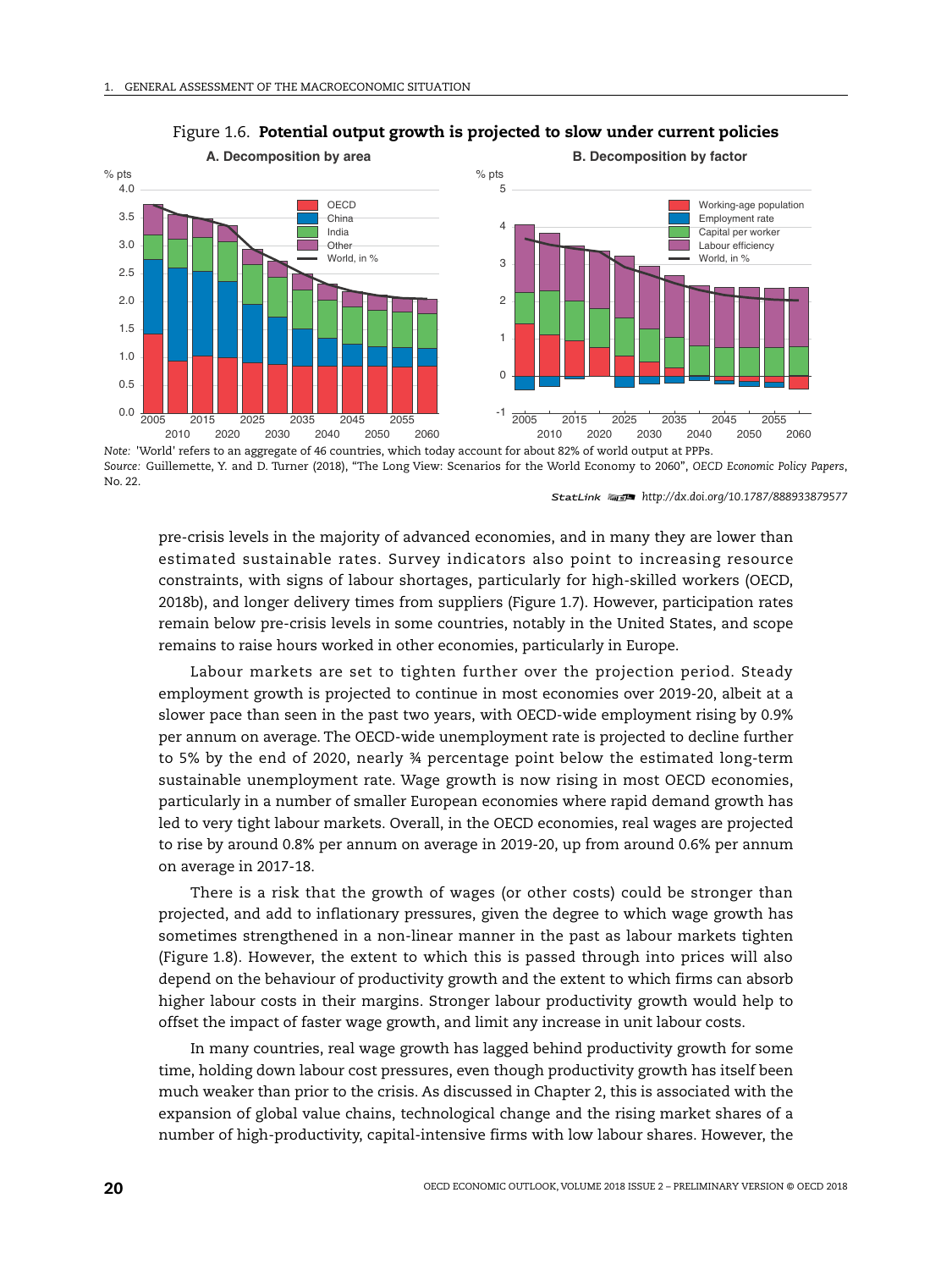

#### Figure 1.7. **Survey indicators point to rising capacity constraints**

*Source:* National Federation of Independent Business; European Commission; Bank of Japan; Markit; and OECD calculations. 1 2 *<http://dx.doi.org/10.1787/888933879596>*

#### Figure 1.8. **Wage growth could pick up quickly as labour markets tighten**



*Note:* Year-on-year wage growth and the unemployment gap over 2000Q1-2018Q4. The orange dots are the observations for 2018. The unemployment gap is measured as the estimated NAIRU less the actual unemployment rate; wages are compensation per employee. *Source:* OECD Economic Outlook 104 database; and OECD calculations.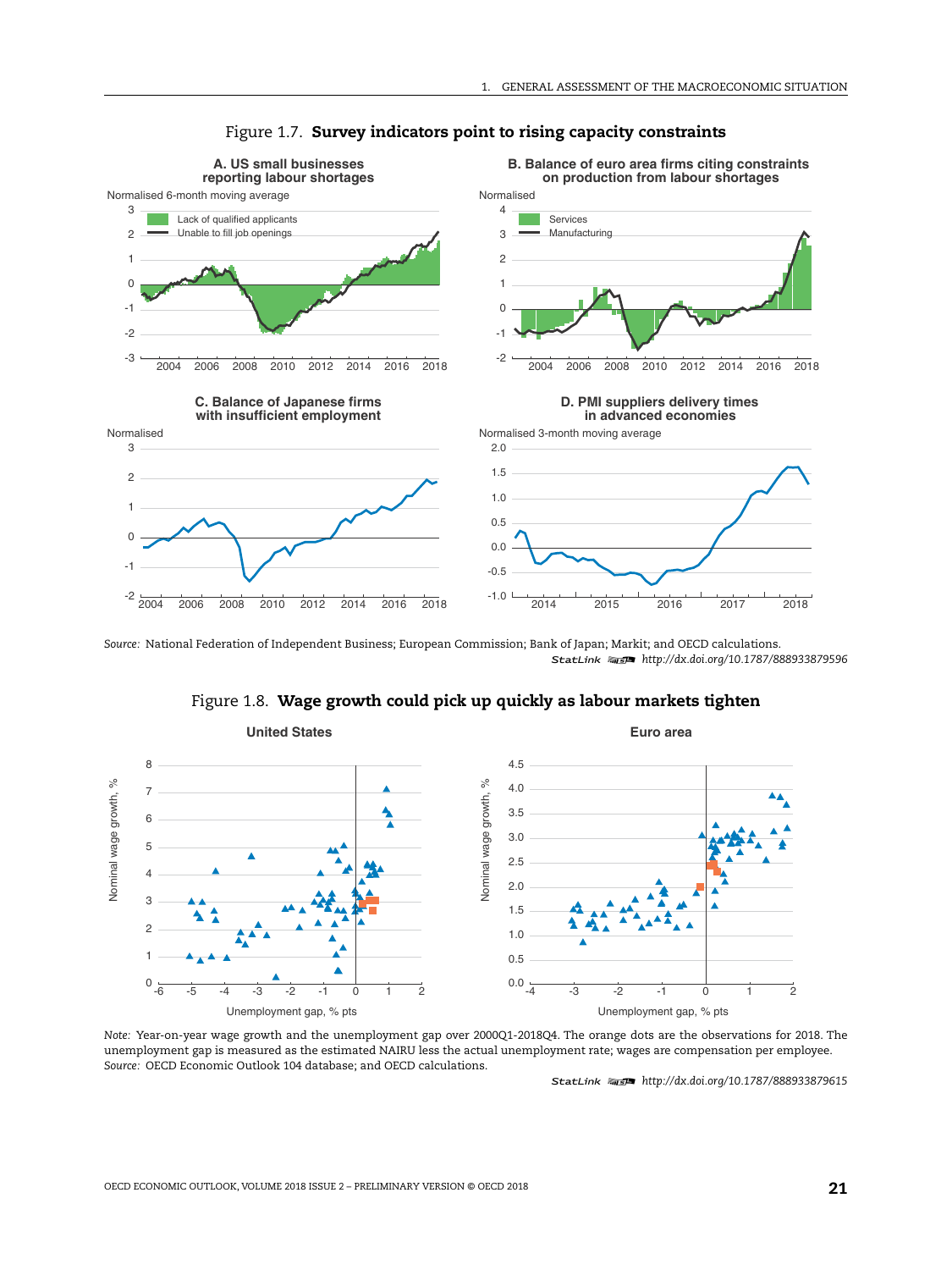

#### Figure 1.9. **Inflation is projected to rise modestly in the advanced economies**

*Note:* Based on a sample of 31 advanced economies. Data for Japan exclude the impact of the consumption tax increase in 2014 and the increase assumed to be implemented in October 2019.

*Source:* OECD Economic Outlook 104 database; and OECD calculations.

1 2 *<http://dx.doi.org/10.1787/888933879634>*

extent to which these underlying changes can fully account for the observed moderation of aggregate wage and price pressures remains uncertain.

Headline consumer price inflation is already close to 2% in the median advanced economy, helped by the impact of strong commodity price growth over the past year (Figure 1.9, Panel A). Core inflation is softer – at between 1-1¼ per cent in the median economy – but is projected to rise to over 2% by the latter half of 2020, as spare capacity is eroded and unit labour cost growth slowly strengthens (Figure 1.9, Panel B). In the United States, where the labour market is already tight and new tariffs are adding to price pressures in some sectors, headline and core inflation are projected to peak at just under 2½ per cent. Headline consumer price inflation is currently rising in most emerging-market economies, reflecting the impact of currency depreciations and higher commodity prices, but is likely to moderate as the impact of tighter monetary policy is felt.

# **Key issues and risks**

#### *An intensification of trade restrictions would have significant costs*

Increased trade tensions and uncertainty about trade policies remain a significant source of downside risk to global investment, jobs and living standards. Higher trade restrictions reduce living standards for consumers, particularly lower-income households, and add to production costs for businesses. Higher tariffs on intermediate goods (and services) can be particularly costly if products cross borders multiple times as part of global value chains (OECD, 2017b).

A series of tariffs and retaliatory counter-measures have already come into effect since the start of the year, and more may be implemented in the coming months (Box 1.1). Although the direct economy-wide impact of the restrictive trade policies imposed this year is only starting to appear, some effects and distortions are already visible in sectors where higher tariffs have been implemented or announced. Growth in the volume of merchandise imports into the United States from China has started to slow and US domestic prices have risen sharply for some affected products (Figure 1.10).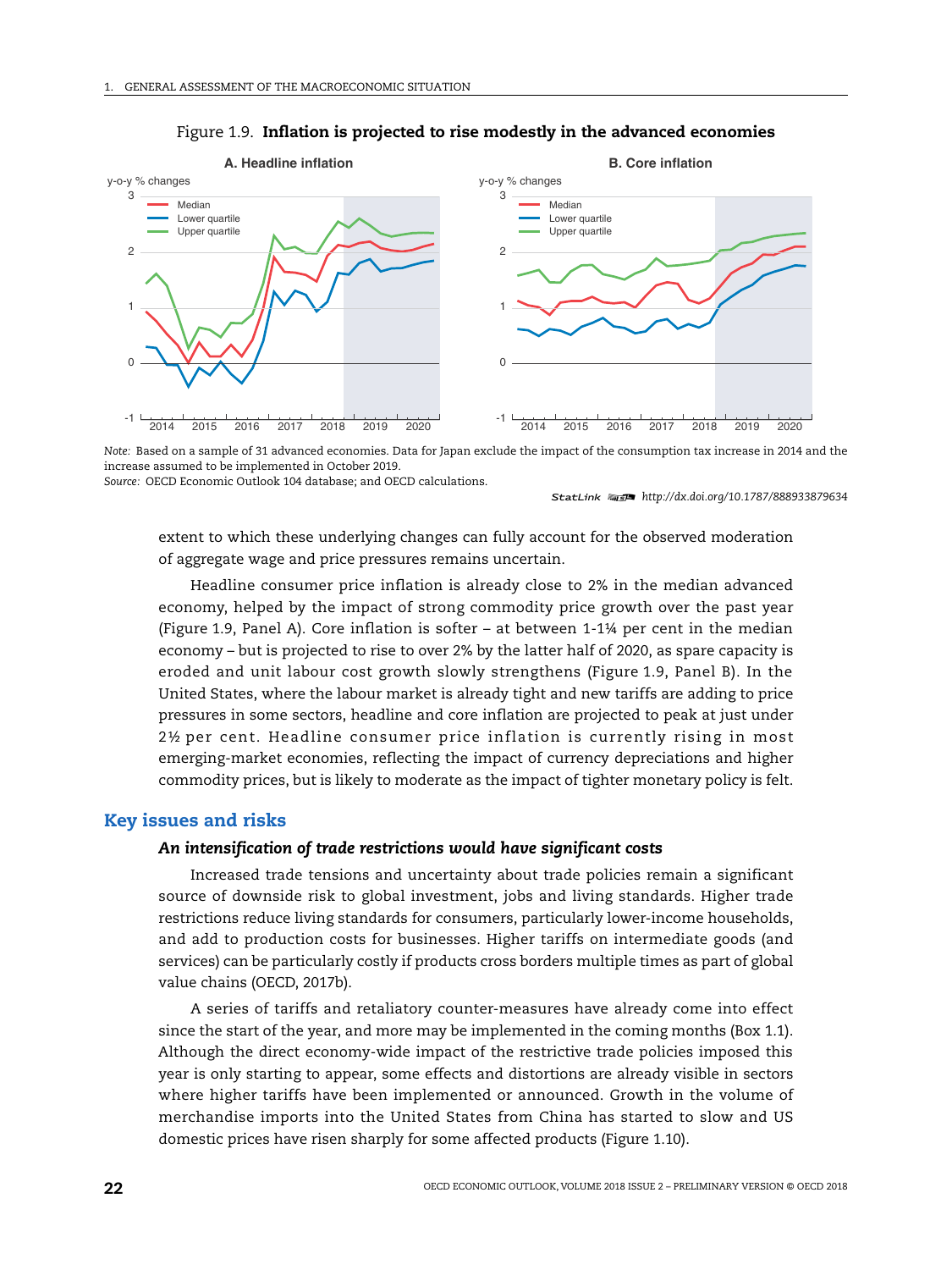#### Box 1.1. **Trade restrictions have increased this year**

In the major economies, the number of new trade restrictive measures has risen in 2017-18 on balance, with a substantially broader coverage than in 2016-17 (OECD-UNCTAD-WTO, 2018). In particular, a significant number of new measures have been taken by the United States and China on their bilateral trade, with a risk that these continue to intensify in the coming months.

- An initial set of new tariffs were imposed by the United States on imports of solar panels and washing machines (February) and steel and aluminium (March), with the latter having some exemptions. Imports of these goods into the United States were around \$60 billion in 2017. Retaliatory tariffs have been imposed by some countries affected by the steel and aluminium tariffs.
- The United States has subsequently imposed additional tariffs on a range of imported goods from China. Tariffs of 25% were imposed on \$50 billion of imports in July and August and a 10% tariff was imposed in September on another \$200 billion of imports, with the latter rate potentially rising to 25% from January 2019. The baseline projections here incorporate the 10% tariff from September, but assume that the increase scheduled for next January is not implemented (Annex 1.1). There is also a risk of tariffs up to 25% being imposed on the remainder of US merchandise imports from China (around \$260 billion in 2017). This would increase tariffs on a broad range of consumer goods, as well as the intermediate goods that were the primary focus of the tariffs introduced this year.
- In turn, China has announced a set of higher tariffs on \$110 billion of imports from the United States, but has offset this in part by lowering tariffs on imports from other countries. Additional US measures could result in China either raising the tariff rates further on these categories of imports from the United States, or imposing additional tariffs of up to 25% on the remainder of Chinese merchandise imports from the United States (around \$40 billion in 2017).
- The European Union, Japan and many other economies in regional supply chains, including commodity exporters, are also affected by these bilateral tariffs and the associated trade diversion effects, especially if additional tariffs were to be imposed on imports of cars, trucks and auto parts.



# Figure 1.10. **Tariffs are already visible in US trade and price data**

*Source:* United States International Trade Commission; Bureau of Labor Statistics; and OECD calculations. 1 2 *<http://dx.doi.org/10.1787/888933879653>*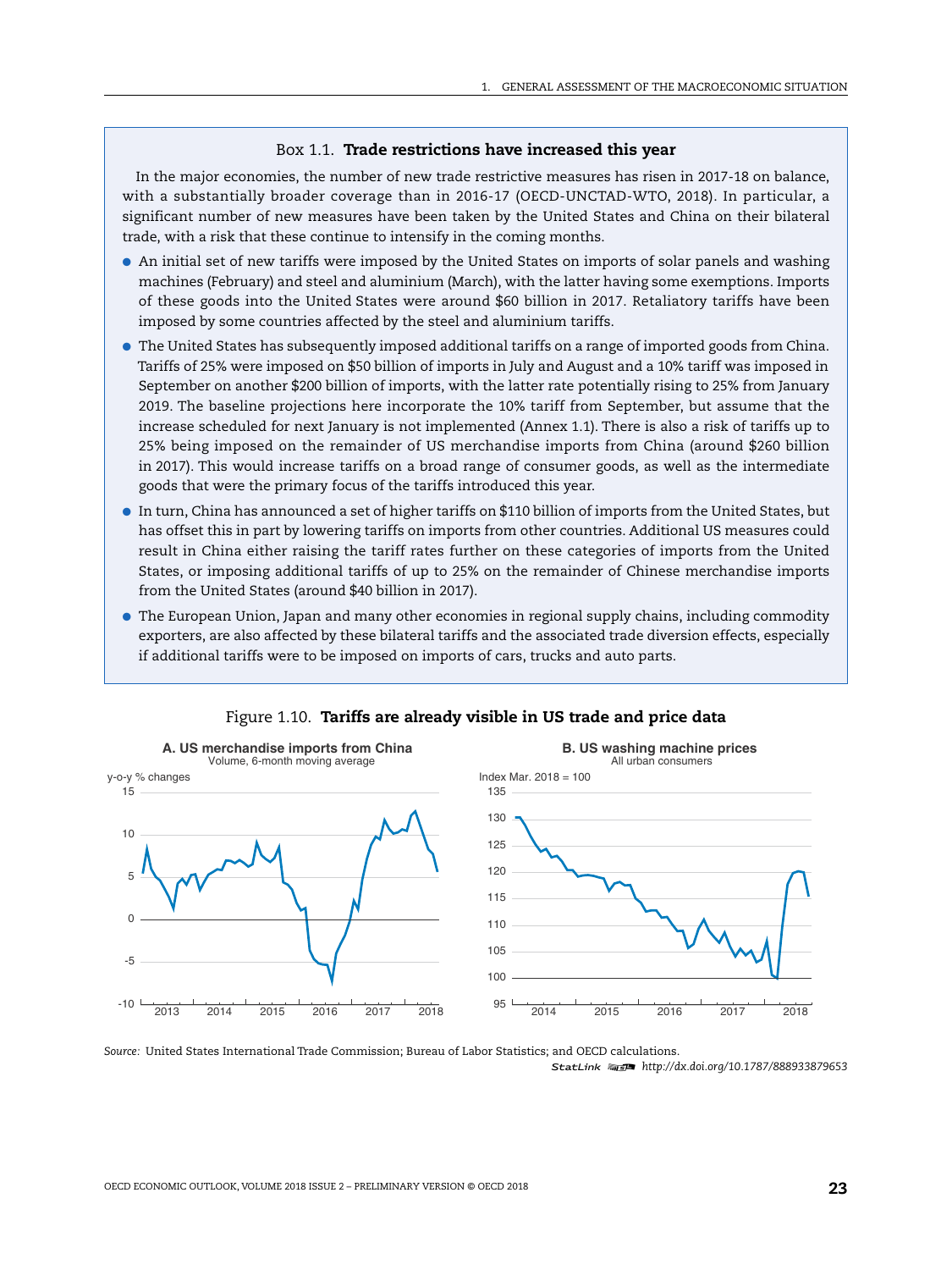Simulations on the NiGEM global macro-model illustrate the adverse effects that higher tariffs may have on global output and trade in the near term (see also OECD, 2018b) and the extent to which these could be magnified if tariff increases were to induce higher uncertainty that would slow investment around the world.

- The tariffs that have already been imposed by the United States and China this year will slow growth and add to inflation (Figure 1.11). By 2020-21, output in the United States and China could be around 0.2-0.3% lower than otherwise, with world trade reduced by around 0.4% and the combined level of import volumes in the United States and China declining by around ¾ per cent. Higher tariffs also push up costs for producers and the prices paid by consumers. In the United States, consumer price inflation is raised by around 0.2 percentage point in both 2019 and 2020. The effects of the US-China bilateral tariffs on trade and output in other economies are relatively mild, but negative. In the longer run, other countries should benefit from an improved competitive position in the US market, but in the near term the income effect from the overall decline in US and Chinese demand dominates the substitution effect, and trade and output growth decline in all economies.
- The adverse effects from tariffs would rise considerably if the United States raised the tariffs on \$200 billion of merchandise imports from China to 25% from January 2019, with retaliatory action taken by China (Box 1.1). This would almost double the impact on GDP in the United States and China by 2020 and 2021 (Figure 1.11), with world trade declining by over 0.6%. Consumer prices in the United States in 2020 would be around 0.6% higher than otherwise.



#### Figure 1.11. **The adverse effects of higher tariffs could intensify** Impact on GDP and trade by 2021, per cent difference from baseline

*Note:* The first scenario shows the impact of the tariffs imposed on bilateral US-China trade in 2018 up to the end of September. The second scenario shows the additional impact of the United States raising tariffs on \$200 billion of imports from China from 10% to 25% from January 2019 (with reciprocal action by China on \$60 billion of imports from the United States). The third scenario shows the additional impact if tariffs of 25% are imposed on all remaining bilateral non-commodity trade between China and the United States from July 2019. The final scenario adds in the impact from a global rise of 50 basis points in investment risk premia that persists for three years before fading slowly thereafter.

*Source:* OECD calculations.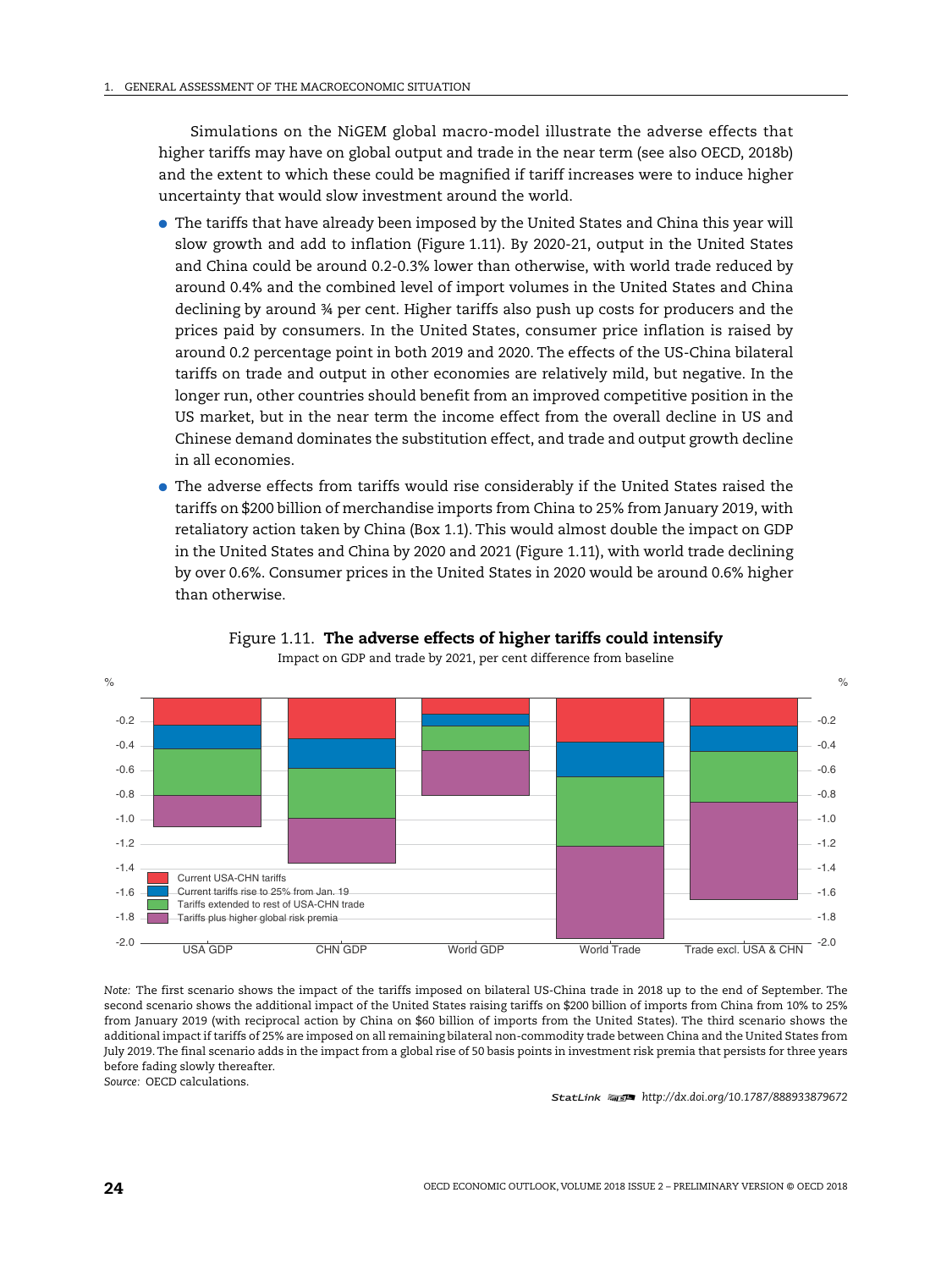- There is also a risk that tariffs of 25% on all remaining imports from China will be imposed subsequently by the United States, with China imposing tariffs of 25% on all remaining imports from the United States (Box 1.1). Under this scenario (assumed to occur from July 2019), the short-term costs are considerably higher and broader. Global trade would be over 1¼ per cent below baseline, with import volumes in the United States and China declining by over 2% in 2020 and 2021 (Figure 1.11). In the United States, GDP could be around ¾ per cent below baseline by 2021, with business investment declining by around 2% and consumer prices raised by 0.9%. Close trading partners, such as Canada and Mexico, would be adversely affected by the downturn in the United States, with their GDP around ¼ per cent below baseline in 2020 and 2021.
- Heightened uncertainty about trade policies, and concern that stronger tariffs might be applied on a much wider range of items, could adversely affect business investment plans around the world (Berthou et al., 2018; ECB, 2018). A rise of 50 basis points in investment risk premia in all countries for three years would raise the cost of capital and add to the negative effects on output from tariffs, with global GDP 0.8% below baseline by 2021 and global trade declining by around 2% (Figure 1.11). OECD-wide business investment would decline by close to  $2\frac{3}{4}$  per cent on average in 2020-21.<sup>5</sup> with investment down by 3¾ per cent in the United States.
- $\bullet$  In these simulations, the majority of the burden of the tariff falls on US consumers in the near term in the form of higher prices. A stronger price response by Chinese exporters, with complete pricing of their products to the US market, would result in exporters (and in turn their suppliers) bearing the cost of the tariff. In this case, the impact on US growth and inflation would be lower, but the adverse effects on growth in China would be higher due to the terms-of-trade loss.

These shocks have implications for macroeconomic policies. The extent to which monetary policy reacts to higher tariffs depends on whether they are a one-off price level change or whether they have broader second-round effects on wages, prices and inflation expectations. This becomes more likely as tariffs are raised on a broad range of consumer goods as well as intermediate inputs. In all the simulations, monetary policy in the United States is tighter than otherwise for some time and there is a mild appreciation of the US dollar. In the scenario with the two further rounds of additional tariffs being imposed in 2019, US policy interest rates rise by around ½ percentage point above baseline, to help limit the extent to which the rise in import costs generates broader wage and price pressures. The US effective exchange rate appreciates by 2%, adding to financial pressures on emerging-market economies. Currency depreciations against the US dollar in other countries also push up import prices and result in mild monetary policy tightening. Tariffs also provide additional revenue for the government – possibly of the order of ¼ per cent of GDP in 2019 from the tariffs imposed this year (including those on steel and aluminium) and more in the scenarios with additional tariff measures next year, but this is offset in part by the decline in activity.

The decline in trade intensity that results from the imposition of higher tariffs could also be expected to have some adverse effects on productivity and living standards in the medium term via lower competition, reduced scope for specialisation, and the slower diffusion of ideas across national borders (Haugh et al., 2016; Guillemette and Turner,

<sup>5.</sup> This broadly corresponds to the peak impact on investment of a one standard deviation shock to uncertainty found by Caggiano et al (2017).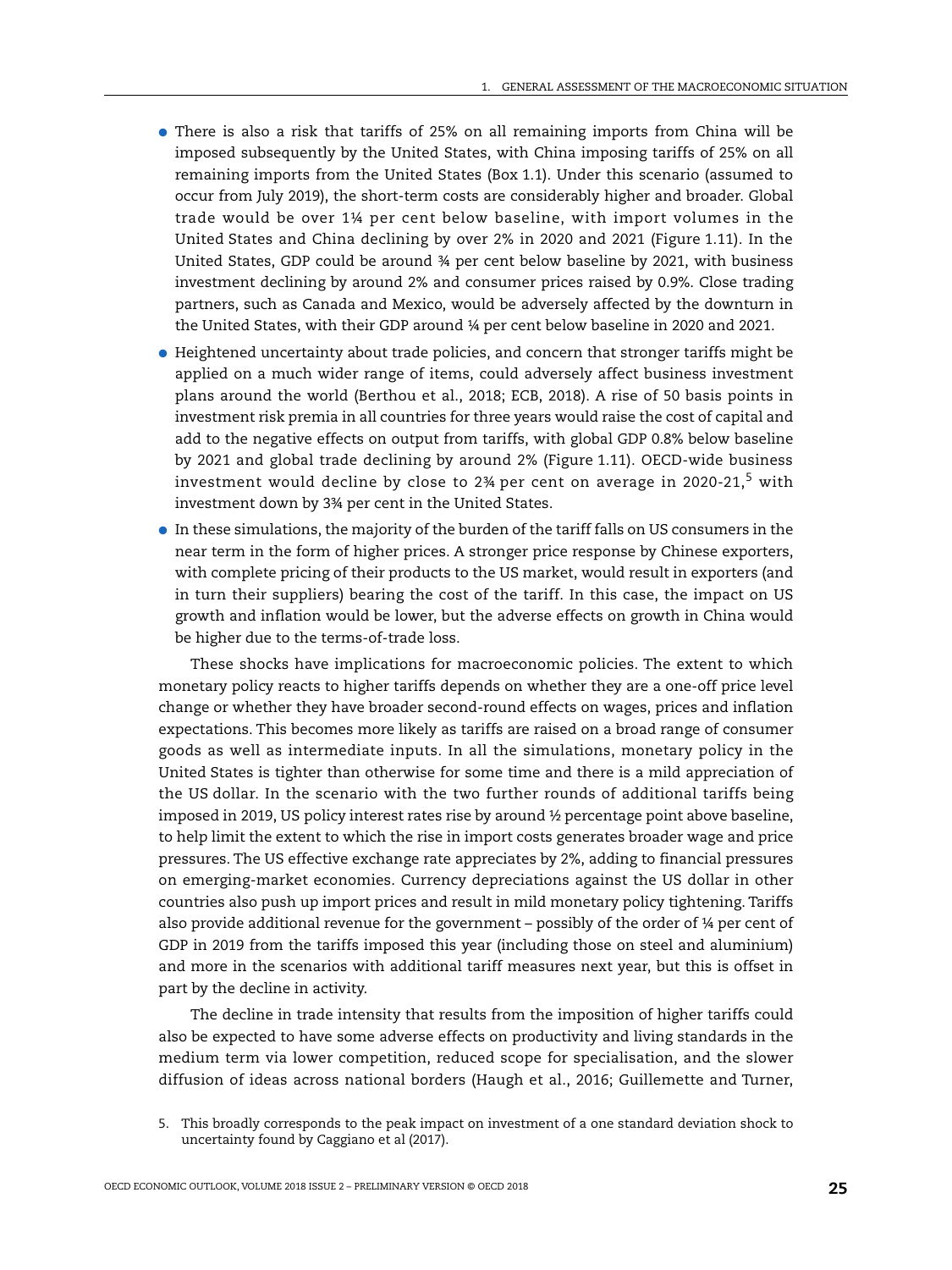$2018$ <sup>6</sup> In contrast, steps to lower tariffs could bring widespread gains (OECD, 2018c). Additional actions to raise non-tariff barriers, which in many countries are already higher than tariffs, would spread the impact of trade restrictions into many additional sectors and broaden the medium-term costs (Box 1.2).

#### Box 1.2. **Non-tariff measures and trade**

Non-tariff measures (NTMs) cover a diverse set of policies in terms of purpose, legal form and economic effect. They comprise all policy measures other than tariffs and tariff-rate quotas that have a more or less direct effect on the price of traded products, the quantity of traded products, or both. Generally, NTMs stem from domestic regulations that aim to overcome or reduce the impacts of market imperfections, such as those related to negative externalities, information asymmetries, and risks for human, animal or plant health. They also tend to increase the cost of production and trade and can influence, positively or negatively, the development of new technologies or production methods.

Recent OECD estimates of the *ad valorem equivalents* (AVEs) of NTMs show that, for most economies, current NTM levels are more than twice that of tariffs (Figure 1.12). Thus, international trade in goods and services can be strongly affected – both positively and negatively – by NTMs. However, because NTMs can have both positive and negative effects on trade, it is not practical to expect governments to eliminate NTMs in the same manner as they would eliminate tariffs. For example, compulsory labelling to address information asymmetries can increase business costs, but at the same time provide a signal of quality, strengthening consumer confidence in foreign products.



#### Figure 1.12. **Tariff and NTM estimates for selected economies**

1. Excludes Intra-EU trade.

2. Includes 4 types of non-tariff measures (NTMs) – Sanitary and Phytosanitary, Technical Barriers to Trade, border control measures, and quantitative restrictions.

*Source:* Tariff data are taken from the METRO model database. NTMs estimates are from Cadot et al. (2018), "Estimating Ad Valorem Equivalents of Non-Tariff Measures: Combining Price-Based and Quantity-Based Approaches", *OECD Trade Policy Papers*, No. 215. 1 2 *<http://dx.doi.org/10.1787/888933879691>*

6. OECD estimates suggest that a decline in trade openness of 4 percentage points would lower total factor productivity by around 0.8% after five years, and close to 1.2% after ten years (Égert and Gal, 2017).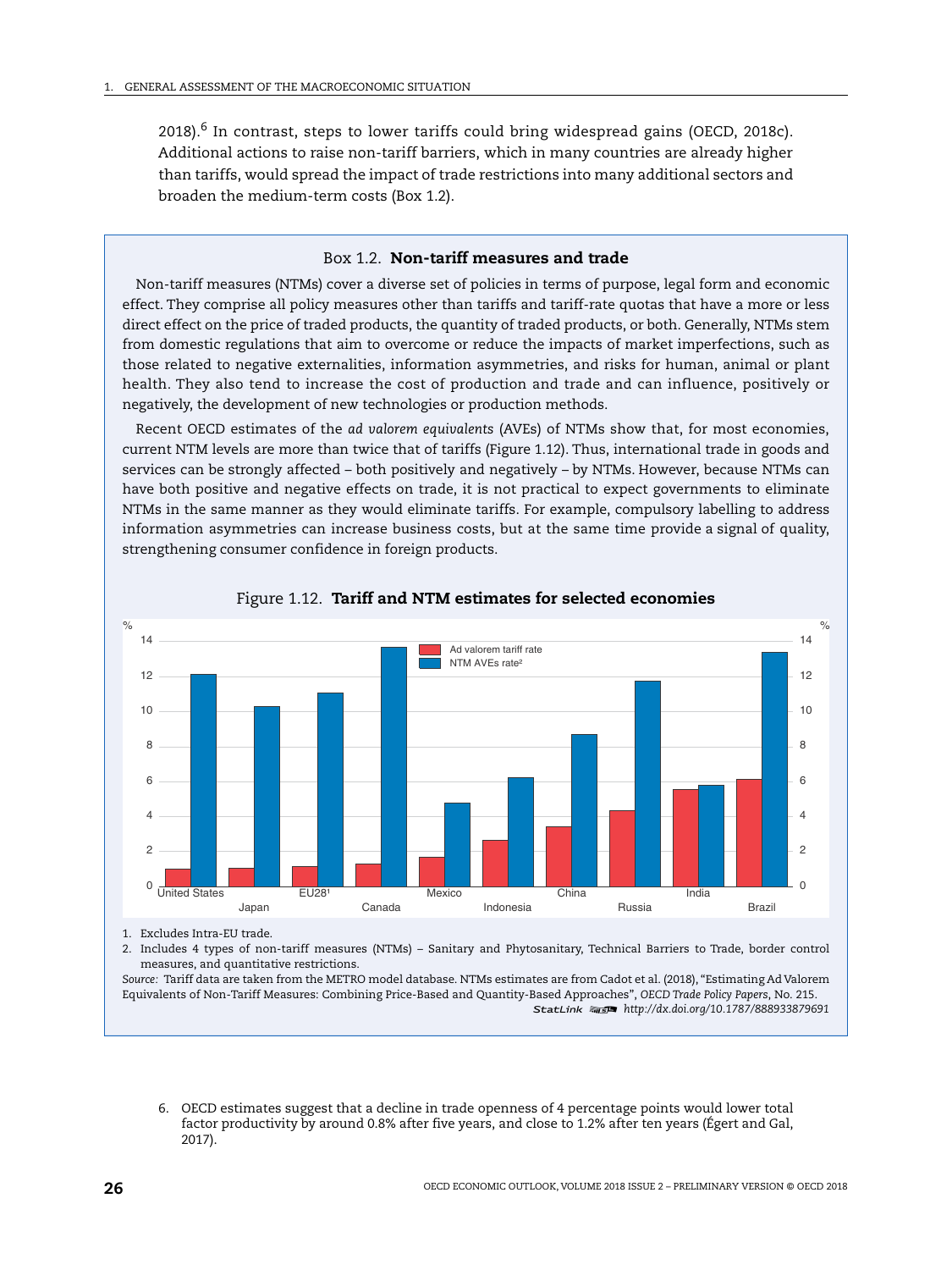#### Box 1.2. **Non-tariff measures and trade** *(cont.)*

Nevertheless, there is scope to increase international trade by lowering the costs of NTMs, while still allowing governments to meet their objectives. Indeed the issue is not necessarily the regulatory objectives, which may be shared across countries. More frequently, the application of different standards or methods associated with regulatory measures raises costs for businesses seeking to access more than one market. Such costs can be related to different product and production requirements, conformity assessments and certification requirements, or information requirements to enter a new market. These can be especially burdensome for micro, small and medium-sized enterprises, where the cost of gathering the necessary information can be disproportionately high.

A growing body of evidence, including recent estimates by the OECD, suggests that reductions in regulatory heterogeneity lower trade costs (OECD, 2017c, Cadot et al., 2018). Using a measure of regulatory distance between trading partners, Cadot et al. (2018) show that the estimated AVEs for several NTMs tend to be higher when there are larger differences in regulations (Figure 1.13). Thus, there is scope to reduce trade costs by reducing regulatory differences, including through various avenues for international regulatory co-operation. Costs and benefits of increasing cohesion and reducing regulatory heterogeneity have also been identified in ongoing work on Preferential Trade Agreements. This evidence shows a strong, positive impact on bilateral trade flows when countries co-operate on issues such as Sanitary and Phytosanitary (SPS) and Technical Barriers to Trade (TBT).



Figure 1.13. **Price effects and regulatory similarity with partners**

*Note:* Regulatory similarity is measured by scoring if a country pair has the same measure on a given product at six digits of the Harmonized Commodity Description and Coding Systems (index =1) or not (index = 0). The scores are subsequently aggregated and normalised to a number between zero and one.

*Source:* Cadot et al. (2018), "Estimating Ad Valorem Equivalents of Non-Tariff Measures: Combining Price-Based and Quantity-Based Approaches", *OECD Trade Policy Papers*, No. 215.

1 2 *<http://dx.doi.org/10.1787/888933879710>*

#### *A rise in oil prices remains a downside risk*

Despite strong production increases in the United States and Russia, oil prices have risen since the beginning of the year, pushed up by continued demand growth, supply disruption in Venezuela and uncertainties about the impact of sanctions on production in Iran (Figure 1.14, Panels A and B). While OPEC and selected non-OPEC producers agreed in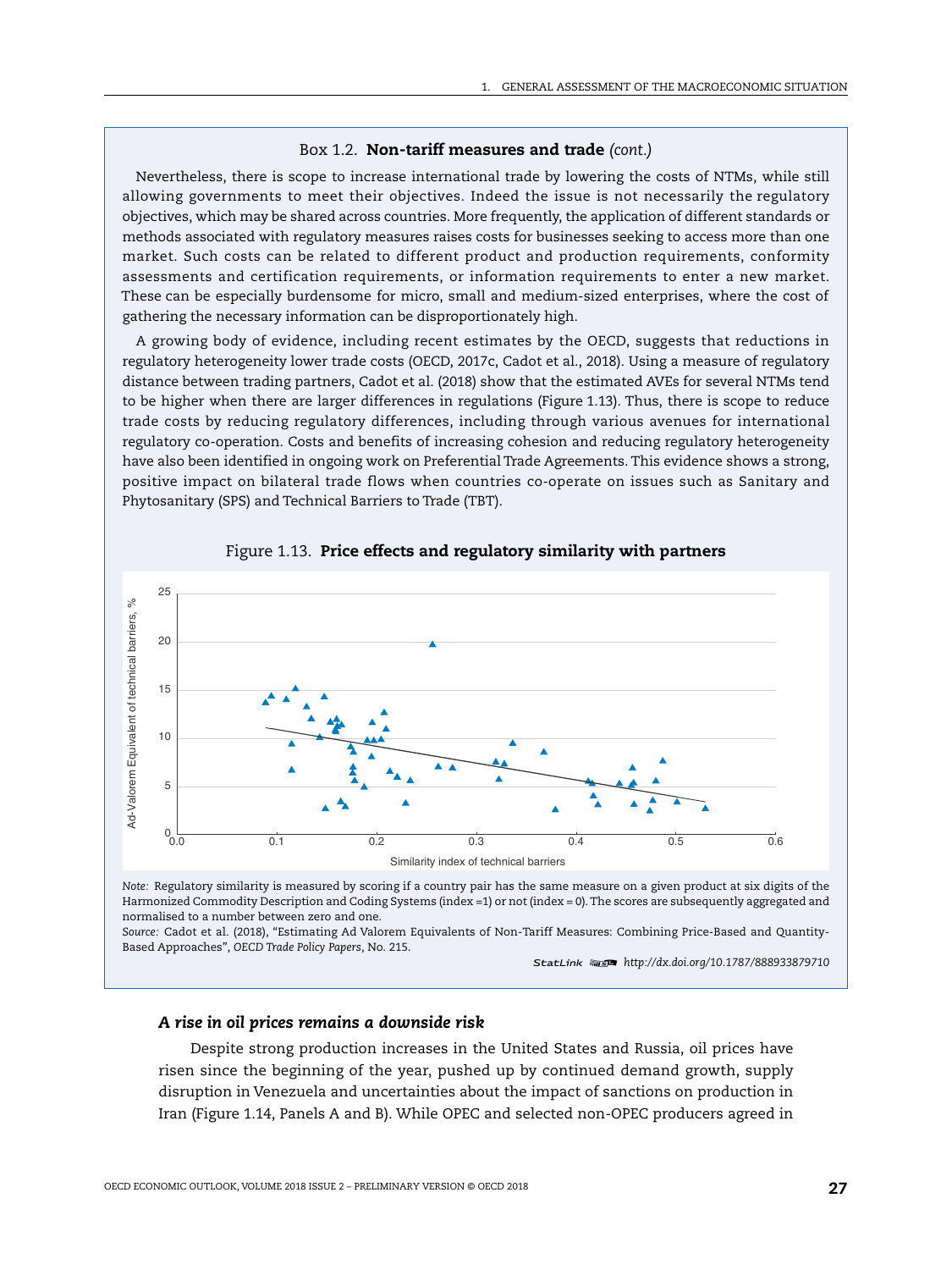

### Figure 1.14. **Supply disruptions could push up oil prices, with a negative impact on global activity**

*Note:* In panel D, the results are from the NiGEM model based on an increase of 20 USD per barrel in oil prices, beginning in 2019. A negative shock on the investment risk premium is also applied for two years in Canada to better account for the investment boost in the oil sector such a shock is likely to produce. The OECD net importers group includes the euro area, Australia, the Czech Republic, Hungary, Japan, Korea, Mexico, New Zealand, Poland, Sweden, Switzerland, the United Kingdom and the United States. The OECD net exporters group includes Canada, Denmark and Norway. The non-OECD net importers group includes Brazil, China, India, Indonesia and South Africa. The non-OECD net exporting group includes Russia and the NiGEM regional groups for Africa, the Middle East and the CIS countries. Country groups are weighted together using purchasing power parities.

*Source:* OECD Main Economic Indicators database; Thomson Reuters; IEA, Monthly Oil Data service; and OECD calculations. 1 2 *<http://dx.doi.org/10.1787/888933879729>*

May to ease supply restrictions, spare supply capacity has declined significantly, leaving the oil market vulnerable to major supply disruptions that could increase short-term pressure on prices (Figure 1.14, Panel C).

A rise in oil prices reallocates income between oil producers and oil consumers. Higher oil prices raise production costs and push up consumer prices in all economies, but oil-producing countries should benefit from a boost in investment in the oil sector and higher export revenues. The net impact of rising oil prices on global activity is expected to be negative, however, as the propensity to consume of oil importers is typically higher than that of oil producers.

Simulations on the NiGEM macro-model illustrate the implications of a rise in oil price by 20 USD per barrel starting in 2019 for five years. Monetary policy and exchange rates are both assumed to react endogenously. Such a shock weighs on trade, reducing world trade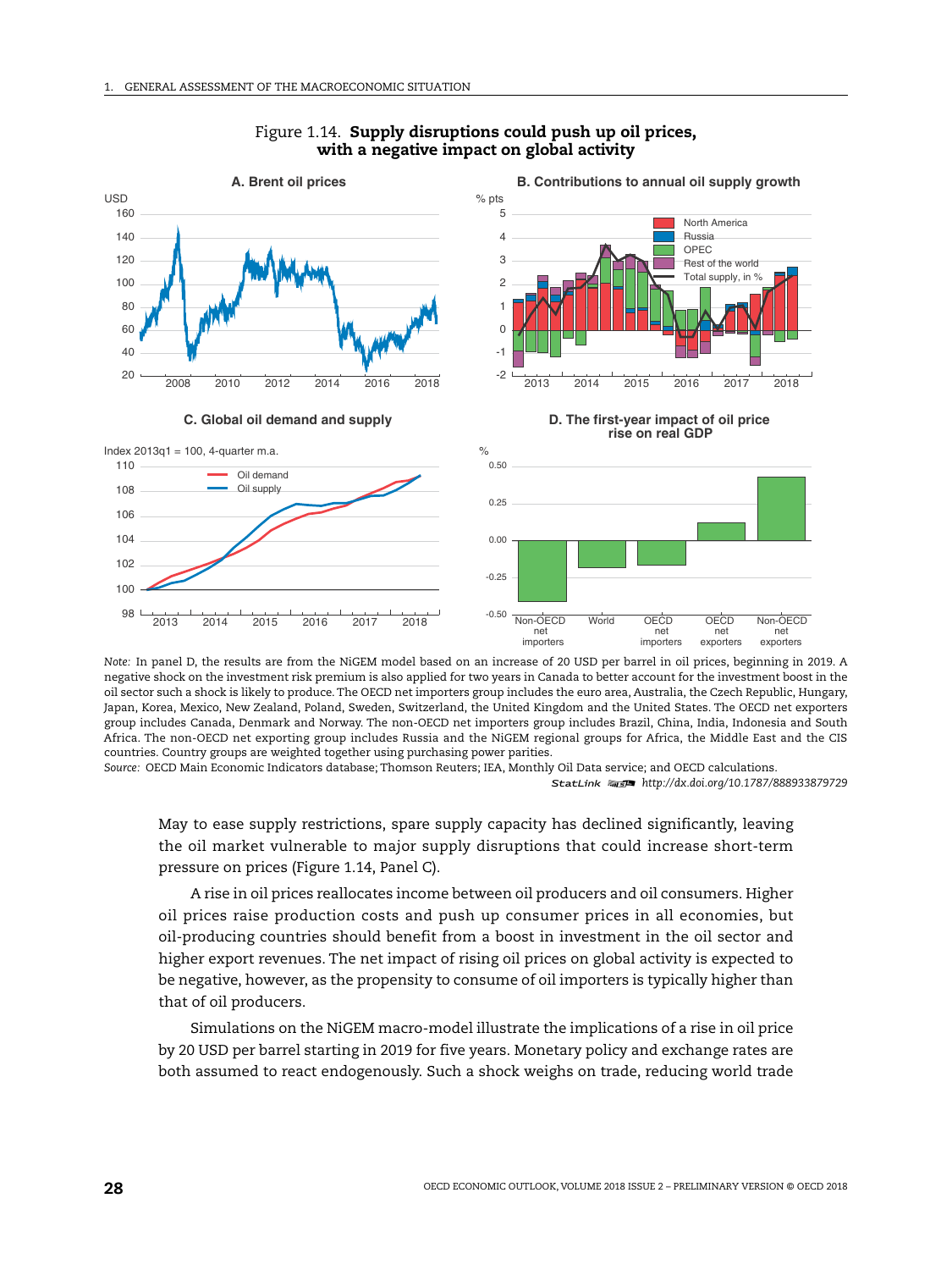volumes by 1% by 2020. Global output is also lower in 2019 and 2020 with differentiated impacts across countries (Figure 1.14, Panel D):

- In net oil-importing countries, higher oil prices weigh on investment, consumption and export volumes. The impact is largest in non-OECD net oil-importing countries as energy figures more prominently in consumption baskets and production methods.
- In the United States, which is still a net oil importer, higher oil prices have a negative impact on output, as the pass-through of oil prices to consumer and producer prices is relatively large in the economy. However, model simulations could understate the near-term boost to shale oil investment that could be generated by higher oil prices.
- Net oil-exporting countries benefit from higher oil prices through higher fiscal and export revenues. The boost in activity is especially large in non-OECD net oil-exporting economies, as they are on average less diversified than OECD economies with a larger share of the oil sector in the economy.
- Inflation would also rise substantially in the first year following an oil price shock, by around ¼ percentage point in the OECD economies and 0.4 percentage point in the non-OECD ones.

Some studies suggest that oil price fluctuations can also affect household and market inflation expectations (Coibion and Gordnichenko, 2015). Indeed, the fall in the oil price between 2014 and 2016 coincided with a decline in market-based long-term inflation expectation measures in the same period. This raises concerns about the possible long-term impact of the oil price rise over the past year on inflation expectations. However, the correlation could be due to common underlying factors. Distinguishing between "supply-induced" and "demand-induced" oil price rises is important. Some empirical studies have shown that only the latter typically have a significant impact on longer-term expectations (Perez-Segura and Vigfusson, 2016; Conflitti and Cristadoro, 2018), consistent with the theory that supply-induced increases in prices are a negative drag on economic activity, which could reduce longer-term inflation expectations.

# *Financial vulnerabilities are resurfacing*

#### *Risks of sudden tightening in financial conditions persist*

Rising market interest rates and declining asset prices are normal adjustment processes during monetary policy tightening. However, the associated increases in volatility could pose risks to financial stability, as asset price corrections could be amplified and spread across different asset classes and countries, exposing vulnerabilities. Such risks are currently high. Monetary policy in the main OECD economies has been extremely accommodative for an extended period, keeping long-term government bond yields low, notwithstanding recent increases in a few countries, and encouraging risk-taking.

While recent reform efforts have made the banking system more resilient to shocks, some risks have shifted to non-bank financial institutions. Institutional bond investors, including pension funds, have become more vulnerable to interest rate increases, as they have bought riskier debt and extended maturities. Mutual funds and exchange-traded funds, which have grown strongly in recent years, are exposed to risks comparable to bank runs by offering liquid claims on illiquid underlying assets, with implications for broader financial stability (Chen et al., 2010; IMF, 2015). Life insurance companies, especially in the European Union, have accumulated long positions in interest rate swaps in order to hedge interest rate risks embedded in insurance contracts (ESRB, 2015). A sharp rise in interest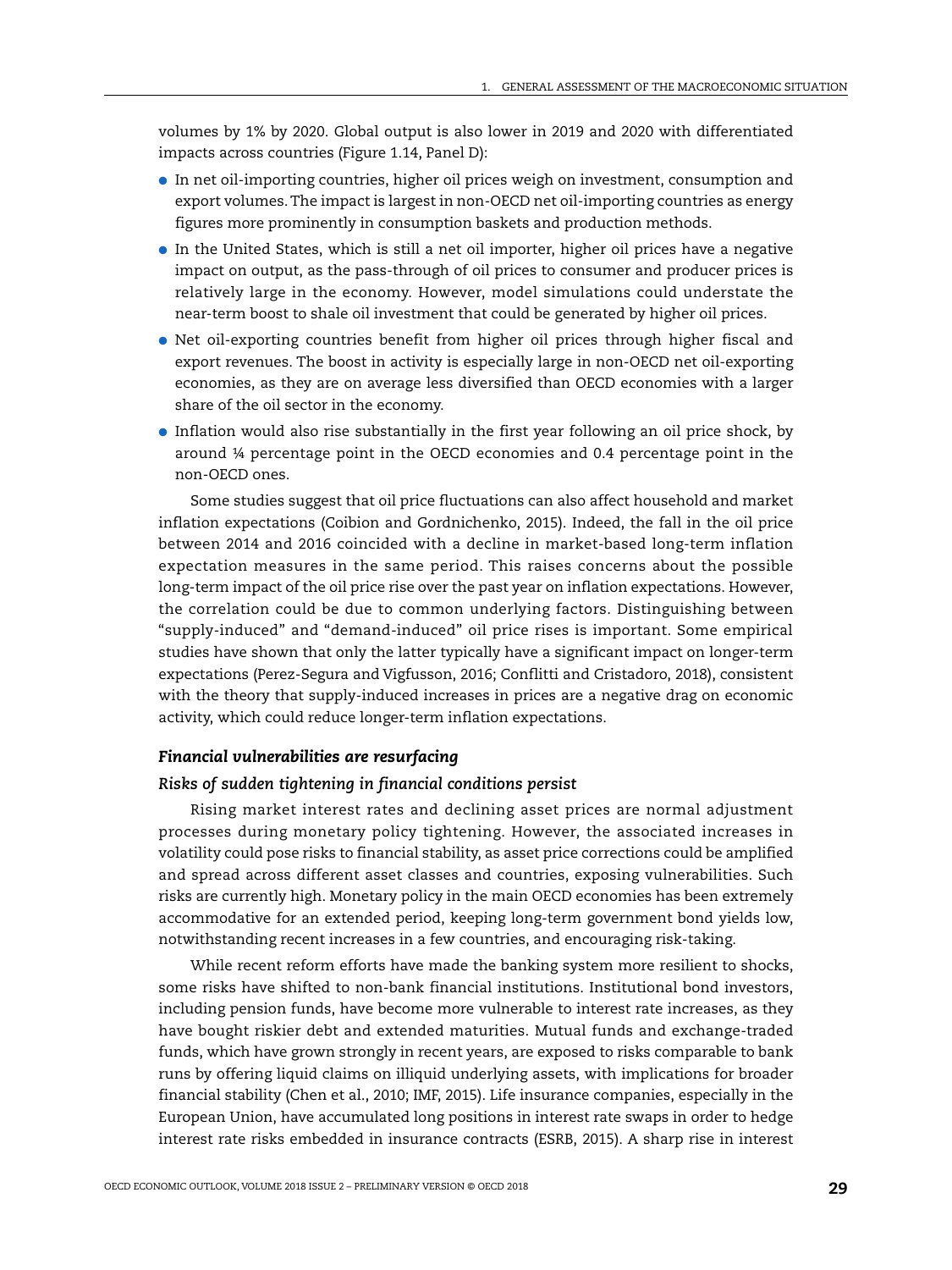rates would generate losses on posted collateral and trigger margin calls on interest rate swaps, potentially forcing these companies to sell credit assets and propagating the shock to other asset classes. Over-the-counter derivative markets have become more transparent, but the role of central clearing has been strengthened and central counterparties can now aggravate market volatility (Heller and Vause, 2012; OECD, 2017a).

# *Financial stress has intensified in many emerging-market economies but to different degrees*

Argentina and Turkey have been experiencing severe financial turmoil (Figure 1.15). Rising tensions in these economies, in the context of US monetary policy normalisation and idiosyncratic domestic factors, led to a sudden change in market sentiment towards emerging-market economies and triggered capital outflows. However, the repricing of financial assets and the associated monetary policy reaction in other emerging-market economies has been more orderly and less extensive, largely reflecting differences in fundamentals (Figures 1.15 and 1.18).<sup>7</sup>

The financial stress in Argentina and Turkey does not necessarily imply systemic risks for the global economy given the extent of existing cross-border financial and trade links with other countries (Figure 1.16). Spillovers could be more consequential if a broader deterioration in investor sentiment were to arise. For instance, a persistent increase in investment risk premia of 100 basis points in emerging-market economies could reduce GDP by around  $\frac{1}{2}$  per cent over the next two years in the large emerging-market economies (Figure 1.17). This would have a small impact on the OECD economies in aggregate but countries with large exposures to emerging-market economies could be affected more substantially.

Emerging-market economies remain exposed to a further sudden change in market sentiment, particularly if there is a faster-than-expected normalisation of monetary policy in advanced economies. The impact of such shocks would depend on their magnitude and duration, and on economic fundamentals and political conditions in the affected economies. Countries with large government budget and current account deficits, small foreign currency reserves and a large share of foreign–currency-denominated debt are likely to be particularly exposed (Figure 1.18). Foreign debt and government debt have increased from the mid-1990s (relative to GDP) in many emerging-market economies, with the exception of some Asian economies and Russia, but their economic and financial conditions have generally improved in many other respects. Emerging-market economies have much lower inflation, improved external balances, higher foreign exchange reserves, more developed financial markets and more flexible exchange rate arrangements. The latter two aspects may help explain the generally smaller median decline in equity prices during recent episodes of market turbulence compared with the Asian crisis, and the somewhat larger median depreciation during the taper tantrum and 2018 episodes than in the late 1990s (Figure 1.19). Moreover, emerging-market economies have already adjusted to significant and protracted depreciation of their exchange rates during 2014-16 (Figure 1.19).

<sup>7.</sup> Government bond yield spreads in emerging-market economies against US bonds have increased, but remain below recent peaks in late 2015 and early 2016. Equity prices have declined in most economies and their volatility has increased.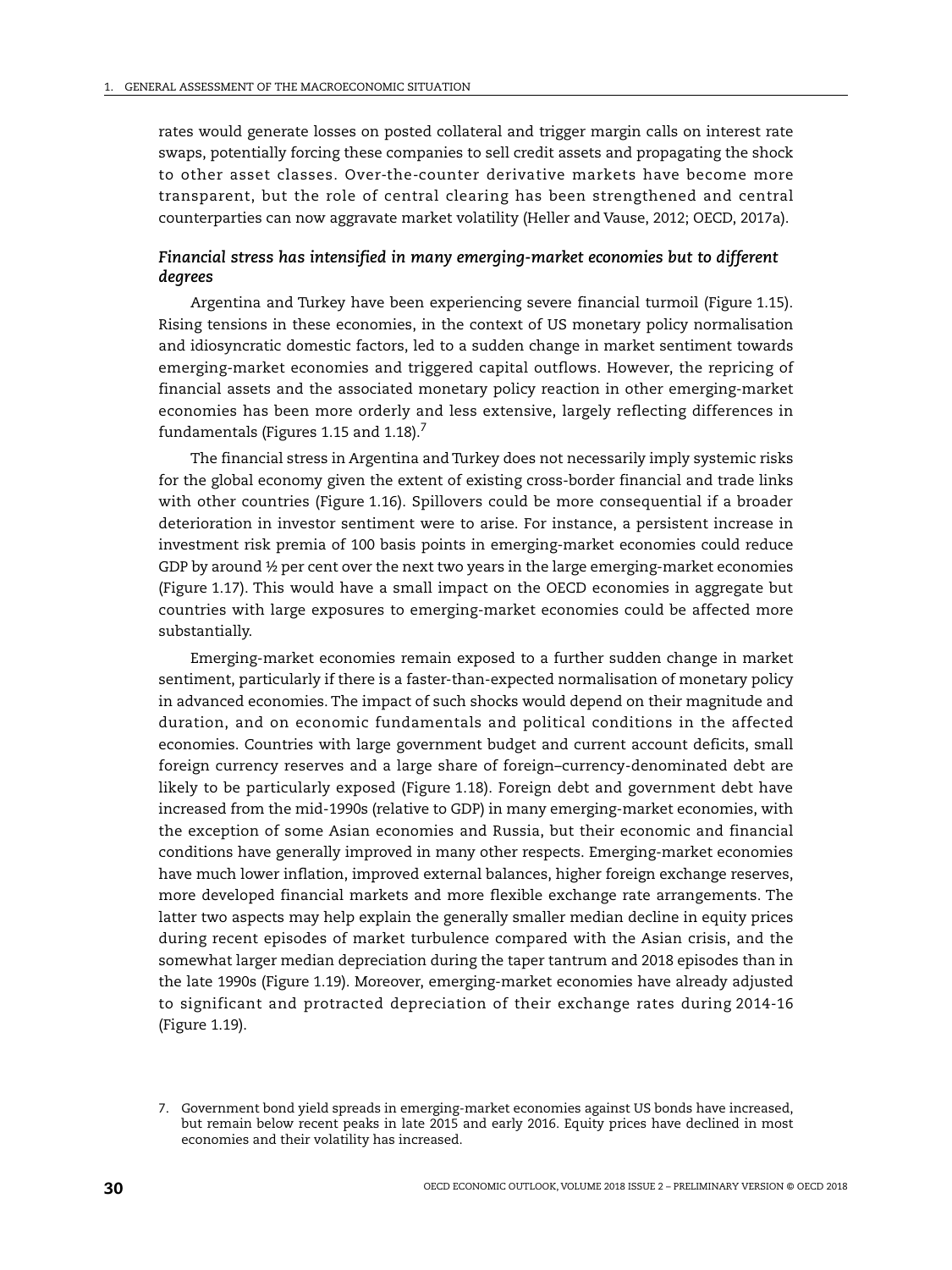

Figure 1.15. **Financial tensions have risen in emerging-market economies**

- 1. Change between averages for January and mid-November 2018. For policy interest rates, changes between 1 January 2018 and 15 November 2018. No data are available for 10-year benchmark government bond yields for Argentina.
- 2. The equity market volatility index measures an expected symmetric range of movements derived from options in the iShares MSCI Emerging Markets Index for emerging-market economies (EMEs).
- 3. EMBI stands for J.P. Morgan Emerging Market Bond Index, which measures the yield spread between emerging-market economies' government bonds denominated in US dollars and US Treasuries. *Source:* Thomson Reuters; and OECD calculations.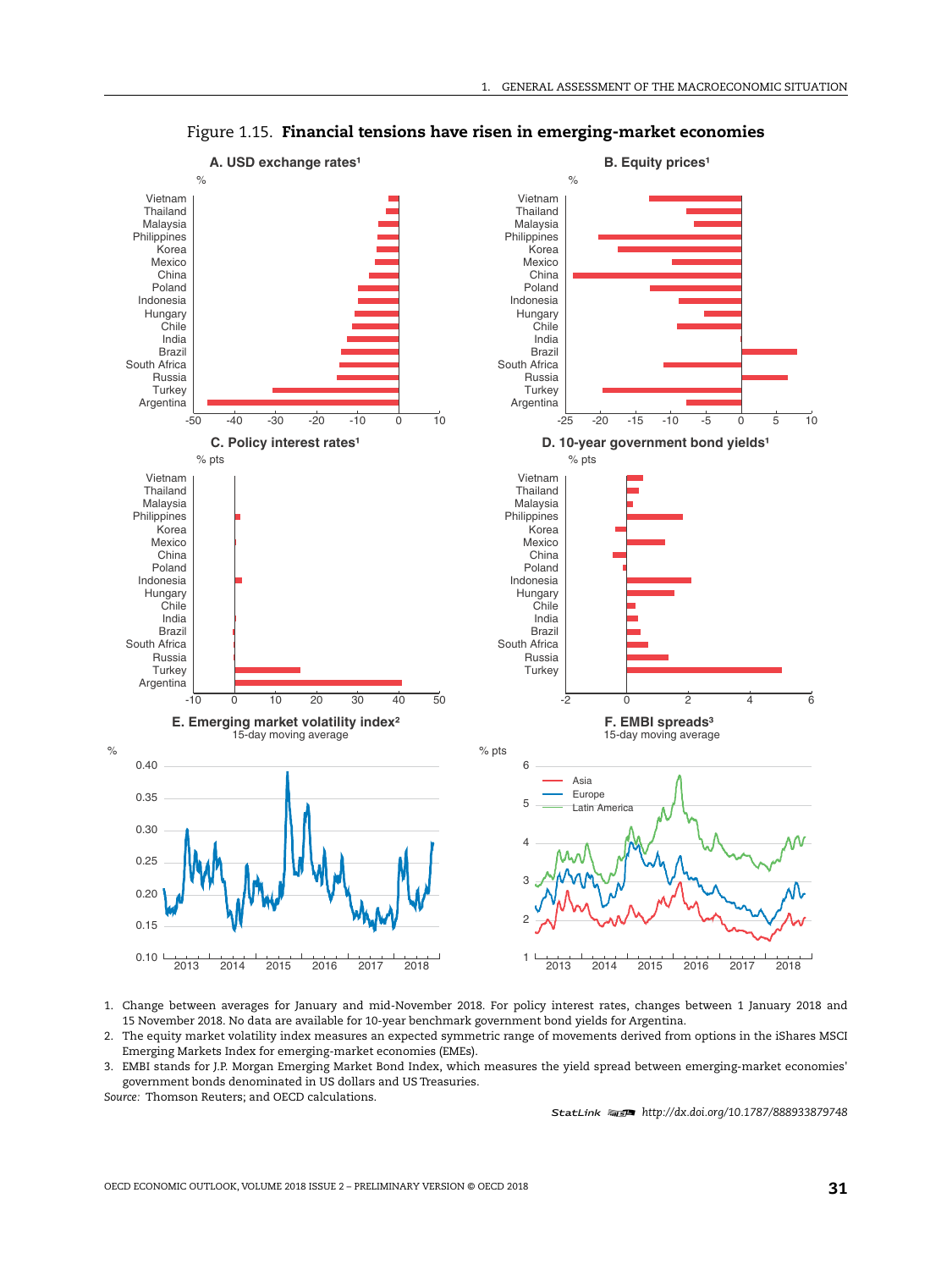

# Figure 1.16. **Financial and trade exposures to Argentina and Turkey are generally small**

*Note:* Percentages of GDP/total exports refer to GDP/total exports of the individual countries.

1. Based on an ultimate risk basis.

2. OECD estimates of bilateral trade in goods and services in 2016.

3. Oil producers include Algeria, Angola, Azerbaijan, Bahrain, Brunei, Chad, Republic of Congo, Ecuador, Equatorial Guinea, Gabon, Iran, Iraq, Kazakhstan, Kuwait, Libya, Nigeria, Oman, Qatar, Sudan, Timor-Leste, Trinidad and Tobago, Turkmenistan, United Arab Emirates, Venezuela and Yemen.

*Source:* OECD Economic Outlook 104 database; Bank for International Settlements; and OECD calculations.

1 2 *<http://dx.doi.org/10.1787/888933879767>*



Figure 1.17. **The output effect of higher risk premia in emerging-market economies**

GDP impact of a 100 bps rise in investment risk premia in all EMEs, difference from baseline

*Source:* OECD calculations.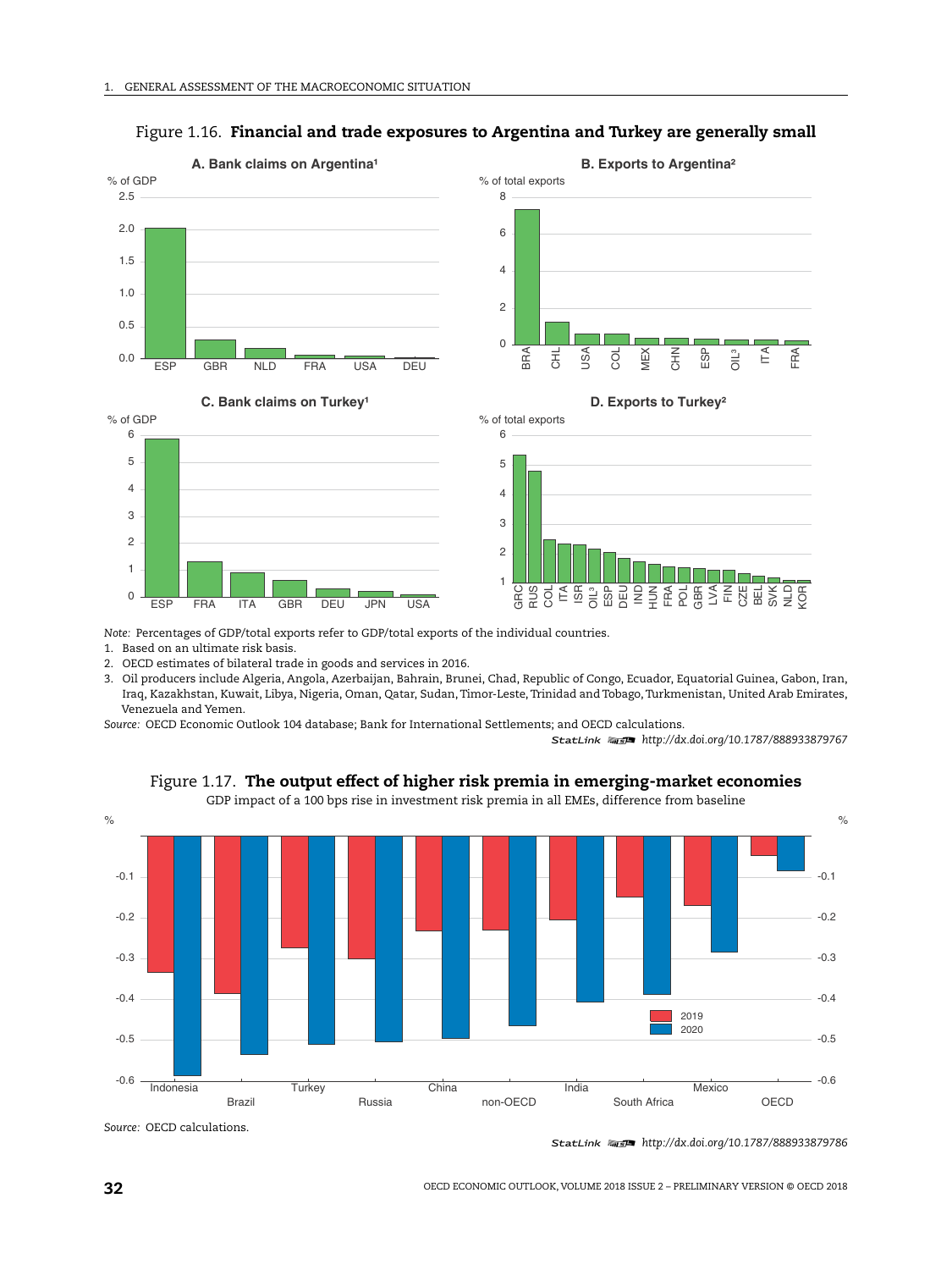



#### Figure 1.18. **Fundamentals differ across emerging-market economies**







1. Data refer to 2000 for Malaysia and to 1998 for the Philippines.

2. Debt of non-bank borrowers in the form of bank loans and debt securities denominated in foreign currencies as of 2018Q2. *Source:* OECD Economic Outlook 104 database; IMF World Economic Outlook database; Bank for International Settlements Global Liquidity Indicators database; World Bank Quarterly External Debt statistics; and OECD calculations.

1 2 *<http://dx.doi.org/10.1787/888933879805>*

#### Figure 1.19. **Changes in financial conditions in emerging-market economies during past and recent turbulence**



*Note:* The dot refers to the median, and the bars show the range, of the countries covered. The "Asian crisis" refers to changes between the minimum for June-July 1997 and the maximum for January-September 1998;The "Great Recession" refers to changes between July 2007 and the maximum for November 2008-March 2009; "Taper tantrum" refers to changes between the minimum for March-April 2013 and the maximum for September 2013-February 2014; "2014-16" refers to changes between the minimum for May August 2014 and the maximum for November 2015 and January 2017; and "2018" refers to changes between January and September 2018. Based on the following countries: Argentina, Brazil, Chile, China, Hungary, India, Indonesia, Malaysia, Mexico, the Philippines, Poland, Russia, South Africa, Thailand, Turkey and Vietnam. *Source:* Thomson Reuters; and OECD calculations.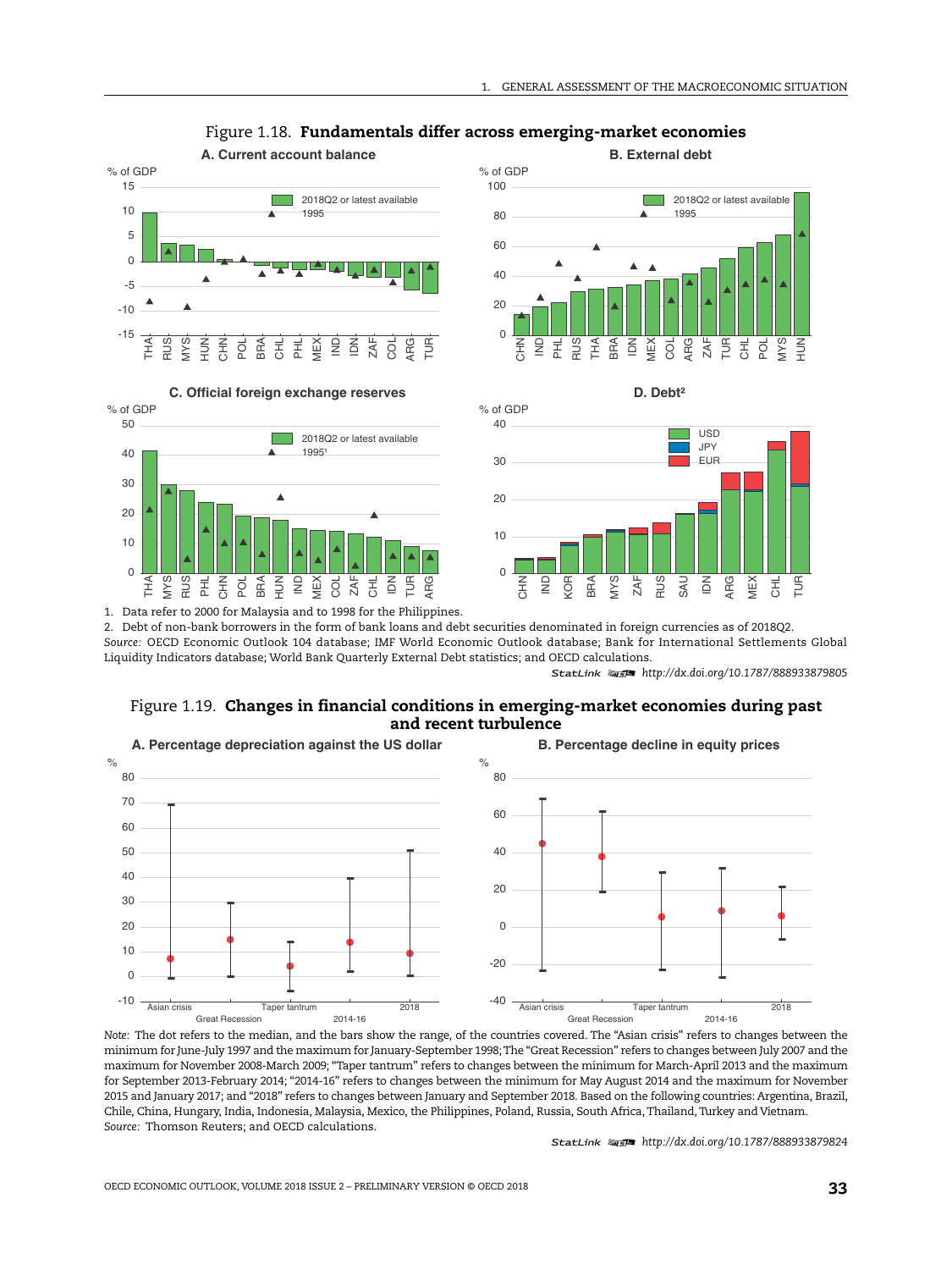# *Risks of a slowdown in China have increased and trade-offs between sustaining high growth and stability persist*

Growth in China has eased in the course of 2018, amidst tighter regulatory conditions on shadow banks (resulting in slowing social financing growth), a more rigorous approval process for local government investment, and new US tariffs on Chinese exports to the United States. The latter has weighed on equity prices and industrial production and, together with the narrowing of the interest rate gap with the United States, on the renminbi exchange rate (Figure 1.15). The authorities have begun to announce new stimulus measures, in addition to previously planned tax reductions, including steps by the central bank to ease financial conditions. The People's Bank of China has declared that it will not use exchange rate policy to cope with trade tensions and other external issues. However, perceptions that the currency is being used for such purposes could incite other countries in the region to follow suit, in order to maintain trade competitiveness, and intensify trade frictions more generally. The renminbi depreciation provides some offset to exporters facing higher tariffs in the United States, but potentially adds to challenges for competitors, especially those elsewhere in Asia.

Easier financial conditions may help to foster stronger credit growth and limit the slowdown in GDP growth. However, this could aggravate financial stability risks and delay the needed deleveraging of the corporate sector, increasing the risk of a significant downturn later on. Credit to non-financial corporations has begun to decline slightly but remains very high at around 160% of GDP, following a prolonged period of rapid growth. On the positive side, the authorities now monitor debt threshold levels for state-owned enterprises, potentially helping to limit indebtedness. In addition, the growth of shadow bank assets (entrusted loans, trust loans and bankers' acceptances) has declined. Similarly, any additional fiscal easing could help sustain demand growth but would limit room for fiscal stimulus if a sharp downturn subsequently occurred. Moreover, if the slowdown is of a structural nature, any policy stimulus could prove ineffective unless it is well targeted.

A much sharper slowdown in Chinese GDP growth than in the baseline projections would have significant adverse consequences for global growth, especially if it were to hit confidence in financial markets (OECD, 2015; OECD, 2018d). A decline of 2 percentage points in the growth rate of domestic demand in China for two years could lower annual GDP growth on average by around ¼ percentage point in Japan, East Asia and commodity exporters during these years. Overall, global GDP growth would decline by around 0.3-0.4 percentage point per annum. The impact would be over twice as large if the demand shock was accompanied by a significant decline in global equity prices and higher global risk premia, even with lower commodity prices acting as a shock absorber (OECD, 2015).

# **Policy requirements**

Macroeconomic policies need to maintain the global economic expansion, minimise the build-up of financial vulnerabilities, and ensure sufficient scope for policy support in the event of a future downturn. This calls for a gradual reduction in monetary and fiscal policy support, although at a differing pace across economies, augmented by ambitious supply-side policy reforms to strengthen medium-term growth prospects and enhance opportunities for all. Adequate financial regulation and supervision, including an enhanced deployment of macro-prudential policies, could mitigate some of the trade-offs that arise in reaching these goals.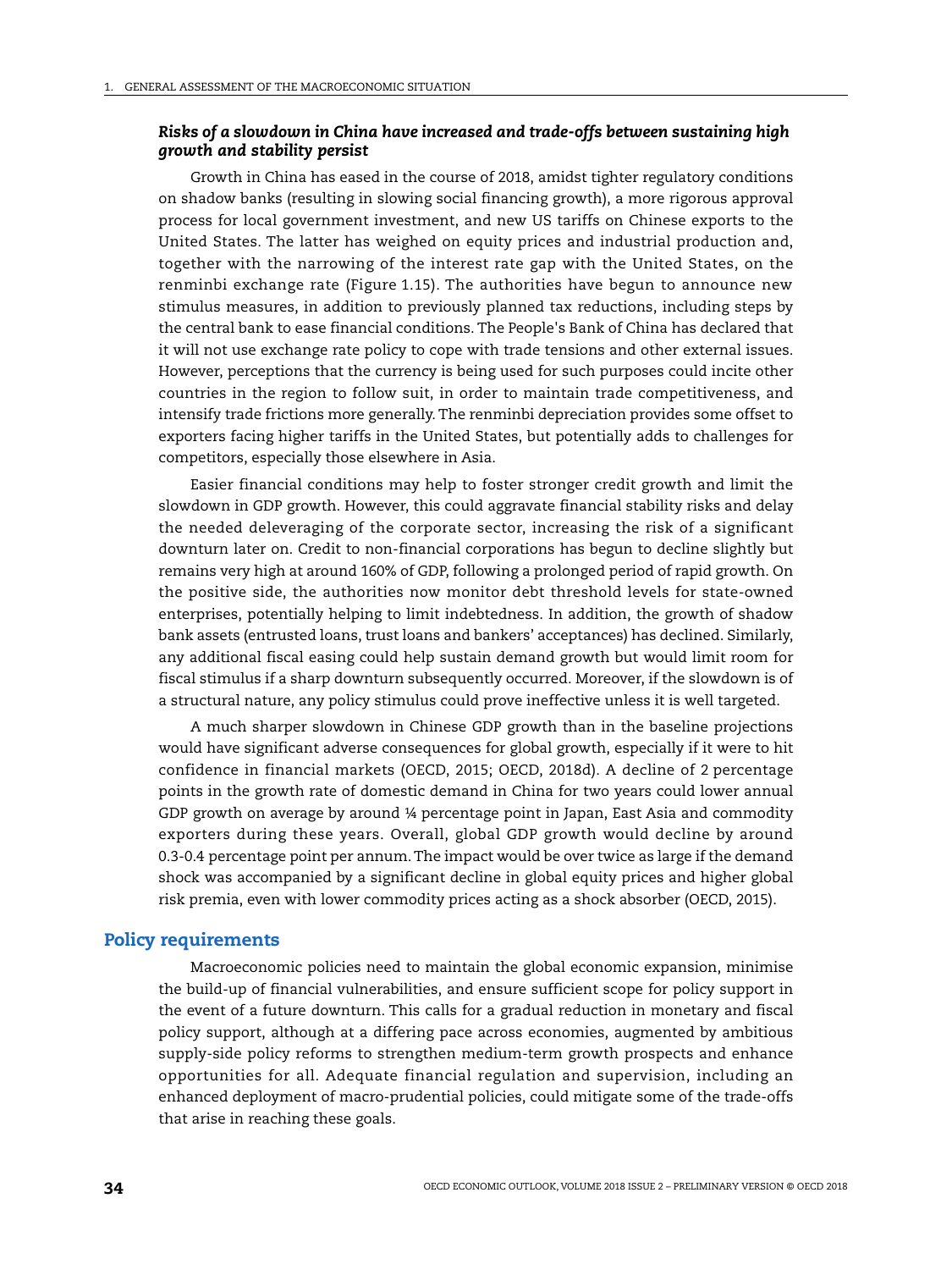#### *Monetary and financial policy requirements*

Reflecting different inflation, unemployment and output developments, monetary policies in the advanced economies have diverged and are set to diverge further:

● In the United States, monetary policy normalisation needs to be continued as planned, given strong near-term growth and the likelihood of medium-term pressures on inflation from low unemployment even after fiscal easing diminishes. The Federal Reserve has already increased the policy rate by 200 basis points since the end of 2015, taking the ceiling of the target range of the federal funds rate to 2.25%, and has started to reduce gradually its holdings of government bonds and agency mortgage-backed securities (Figure 1.20). On the basis of the projections discussed above, these measures should continue in order to bring the upper bound of the target range of the federal funds rate to 3½ per cent by the end of 2019 and then to keep it unchanged during 2020 provided inflationary pressures stabilise. As the reduction of previously accumulated financial assets will be advanced by 2020, the Federal Reserve should communicate its desired normal level of total assets and the future operating framework of monetary policy, thereby helping to minimise risks of market tensions. It could continue to operate a floor system with a larger balance sheet or return to a corridor system with a smaller balance sheet (OECD, 2017a).



#### Figure 1.20. **Several central banks have become dominant holders of domestic government bonds**

1. For the United States, marketable treasury securities, excluding treasury bills, held by the Federal Reserve as a share of outstanding marketable treasury securities, excluding treasury bills, at market value. For the United Kingdom, Asset Purchase Facility holdings as a share of outstanding (conventional) gilts, at market value. For Japan, government bonds held by the Bank of Japan as a share of outstanding treasury securities, excluding treasury discount bills and including FILP bonds, at nominal value. For the euro area countries, cumulative net purchases of government bonds in the Eurosystem Public Sector Purchase Programme at book value as a share of outstanding general government bonds at face value. For Sweden, the purchases of government bonds (338.74 billion SEK by 15 September 2018) as a share of outstanding government bonds as of September 2018, at face value.

*Source:* OECD Economic Outlook 104 database; Board of Governors of the Federal Reserve System; US Department of the Treasury, Bureau of Fiscal Services; Bank of Japan; Ministry of Finance Japan; Sveriges Riksbank; Swedish Central Government Debt statistics; UK Debt Management Office; Bank of England; European Central Bank; and OECD calculations.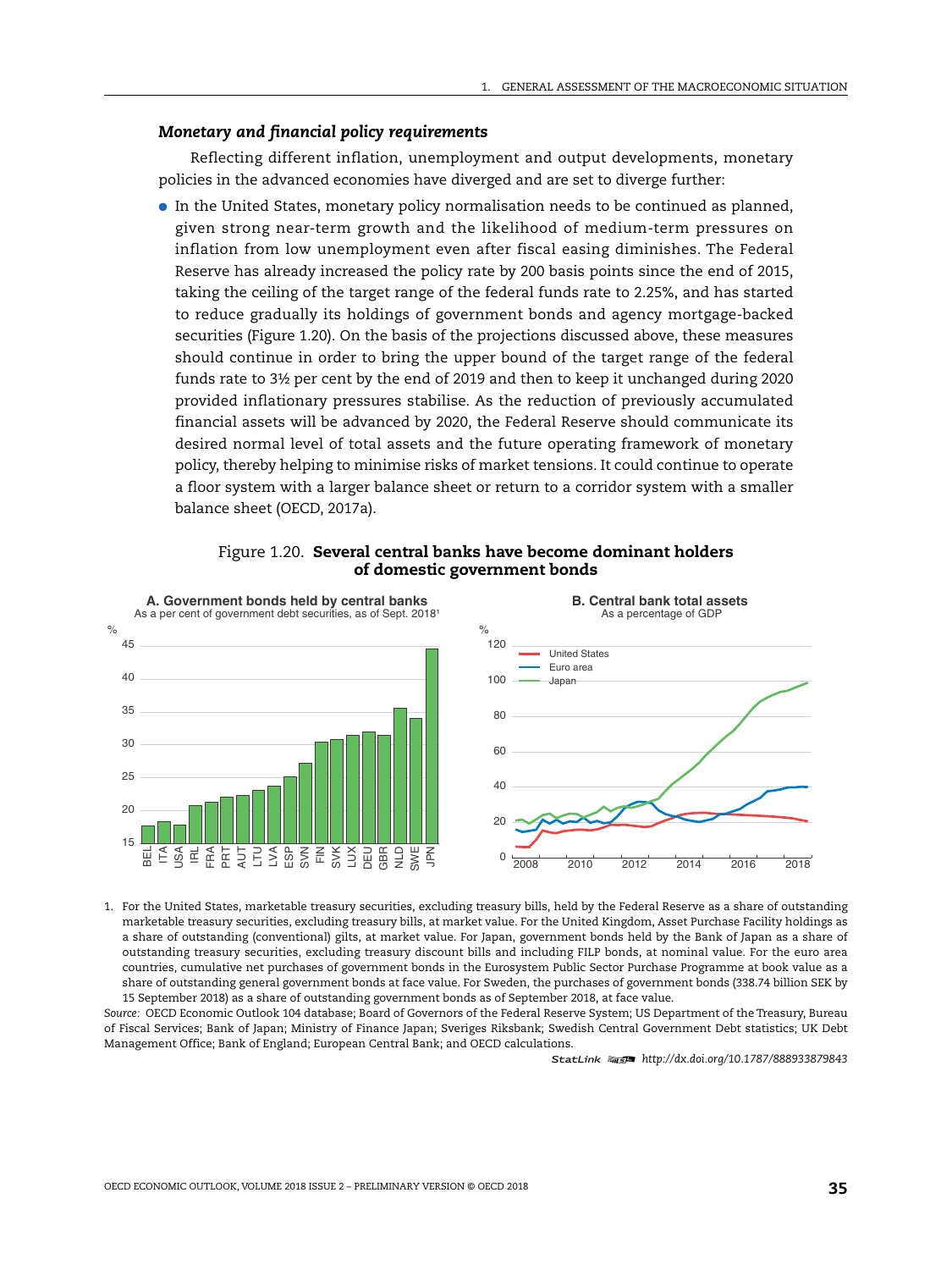- In the euro area, the monetary policy stance should remain accommodative but the degree of policy accommodation should be reduced gradually. The ECB has already reduced its net asset purchases, and is expected to cease them completely by the end of 2018.With core inflation projected to rise towards 2% by the latter half of 2020, the ECB should start to raise the deposit interest rate in late 2019 from its current negative value to at least 0.2% by the end of 2020. As the normalisation of policy interest rates advances, a well-communicated plan with a gradual reduction of assets would be desirable to minimise the risk of financial market volatility. However, heightened uncertainty may require a more moderate pace of normalisation than otherwise.
- The Bank of Japan has strengthened forward guidance as achieving the 2% inflation target is taking longer than anticipated. $8$  Inflation remains well below the target despite the massive stimulus over the past five years and indications that the economy may already be at or above its potential. Against this background, a reappraisal of the monetary policy strategy and framework may be warranted (for instance by introducing an inflation target range with the lower bound below the current inflation target, see OECD, 2018d). This could also include a possible role for non-monetary policy measures, such as stronger increases in minimum wages.<sup>9</sup> Increasing the flexibility in the yield curve control would be warranted if inflation moves closer to the target.

Further financial market volatility could arise during the normalisation of monetary policy in the main advanced economies, calling for measures to strengthen resilience. Financial resilience depends in particular on adequate regulation and supervision to secure sufficient capital and liquidity buffers of banks and other financial institutions. The use of macro-prudential policies has increased after the global financial crisis in emerging-market economies and, to a lesser extent, in advanced economies (OECD, 2018d). However, in the euro area, conditions for strong financial resilience are still missing, with little progress over the past five years. In June, it was agreed that the European Stability Mechanism would become a common backstop of the Single Resolution Fund, but practical details remain to be decided and it is not clear if sufficient resources will be secured. Moreover, no headway has been made with completing the banking union by establishing a common European deposit insurance scheme and severing the negative feedback loop between sovereigns and banks (OECD, 2018e). The recent increase in sovereign and bank risks in Italy (Box 1.3) makes implementing such reforms even more difficult politically.

<sup>8.</sup> The Bank of Japan has purchased government bonds equivalent to around 80% of GDP and now owns nearly 45% of total outstanding government bonds (Figure 1.20). It has also allowed some flexibility around the 10-year yield target on government bonds and enhanced flexibility in the purchase of exchange-traded funds' and Japan real estate investment funds' assets. As a side effect, this policy has lowered government debt servicing costs.

<sup>9.</sup> The government has already implemented a three-year tax break to firms that increase employees' pay by more than 3% and expand investment in fixed assets and human resources. In 2016, they also committed to increasing minimum wages by 3% per year, which has been observed so far. As the minimum wage is about 40% of the median wage (i.e. below the OECD average) and the unemployment rate is low, rising minimum wages by more than 3% could be considered but a rapid narrowing of minimum and average wage levels should be avoided.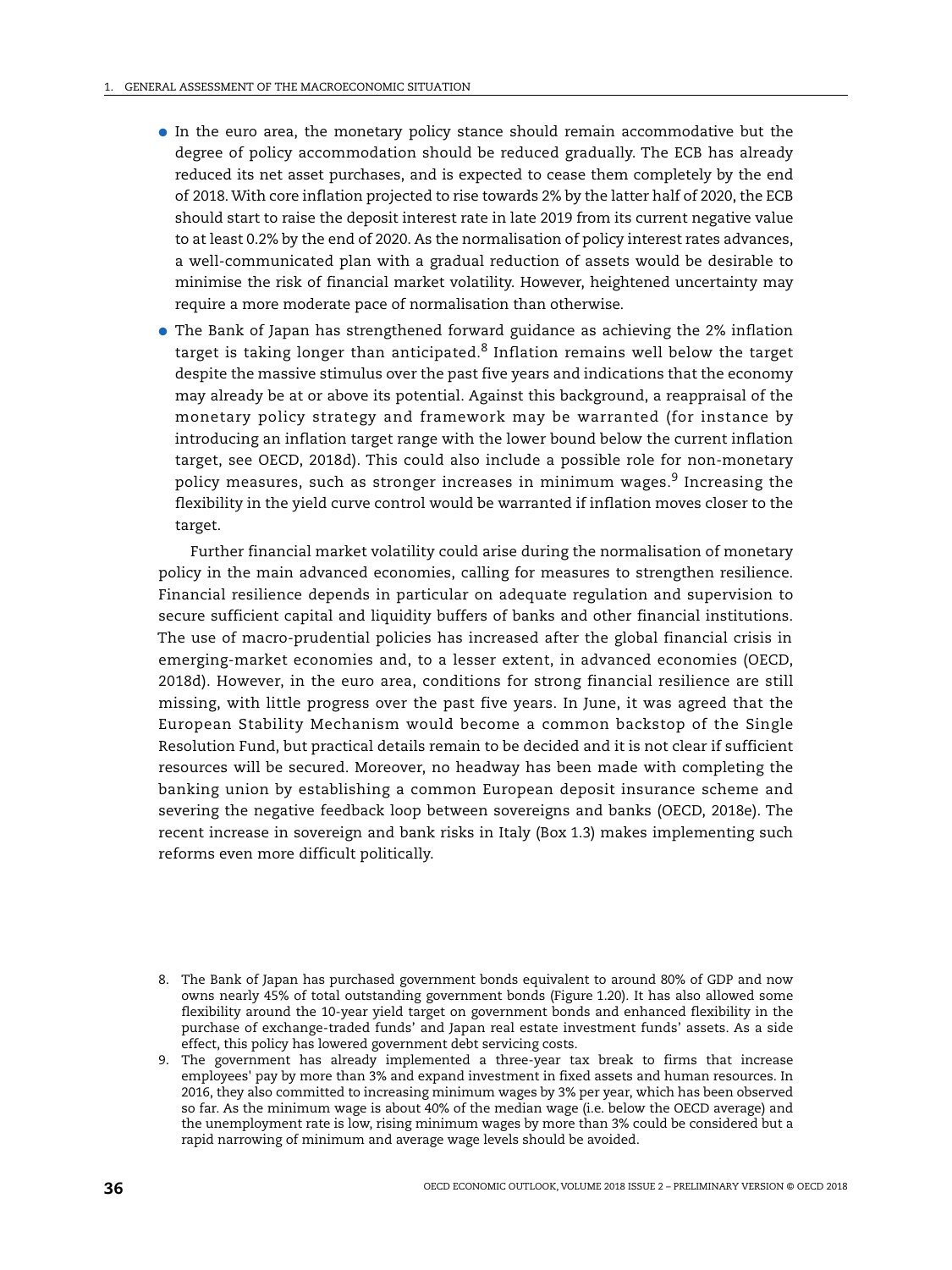#### Box 1.3. **Vulnerabilities of Italian banks**

Policy uncertainty has led to a sell-off of Italian sovereign bonds and depressed confidence in Italian banks. Government bond yields remain over 100 basis points higher than the average in the past three years, equity prices of Italian banks have declined by around 35% since end-April and both sovereign and bank credit default swap spreads have increased considerably, more than doubling from their recent lows (Figure 1.21).



Figure 1.21. **Sovereign and bank riskiness have risen in Italy**

1. The CDS index for Italian banks is the unweighted average of the 5-year CDS indices for: Intesa San Paolo, Unicredit, Mediobanca, Banca Monte dei Paschi and Unione Banche Italiane. *Source:* Thomson Reuters; and OECD calculations.

1 2 *<http://dx.doi.org/10.1787/888933879862>*

This renewed turbulence comes at a time when the soundness of Italian banks has improved, even if vulnerabilities persist. The banks on aggregate have doubled their ratio of regulatory Tier 1 capital to riskweighted assets to 14.6% over the past decade. Few new non-performing loans (NPLs) have been registered and their stock has been reduced considerably, helped by the involvement of international investors and the introduction of a government guarantee for the senior tranches of NPL securitisations. Nevertheless, gross NPLs are still high, at 9% of total gross loans. The governance of Italian banks has also improved and profitability increased, partly due to lower provisions for credit losses.

Nevertheless, if sovereign debt tensions persist, they could affect Italian banks negatively, weighing on credit supply conditions and economic growth. Credit to the private sector has been growing but at a slow rate, despite the low and falling cost of bank credit, likely reflecting weak credit demand (Figure 1.22). Higher uncertainty about the Italian economy could slow the disposal of bad loans by banks and increase intermediaries' credit risks, reinforcing the negative feedback loop between the real economy and banks. Three specific mechanisms could play a role:

● Empirical evidence for Italian banks, based on 2011 data, suggests that bank lending rates are likely to rise following increases in sovereign credit risk, especially in banks with lower capital ratios and higher NPLs.<sup>1</sup> So far, higher government bond yields have not yet passed through to bank lending rates to the private sector (Figure 1.22)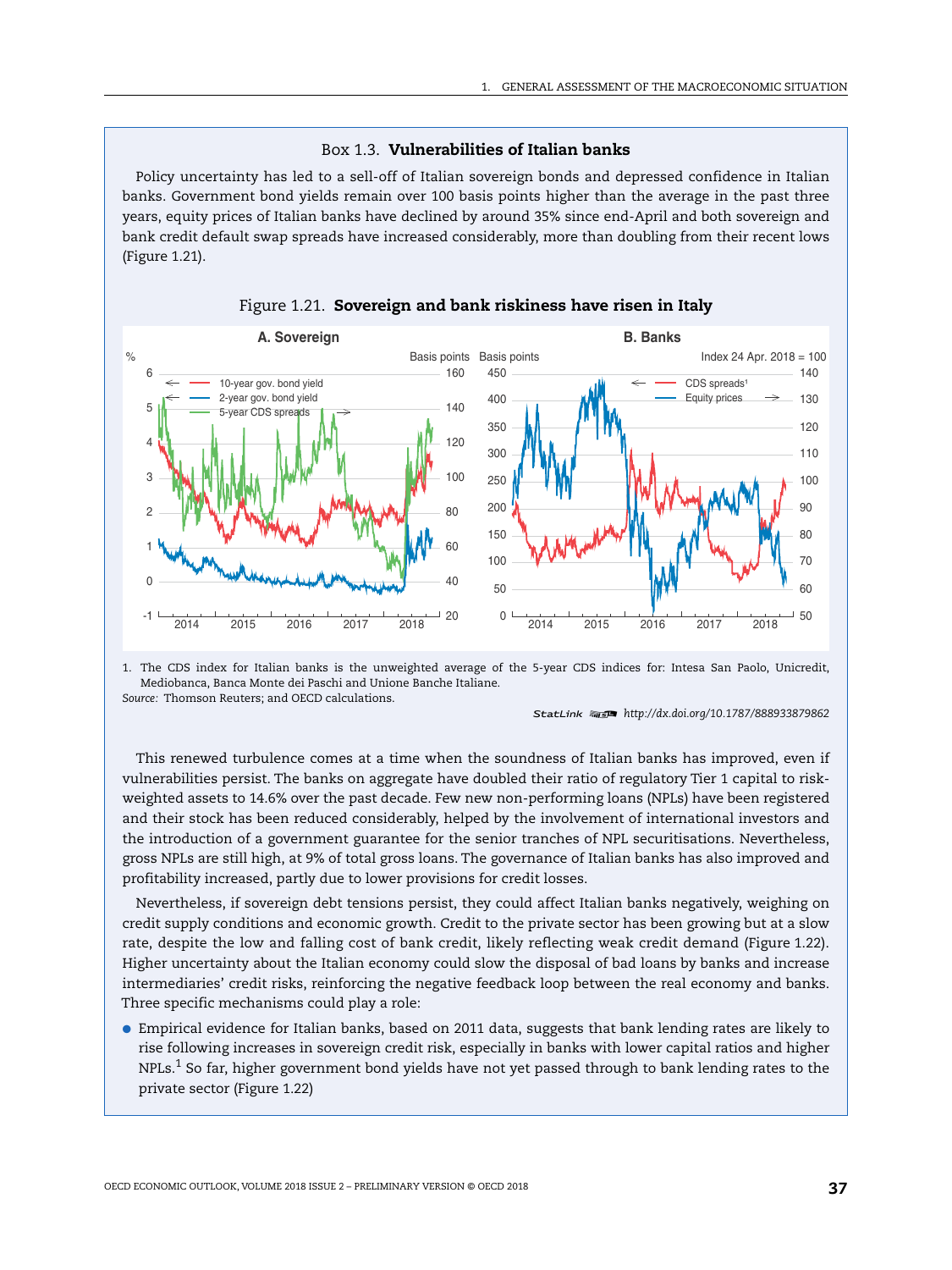#### Box 1.3. **Vulnerabilities of Italian banks** *(cont.)*

- By June 2020-March 2021 Italian banks will need to repay 240 billion euro of loans from euro area targeted longer-term refinancing operations (TLTRO), accounting for around 7% of their current total liabilities. Although banks have 70 billion euro of excess liquidity and will have access to low cost financing from other ECB loan facilities, this may result in somewhat higher refinancing costs.
- Italian banks maintain significant exposures to Italian sovereign bonds and thus remain vulnerable to mark-to-market impairments on sovereign bond portfolios (Figure 1.23).<sup>2</sup> A decline in sovereign bond prices similar to the one observed over the past year, without any offsetting measures, would reduce capital ratios in the banking system as a whole only marginally on average (Figure 1.23). However, sizeable declines in sovereign bond prices may be more damaging for those banks with the highest sovereign exposures. If banks wanted voluntarily to restore their capital ratios to have adequate buffers to meet future shocks, replenishing capital would be expensive with depressed bank equity prices. Banks might therefore choose to shrink their balance sheets to attain regulatory and desired capital ratios, with the associated reduction in the supply of credit weighing on economic growth.



#### Figure 1.22. **Cost of bank credit and bank credit growth**

*Note:* Data are in monthly frequency.

- 1. Total cost of borrowing.
- 2. Interest rates on mortgages for households.

3. Bank loans adjusted for sales and securitisation, index of notional stocks.

*Source:* European Central Bank; Thomson Reuters; and OECD calculations.

- 1. Zoli (2013) finds that about 30-40% of the increase in sovereign spreads is transmitted to lending rates for companies within three months, and 50-60% is transmitted within six months, with a somewhat stronger pass-through for small loans. Albertazzi et al. (2014) suggest that a temporary 100-basis points increase in 10-year government bond yield spreads between Italy and Germany raises bank lending rates for companies by around 50 basis points after a quarter, while a permanent increase in sovereign spreads is fully transmitted after one year.
- 2. For the median Italian bank, holdings of Italian government bonds are well above Core Equity Tier 1 capital. Banks in other European countries are generally less exposed to Italian public debt, but pockets of risk remain in a few intermediaries with large holdings of Italian sovereign bonds (Figure 1.23).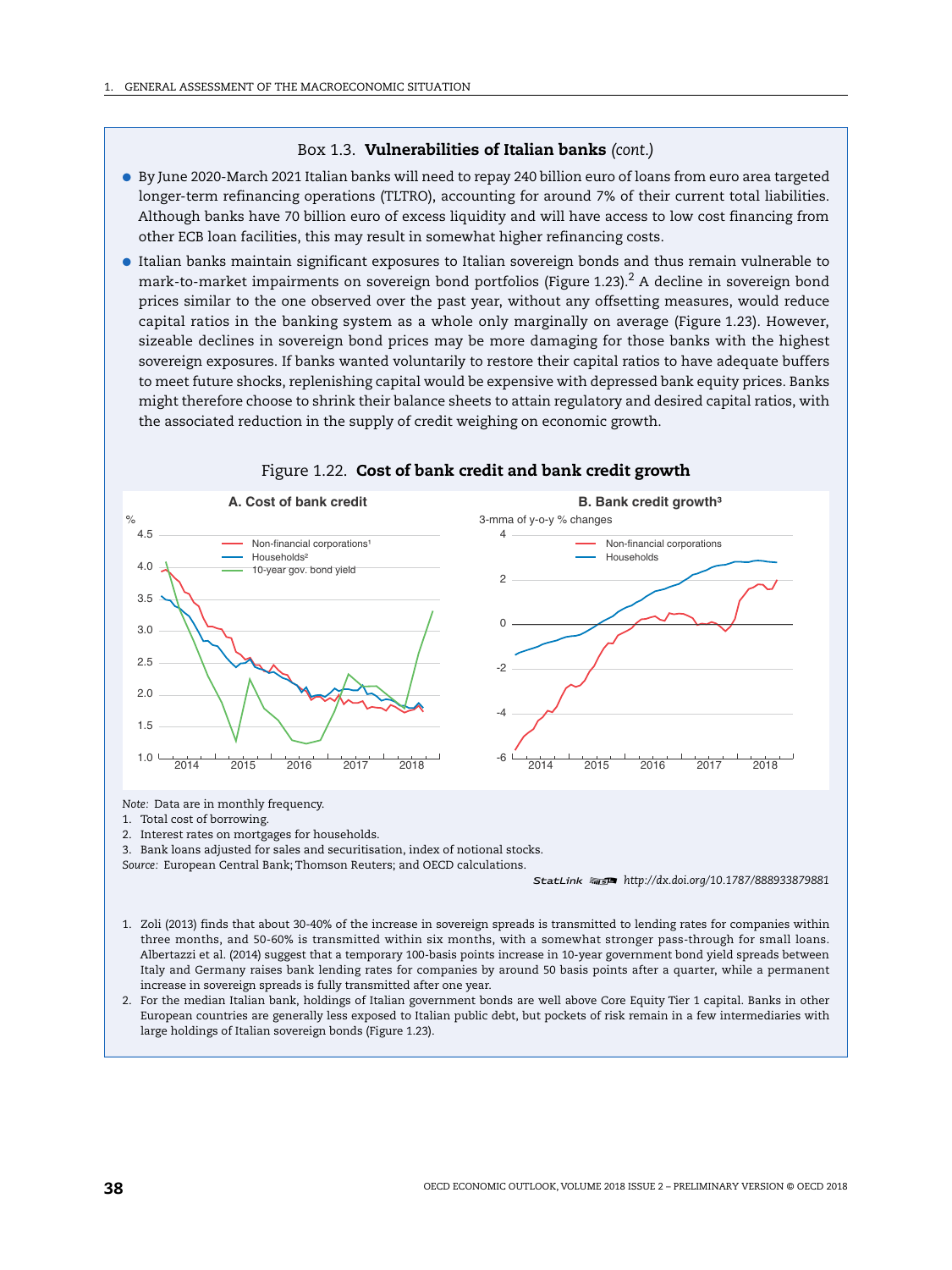

1. Exposure refers to both available-for-sale and held-to-maturity debt securities as of June 2017 based on the sample of banks participating in the 2017 EBA EU-wide transparency exercise for which data on Italian government bond holdings are available. It does not account for capital improvements or portfolio adjustments that may have taken place since June 2017.

2. An estimated impact on the Core Equity Tier 1 (CET1) ratio of banks due to a mark-to-market impairment on their holdings of Italian government bonds (classified in available-for-sale, held-for-trading and booked at fair value accounting categories) due to a 100-basis point parallel upward shift of the Italian yield curve. The estimates account for the average maturity of Italian government bond holdings.

*Source:* European Banking Authority; and OECD calculations.

# *Fiscal policy requirements*

Following widespread significant fiscal easing in 2018, fiscal policy is projected to be broadly neutral in most OECD countries in the coming two years (Figure 1.24). Cyclical improvements, together with lower net interest payments, will help strengthen overall budget balances modestly in the majority of OECD countries, with the exception of the United States, Korea and a few euro area countries, including Germany and Italy. Government debt and deficits remain high (in most countries, higher than prior to the global financial crisis) and in many countries debt is not expected to decline by much in the next few years either in absolute terms or in comparison to past experience (Figure 1.24).<sup>10</sup>

The fiscal benefits from the prolonged accommodative monetary policy stance on debt interest costs in many advanced countries are expected to continue in the short term but gradually diminish. Lower and flatter yield curves in many advanced economies have helped to reduce debt servicing costs and thus strengthen overall budget balances.<sup>11</sup> At the

11. In addition to the direct effect of lower interest rates, some governments have received higher transfers of profits from central banks. In recent years, the profits of the US Federal Reserve have been equivalent to more than 10% of government gross interest payments, i.e. twice as much as in 2008. In Italy, transfers of profits from the Banca d'Italia, that include the Italian share of ECB profits, increased to 7.5% of government gross interest payments in 2017, from around 2% in 2008- 10. In the United Kingdom, cash payments from the Asset Purchase Facility Fund to the UK Treasury were around 20% of gross interest payments in the past four years. In Japan, the Bank of Japan payments to the government were around 5% of gross interest payments.

<sup>1 2</sup> *<http://dx.doi.org/10.1787/888933879900>*

<sup>10.</sup> The expected median decline in gross government debt in relation to GDP is projected to be below the median pace of reduction observed for the OECD countries between 1980 and 2017.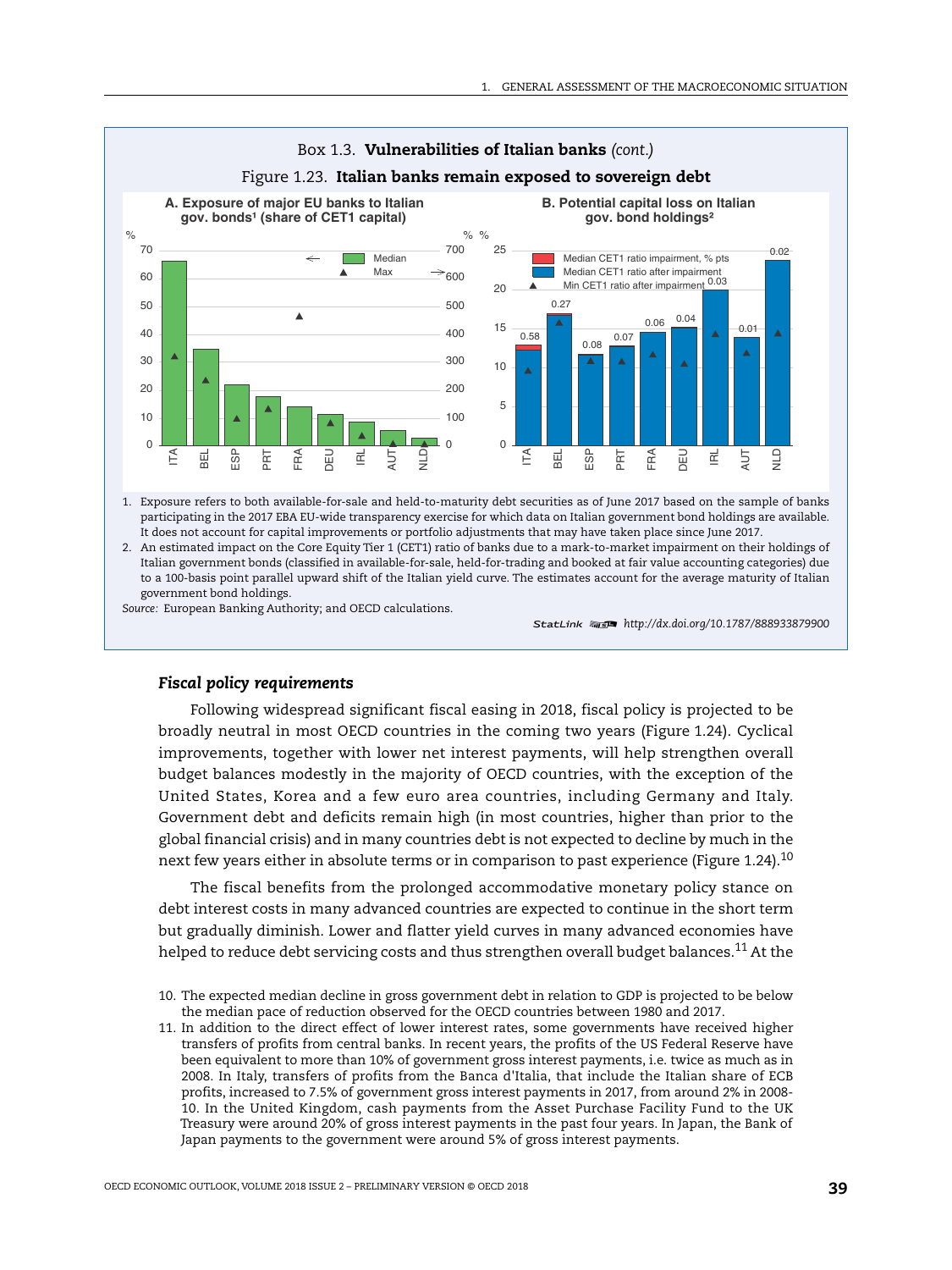





*Note:* Horizontal lines indicate median values for the corresponding variables. The median decline in gross government debt in Panel B is the two-year equivalent of an average annual decline in debt which lasted at least for two years across OECD countries between 1980 and 2017.

*Source:* OECD Economic Outlook 104 database; and OECD calculations.

1 2 *<http://dx.doi.org/10.1787/888933879919>*

same time, they have made it possible to extend the average maturity of public debt, which helps to reduce rollover risks, at little extra fiscal cost, and slows the pass-through of market interest rates to debt servicing costs (Maravalle and Rawdanowicz, 2018). If longer-term bonds maturing in the next two years are rolled over at the same maturity in G7 economies, they are likely to have lower interest rates, helping to reduce average debt servicing costs in France, Germany, Japan and the United Kingdom (Figure 1.25).

Fiscal priorities differ across economies, reflecting differences in macroeconomic conditions and imbalances, and in policy needs. The neutral stance of fiscal policy in most countries in 2019 and 2020 is generally appropriate given the economic outlook. In some countries, the notable stimulus from fiscal policy in 2019 is warranted. This is the case for Germany, with its solid public debt position, high current account surplus and need to upgrade public infrastructure. However, in Italy, with high public debt and low productivity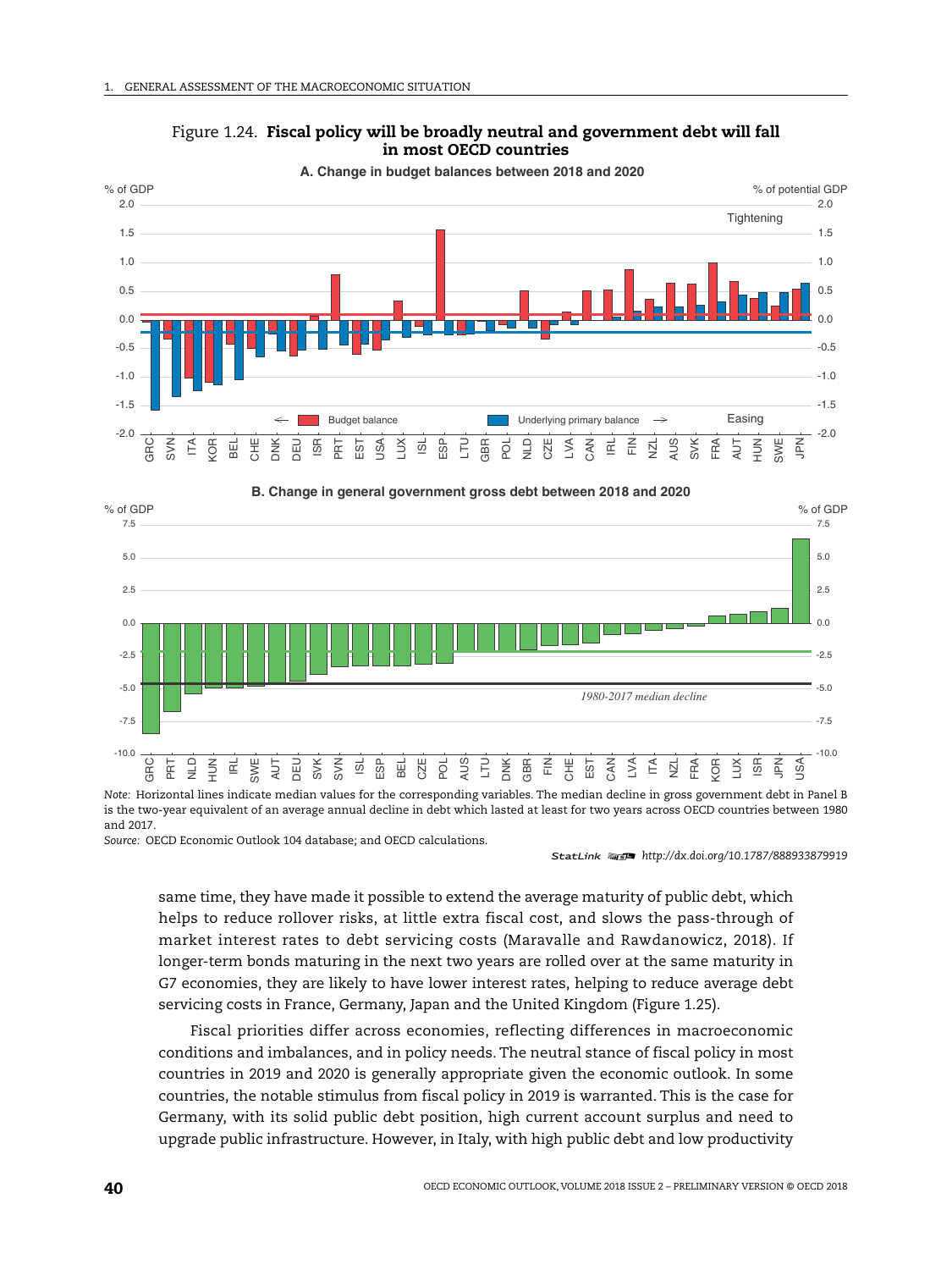

Figure 1.25. **Debt servicing costs could still decline in some G7 countries**

*Note:* Aggregated changes in interest payments and in the average yield refer to individual marketable debt instruments (fixed rate and zero coupon bonds as of October 2018) maturing in the indicated years. They are computed by assuming that maturing debt is rolled over at the same original maturity at yields derived from estimated yield curves based on the OECD projections of short and long-term interest rates.

*Source:* Bloomberg; and OECD calculations.

growth, the planned expansionary fiscal policy risks maintaining, or even raising, sovereign risk premia, which will weigh on growth. In the United States, continued fiscal stimulus in 2019 despite solid cyclical conditions will reduce the room for policy responses in the event of a future downturn. Only a few countries are projected to tighten fiscal policy significantly in 2019-20. The fiscal contraction in Japan in 2020 reflects the consumption tax increase, which will be compensated in part by higher social spending. Although this will help to reduce debt accumulation, further fiscal measures will be needed to attain the goal of primary balance by the mid-2020s.

Given the projected fiscal policy stance, governments need to prioritise measures to boost longer-term growth and foster inclusiveness. Countries with still high unemployment, and high inequality and incidence of poverty (like many crisis-hit European countries), should ensure adequate social programmes, including spending on education and active labour market policies. Similarly, economies with low growth and large infrastructure needs should implement fiscal measures that strengthen the supply side, such as increasing the availability of child care facilities to raise labour force participation (like Japan) and strengthening government infrastructure spending, including on digital infrastructure (like Germany and Central and Eastern European countries).

# *Policy options for emerging-market economies to deal with spillovers from advanced economies*

Emerging-market economies remain exposed to a further sudden change in market sentiment, particularly if there is a faster-than-expected normalisation of monetary policy in advanced economies. Many are also experiencing rising inflationary pressures in the aftermath of the currency depreciations that have already occurred in recent months. The appropriate policy response depends on the magnitude of the shift in investor attitudes,

<sup>1 2</sup> *<http://dx.doi.org/10.1787/888933879938>*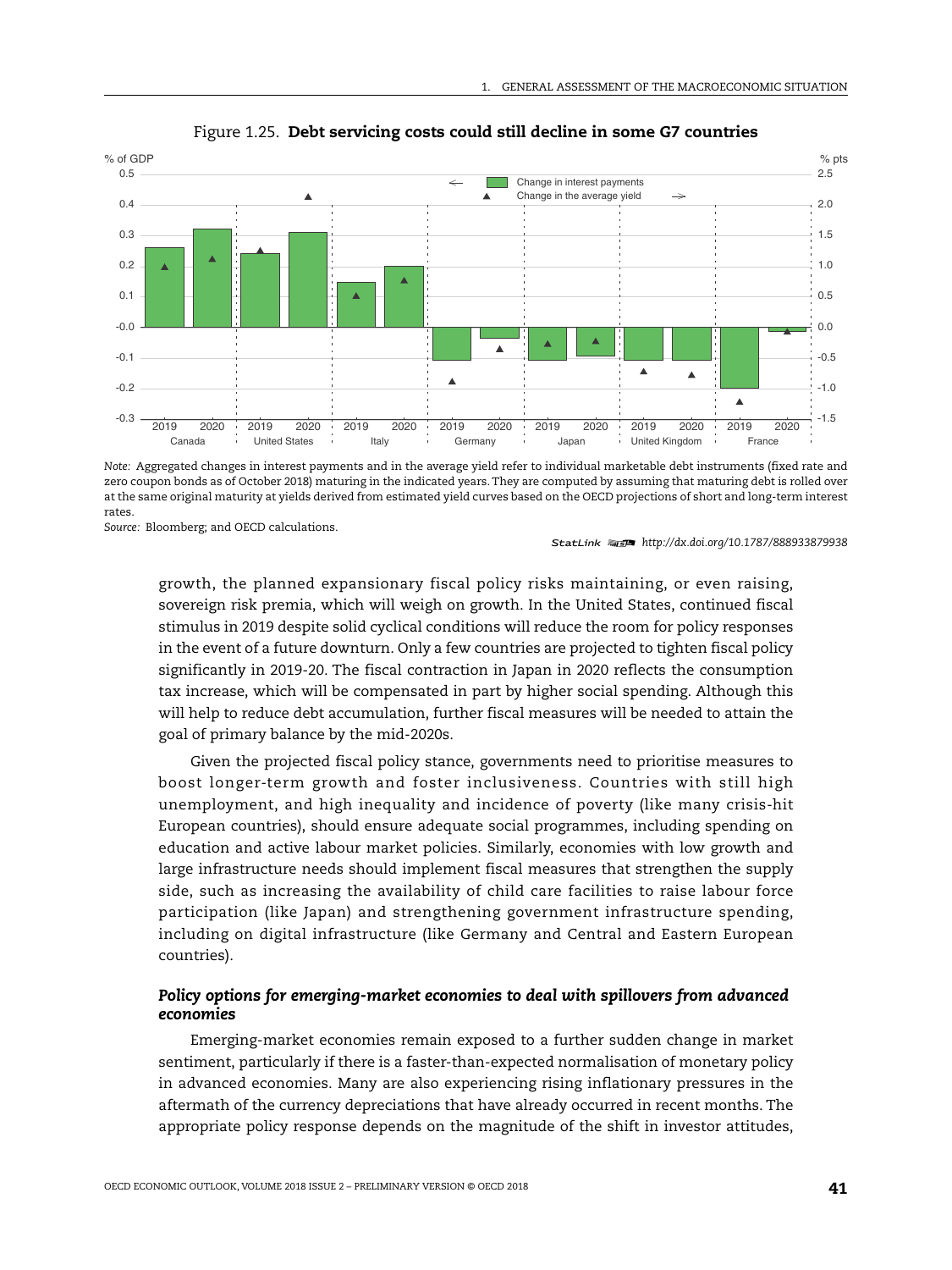the extent to which vulnerabilities have built up, and the policy space available to mitigate these pressures.

- Emerging-market economies with a credible macroeconomic policy framework, flexible exchange rate arrangements and manageable exposures to foreign-currency-denominated debt may not need to implement any discretionary policy measures, leaving it to exchange rate adjustments to buffer shocks. Some further monetary tightening could be required to prevent exchange rate depreciations from adding to inflation (beyond the initial impact), but countries with solid fiscal positions can ease policy if necessary to support demand.
- In contrast, countries with fixed exchange rates or weaker macroeconomic fundamentals may have no choice but to tighten their overall macroeconomic policy stance, with negative implications for domestic demand, to restore investors' confidence.
- Imposing import tariffs and administrative price controls to deal with macro-economic imbalances (including current account deficits and high inflation) should be avoided as they introduce market distortions and are likely to harm growth prospects.

#### *Structural policy ambition needs to be improved*

Structural reform efforts have recently stabilised in both advanced and emerging-market economies, but remain at a pace below that achieved in the aftermath of the financial crisis. Collectively, the G20 countries have implemented a number of beneficial reforms since 2014, but these fall short of the objective of achieving a 2% rise in the level of their combined GDP by 2018. Enhancing reform efforts in both advanced and emerging-market economies would help to improve living standards, strengthen the medium-term prospects for investment and productivity, and allow the benefits of growth to be distributed more widely.

Current cyclical conditions, with strong job growth, provide an opportune moment to implement reforms. Such conditions help to maximise the benefits of reforms, whereas acting in crisis periods, which is often when reforms are implemented, can accentuate short-term costs. In all countries, stronger reforms are needed to promote business dynamism and knowledge diffusion, enhance skill acquisition and innovation capacity and help workers benefit from fast-changing labour markets. Improved redistribution through tax and transfer policies also needs to be an integral part of well-designed policy packages to make work pay, provide support for vulnerable groups, and help strengthen real income growth amongst poorer households.

As an illustrative example of the potential gains from stronger reform ambition, structural reforms that ease regulation in the energy, transport and communication sectors and boost spending on active labour market policies in G7 economies could increase the GDP level on average by 1% after five years (Figure 1.26; Égert and Gal, 2017), with slightly higher long-term effects.<sup>12</sup> The reform areas are illustrative but are broadly in line with the

<sup>12.</sup> These effects would either require changes in the two policy areas on a scale that has been typical among the OECD countries in the past or alignment with the best performer when the typical change is larger than the distance to the best performing country. The typical change refers to an average change in a policy indicator observed in the countries that implemented that particular structural reform in the past (Égert and Gal, 2017). The indicators include: overall regulation in energy, transport and communications (ETCR); and spending on active labour market policies per unemployed (as a % of GDP per capita).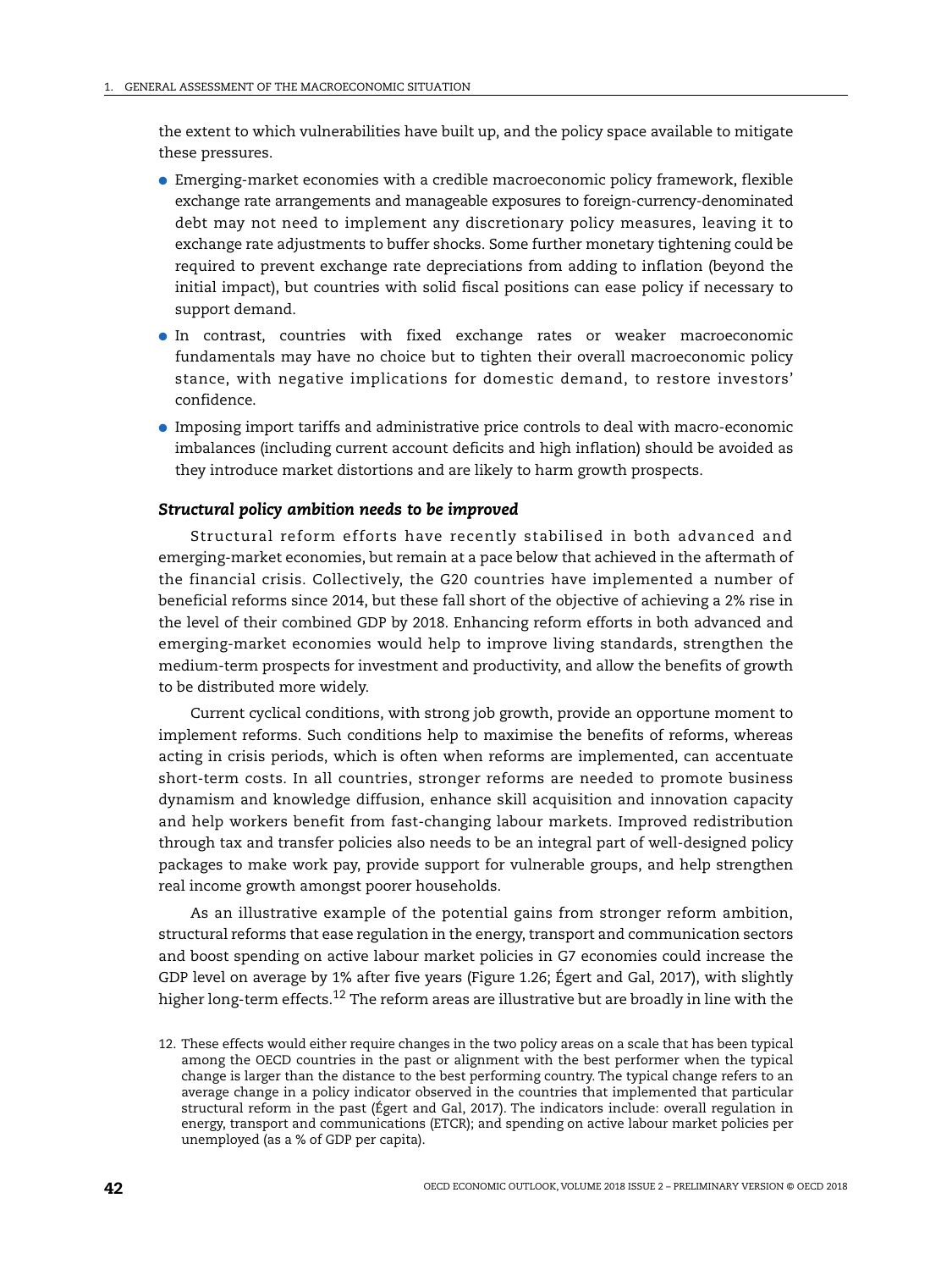



*Note:* The GDP effects are calculated as a cumulative difference over five years between a country-specific reform scenario as estimated by Égert and Gal (2017), capturing the impact of structural reforms, and the baseline OECD long-term projections. Structural reforms include a typical past improvement observed in the OECD countries, or an improvement to the best performer if the gap with the best performer is smaller than the typical change, in two policy indicators (regulation in energy, transport and communications – ETCR; and spending on active labour market policies – ALMP).

*Source:* OECD Economic Outlook 104 database; Égert and Gal (2017), "The Quantification of Structural Reforms in OECD Countries: A New Framework", *OECD Journal: Economic Studies*, vol. 2016/1; and OECD calculations.

1 2 *<http://dx.doi.org/10.1787/888933879957>*

main reform priorities identified in *2019 Going for Growth* (OECD, forthcoming). Such GDP gains could also improve government debt sustainability in high debt countries.

Arresting the slide towards protectionism and reinforcing the global rules-based international trade system through multilateral dialogue would also help to provide business with the confidence to invest and prevent the harm to longer-term growth prospects that would result from a retreat from open markets. Alongside steps to safeguard the rules-based international trading system, more needs to be done to mitigate the impact of stronger global integration on vulnerable workers and regions, helping those most exposed to the impact of global integration to find new jobs and acquire new skills. It is also vital to avoid policy mistakes, such as introducing trade policies that restrain imports rather than promote exports.

# **Policy options to counteract a future downturn**

Increasing downside risks warrant an assessment of the policy options available if growth were to weaken more substantially than currently projected. Downside risks related to heightened trade tensions, financial market pressures on emerging-market economies and higher oil prices could all interact with one another, particular if stronger-than-expected price pressures from higher tariffs or a supply disruption to oil prices were to trigger additional monetary policy tightening in many countries. If substantial downside risks arise, policymakers could be faced with the challenge of having to respond to a significant growth slowdown at a time when inflation is rising and policy space is limited in many countries. For instance, the interaction of some of the risks discussed above could reduce global GDP by over 0.5% by 2020 relative to baseline and global trade by over 2% (Figure 1.27), based on simulations on the NiGEM macromodel. Global inflation would also be higher, by over ½ percentage point in both 2019 and 2020. If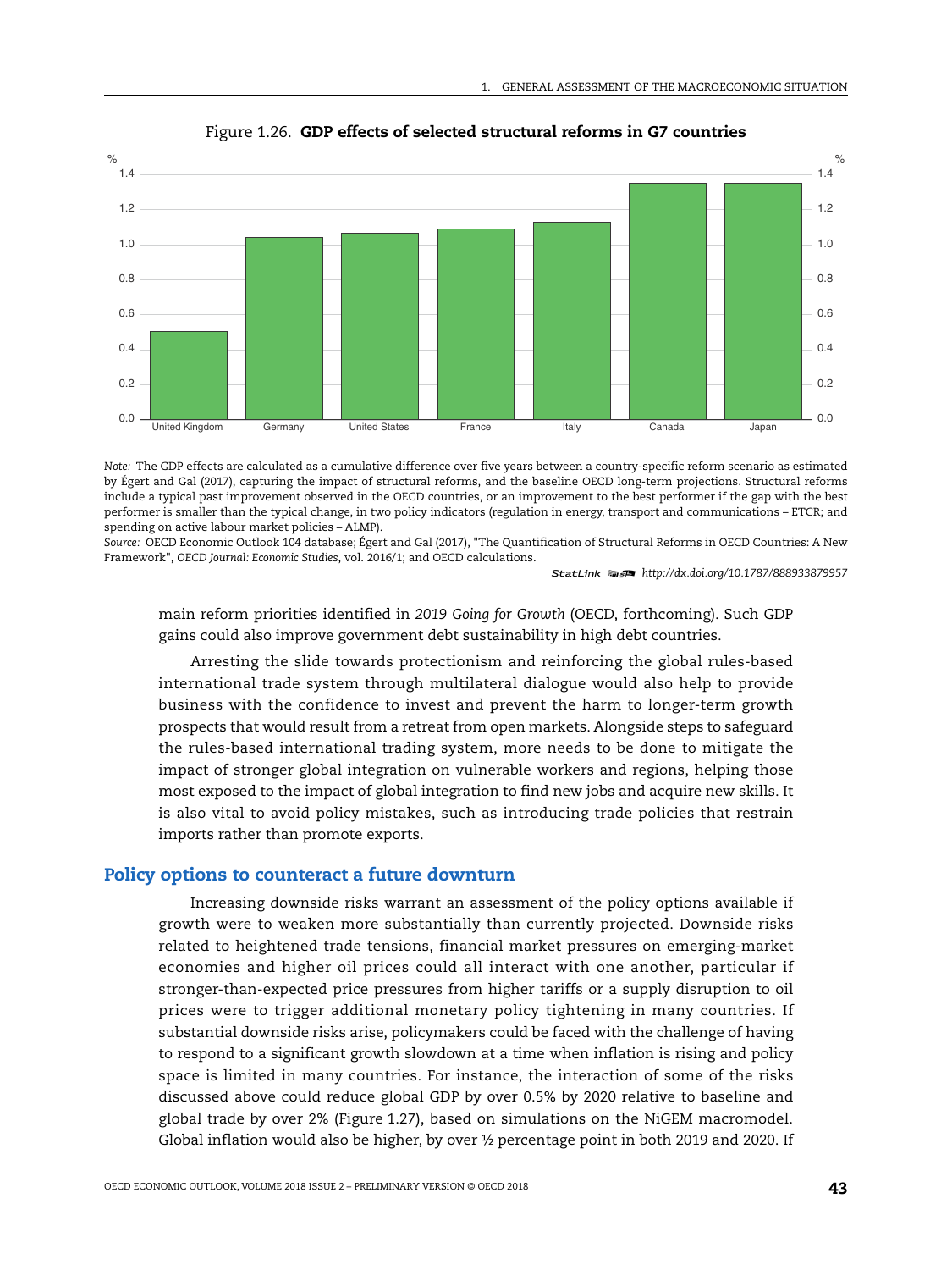

Figure 1.27. **An interaction of downside risks would slow global growth substantially**

Percentage difference from baseline in GDP at constant prices

*Note:* Combined effects from an increase of 20 USD per barrel in oil prices, an increase of 100 basis points in investment risk premia in all emerging-market economies and a further intensification of tariffs on US-China bilateral trade from 2019 onwards. All shocks are assumed to last for five years. *Source:* OECD calculations.

1 2 *<http://dx.doi.org/10.1787/888933879976>*

heightened trade policy uncertainty were to result in even weaker business investment than embodied in this scenario, the decline in global output would be even larger, at close to 1% by the end of 2020, with world trade declining by around 3%.

In many countries, there is less scope to use macroeconomic policy to boost growth than in earlier downturns. Very low policy rates and lower neutral interest rates make it difficult to reduce real interest rates substantially. Fiscal space is also limited in some countries, with a risk that any national fiscal stimulus could increase sovereign risk premia. This suggests that more international co-operation will be needed in the event of a serious downturn that affects a large number of economies, both on monetary and fiscal policies. Such co-operation, even if not formalised, could deliver sufficient collective action to address a global downturn, and make it easier for each country to ease macroeconomic policy, reducing the cost of such measures for individual countries.

Illustrative co-ordinated policy scenarios using the NiGEM global macro model suggest that moves to expand fiscal support could provide a faster way of offsetting a sharp cyclical downturn than steps to ease monetary policy in a co-ordinated fashion. However, the latter would have effects that persist for longer. Two particular forward-looking scenarios are considered:

- A three-year fiscal expansion of 0.5% of GDP in all countries and regions, with government budget targets being lowered by a corresponding amount. In most economies, this is assumed to occur via an increase in the volume of government consumption, but in some emerging-market economies it is a general rise in nominal government expenditure of 0.5% of GDP due to model limitations. Policy interest rates are assumed to remain at their baseline values for three years.
- The second scenario, which is also implemented in all economies and regions, is focused around a temporary monetary policy expansion. This considers the impact of an initial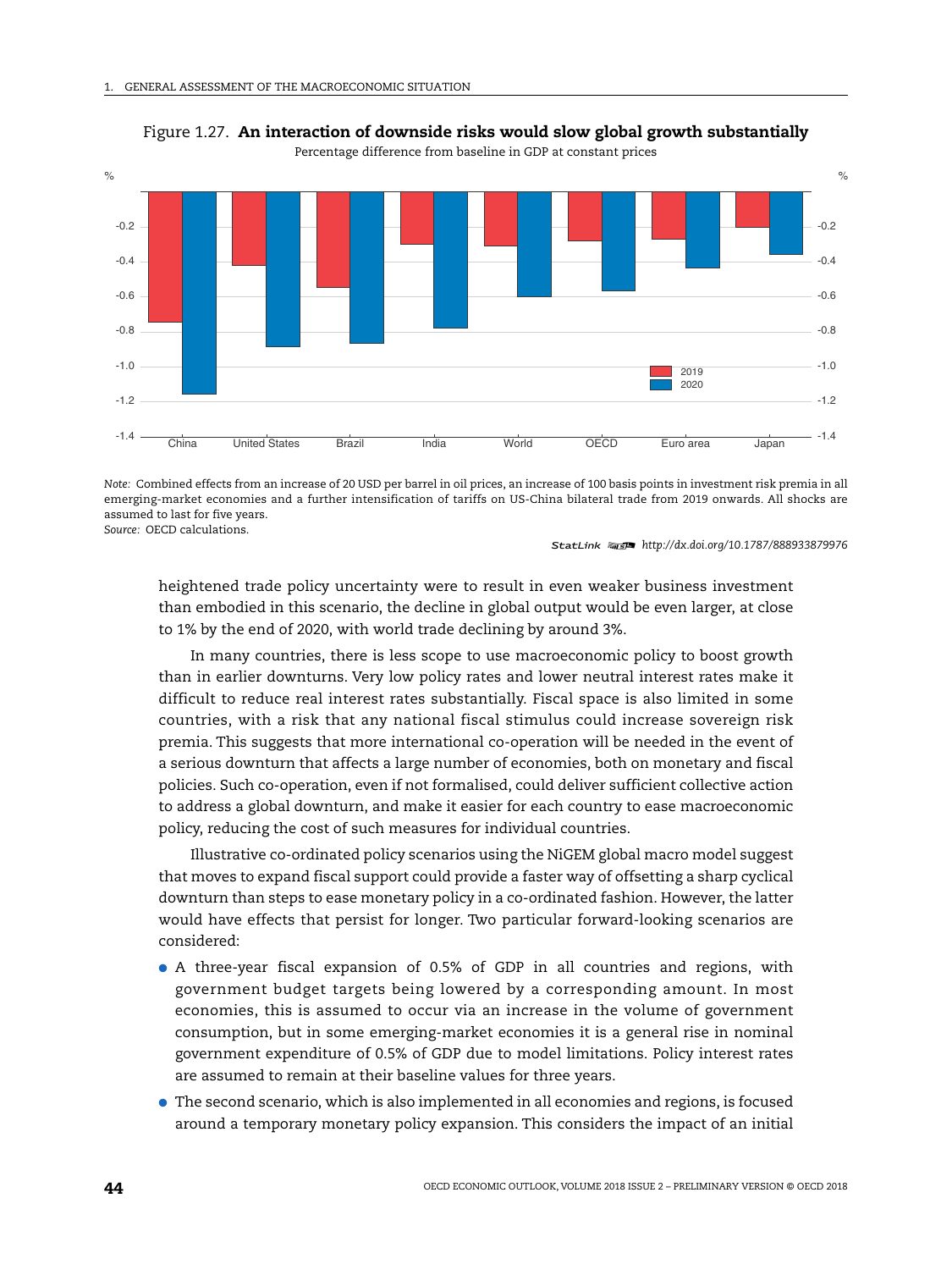¼ percentage point decline in policy interest rates in the typical economy plus additional quantitative easing for three years.<sup>13</sup> The quantitative easing is assumed to lower the term premium on ten-year government bonds by 50 basis points for three years, implying a stimulus of around one-half of the initial quantitative easing measures undertaken by some advanced economies in the aftermath of the global financial crisis.

The co-ordinated fiscal expansion raises global output by around 0.5% in the first year, implying a multiplier of 1, but it starts to fade as inflation and policy interest rates rise (Figure 1.28). The co-ordinated monetary stimulus pushes down long-term interest rates relative to the fiscal scenario, and in the OECD economies long-term yields are around 25 basis points below baseline in the near term. This may be challenging to achieve in those economies in which substantive quantitative easing has already taken place and interest rates are at or close to their effective lower bound. The decline in interest rates brings about a sizeable increase in output, but this takes longer to appear than the effects from a pure fiscal shock. Policy interest rates are subsequently raised sharply, given the build-up of global inflation pressures (relative to baseline).

In addition to the different impact of these measures on output and inflation, they also have implications for financial markets and the level and composition of debt. However, the latter are in most cases small, in part reflecting the temporary nature of the downturn and the policy response. The fiscal expansion, focused on government consumption, results in a modest rise in the government debt-to-GDP ratio in the medium term. In contrast, the monetary expansion results in the government debt-to-GDP ratio remaining at or below baseline.

The results suggest that co-ordination could prove an effective counterweight to a sharp global cyclical downturn. Moreover, the effects would probably be larger than shown here, as collective action would help to underpin confidence and reduce uncertainty. Fiscal action involving a temporary period of higher government expenditure would provide the fastest offset to a downturn, but monetary stimulus could have longer lasting effects. However, a monetary stimulus on the scale considered here would be extremely difficult to implement in those economies where interest rates are close to the effective lower bound, reinforcing the importance of fiscal measures. The time lags typically involved in introducing new fiscal actions and in co-ordinating national responses also call for early planning on the possible measures that could be implemented in event of a sharp downturn. Using the margins available while above-trend growth persists to help rebuild fiscal buffers would create additional space for actions in event of a downturn.

<sup>13.</sup> The change in policy interest rates is brought about by a three-year increase of 1% in the nominal GDP target in the default policy rule on NiGEM.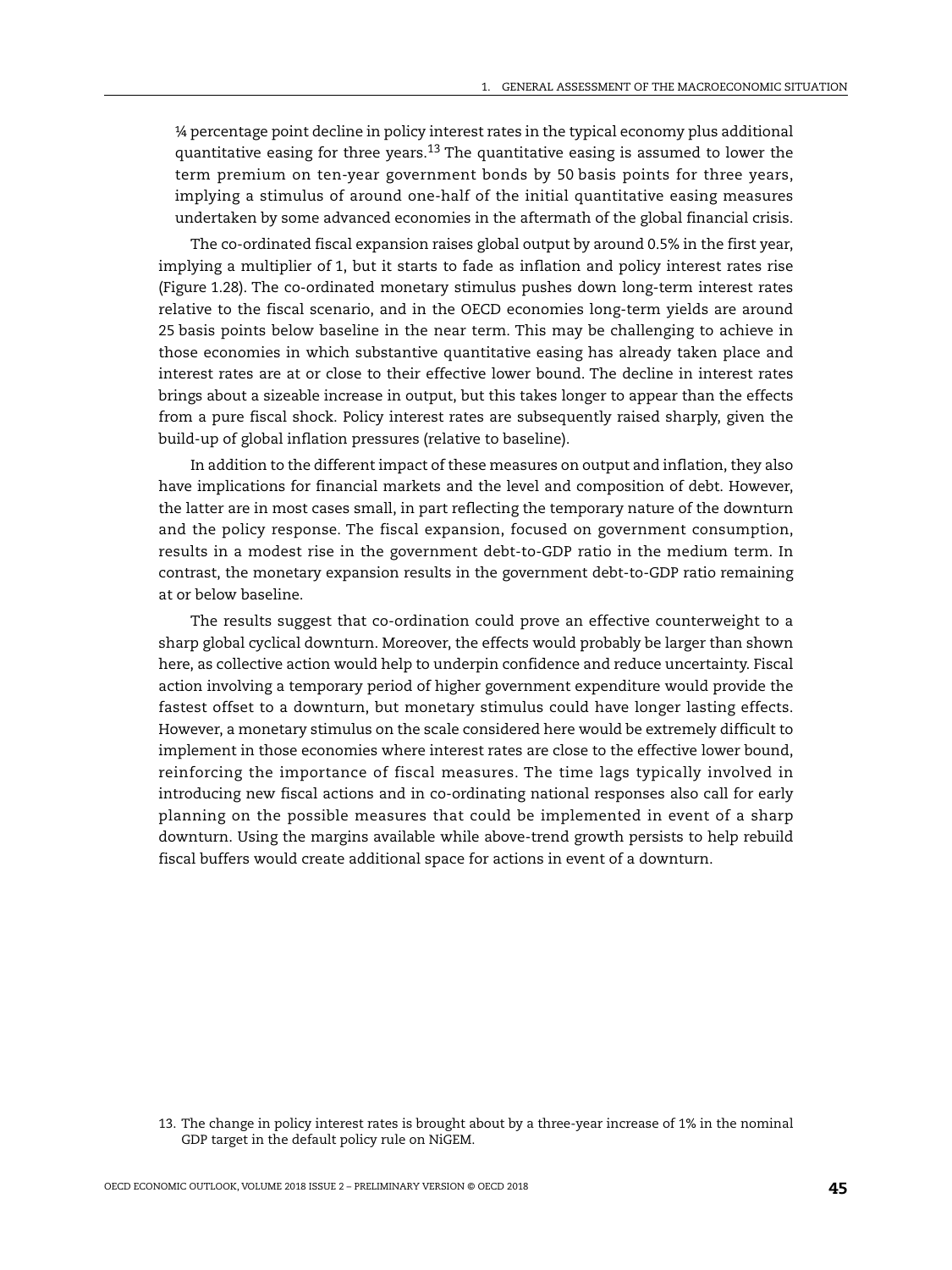

#### Figure 1.28. **Policy options to offset a global cyclical downturn**

*Note:* The fiscal scenario is a co-ordinated global fiscal easing of 0.5% of GDP sustained for three years, with policy interest rates held fixed for three years. The monetary scenario is one in which the nominal GDP target is raised by 1 percentage point for three years and the term premium on long-term government bonds is reduced by 50 basis points for a similar period. *Source:* OECD calculations.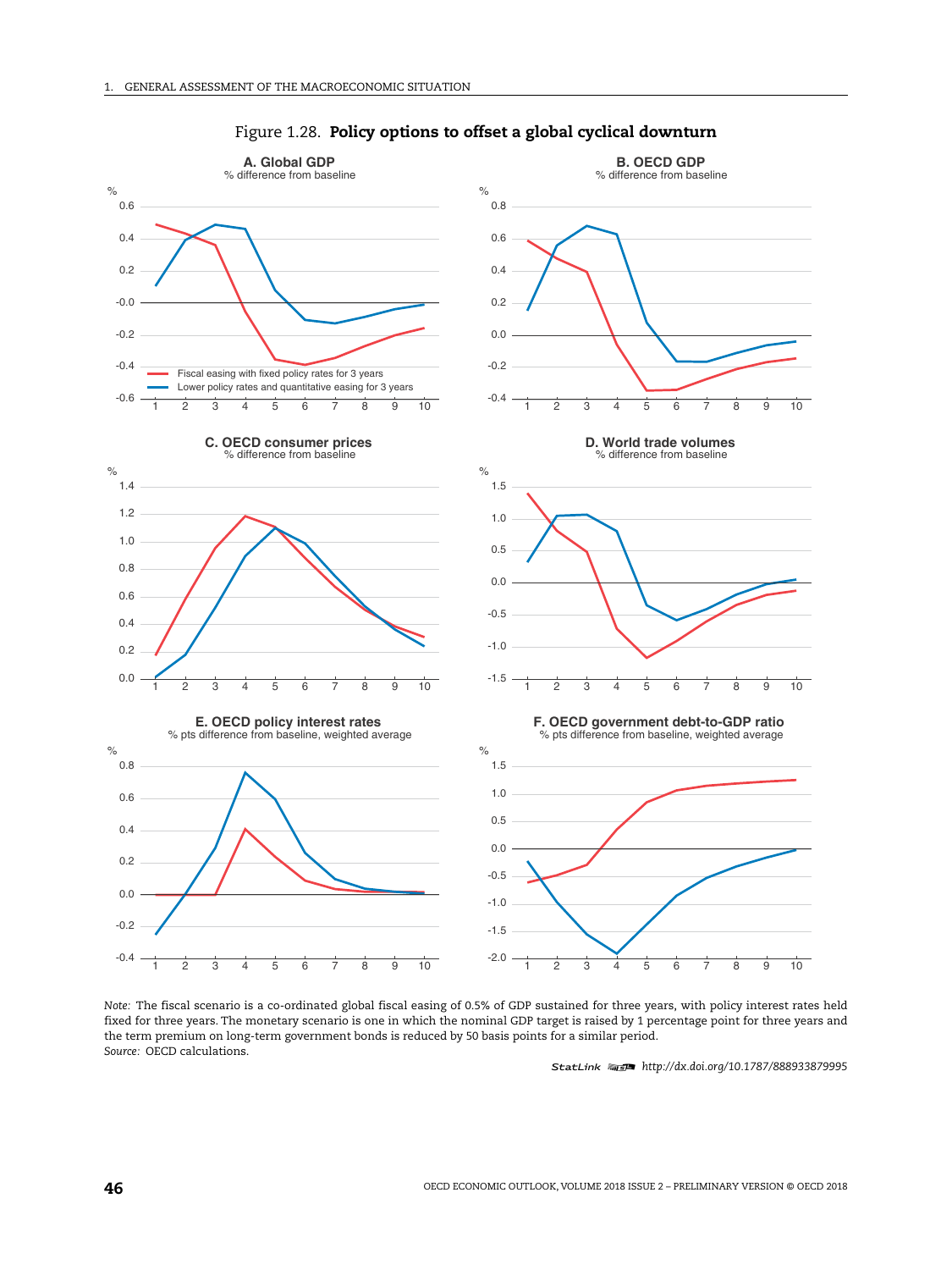#### *References*

- [Albertazzi, U., T. Ropele, G. Sene and F.M. Signoretti \(2014\), "The Impact of the Sovereign Debt Crisis on](https://doi.org/10.1016/j.jbankfin.2014.05.005) [the Activity of Italian Banks",](https://doi.org/10.1016/j.jbankfin.2014.05.005) *Journal of Banking & Finance*, 46, 387-402.
- [Berthou, A., C. Jardet, D. Siena and U. Szczerbowicz \(2018\), "Quantifying The Losses From A Global](https://blocnotesdeleco.banque-france.fr/en/blog-entry/quantifying-losses-global-trade-war) [Trade War",](https://blocnotesdeleco.banque-france.fr/en/blog-entry/quantifying-losses-global-trade-war) *Banque de France ECO Notepad*, July.
- [Cadot, O., J. Gourdon and F. van Tongeren \(2018\), "Estimating Ad Valorem Equivalents of Non-Tariff](https://doi.org/10.1787/f3cd5bdc-en) [Measures: Combining Price-Based and Quantity-Based Approaches",](https://doi.org/10.1787/f3cd5bdc-en) *OECD Trade Policy Papers*, No. 215, OECD Publishing, Paris.
- Caggiano, G., E.Castelnuovo and G. Pellegrino (2017), "Estimating the Real Effects of Uncertainty Shocks at the Zero Lower Bound", *European Economic Review*, 100, 257-272.
- [Chen, Q., I. Goldstein and W. Jiang \(2010\), "Payoff Complementarities and Financial Fragility: Evidence](http://finance.wharton.upenn.edu/~itayg/Files/fundrun-published.pdf) [from Mutual Fund Outflows",](http://finance.wharton.upenn.edu/~itayg/Files/fundrun-published.pdf) *Journal of Financial Economics*, 97(2), 239-262.
- [Coibion, O. and Y. Gorodnichenko \(2015\), "Is the Philips Curve Alive and Well after All? Inflation](https://pubs.aeaweb.org/doi/pdfplus/10.1257/mac.20130306) [Expectations and the Missing Disinflation",](https://pubs.aeaweb.org/doi/pdfplus/10.1257/mac.20130306) *American Economic Journal: Macroeconomics*, 7(1), 197-232.
- [Conflitti, C. and R. Cristadoro \(2018\), "Oil Prices and Inflation expectations",](http://www.bancaditalia.it/pubblicazioni/qef/2018-0423/QEF_423_18.pdf) *Questioni di Economia e Finanza (Occasional Papers), Banca d'Italia, No. 423*, January.
- [ECB \(2018\), "Macroeconomic Implications of Increasing Protectionism",](https://www.ecb.europa.eu/pub/economic-bulletin/focus/2018/html/ecb.ebbox201806_01.en.html) *ECB Economic Bulletin* 6/2018, European Central Bank.
- [Égert, B. and P. Gal \(2017\), "The Quantification of Structural Reforms in OECD Countries: A New](https://doi.org/10.1787/eco_studies-2016-5jg1lqspxtvk) [Framework",](https://doi.org/10.1787/eco_studies-2016-5jg1lqspxtvk) *OECD Journal: Economic Studies*, vol. 2016/1.
- ESRB (2015), *[Report on Systemic Risks in the EU Insurance Sector](https://www.esrb.europa.eu/pub/pdf/other/2015-12-16-esrb_report_systemic_risks_EU_insurance_sector.en.pdf)*, December, European Systemic Risk Board, Frankfurt am Main.
- [Federal Reserve Bank of Atlanta \(2018\), "Are Tariff Worries Cutting Into Business Investment?", Federal](http://macroblog.typepad.com/macroblog/2018/08/are-tariff-worries-cutting-into-business-investment.html) Reserve Bank of Atlanta macroblog, August 2018.
- [Guillemette, Y. and D. Turner \(2018\), "The Long-View: Scenarios for the World Economy to 2060",](https://doi.org/10.1787/b4f4e03e-en) *OECD Economics Department Policy Paper*, No. 22, OECD Publishing, Paris.
- [Haugh, D., A. Kopoin, E. Rusticelli, D. Turner and R. Dutu \(2016\), "Cardiac Arrest or Dizzy Spell: Why is](https://doi.org/10.1787/5jlr2h45q532-en) [World Trade So Weak and What can Policy Do About It?",](https://doi.org/10.1787/5jlr2h45q532-en) *OECD Economic Policy Papers*, No. 18, OECD Publishing, Paris.
- [Heller, D. and N. Vause \(2012\), "Collateral Requirements for Mandatory Central Clearing of Over-the](https://www.bis.org/publ/work373.pdf)[counter Derivatives",](https://www.bis.org/publ/work373.pdf) *BIS Working Papers*, No. 373, Bank for International Settlements, Basel.
- IMF (2015), *[Global Financial Stability Report](https://www.imf.org/en/Publications/GFSR/Issues/2016/12/31/Global-Financial-Stability-Report-April-2015-Navigating-Monetary-Policy-Challenges-and-42422)*, International Monetary Fund, Washington, April.
- [Maravalle, A. and Ł. Rawdanowicz \(2018\), "To Shorten or to Lengthen? Public Debt Management in the](https://doi.org/10.1787/192ef3ad-en) [Low Interest Rate Environment",](https://doi.org/10.1787/192ef3ad-en) *OECD Economics Department Working Papers*, No. 1483, OECD Publishing, Paris.
- [OECD \(2015\), OECD Economic Outlook, Volume 2015, Issue 2, OECD Publishing, Paris.](https://doi.org/10.1787/eco_outlook-v2015-2-en.)
- [OECD \(2017a\), OECD Economic Outlook, Volume 2017, Issue 2, OECD Publishing, Paris.](https://doi.org/10.1787/eco_outlook-v2017-2-en)
- OECD (2017b), *Making Trade* Work For All, OECD Publishing, Paris.
- OECD (2017c), *[International Regulatory Co-operation and Trade: Understanding the Trade Costs of Regulatory](http://dx.doi.org/10.1787/9789264275942-en) [Divergence and the Remedies](http://dx.doi.org/10.1787/9789264275942-en)*, OECD Publishing, Paris.
- OECD (2018a), *[Economic Policy Reforms 2018: Going for Growth Interim Report](https://doi.org/10.1787/growth-2018-en)*, OECD Publishing, Paris.
- OECD (2018b), "Trade Policy and the Global Economy Scenario 2: Increasing Tariffs", *Trade Policy Brief*, OECD Publishing, Paris.
- OECD (2018c), "Trade Policy and the Global Economy Scenario1: Reducing Tariffs", *Trade Policy Brief*, OECD Publishing, Paris.
- OECD (2018d), *[OECD Economic Outlook](http://dx.doi.org/10.1787/eco_outlook-v2017-2-3-en)*, Volume 2018, Issue 1, OECD Publishing, Paris.
- OECD (2018e), *[OECD Economic Surveys: Euro Area 2018](https://doi.org/10.1787/eco_surveys-euz-2018-en)*, OECD Publishing, Paris.
- OECD (forthcoming), *Economic Policy Reforms 2019: Going for Growth*, OECD Publishing, Paris.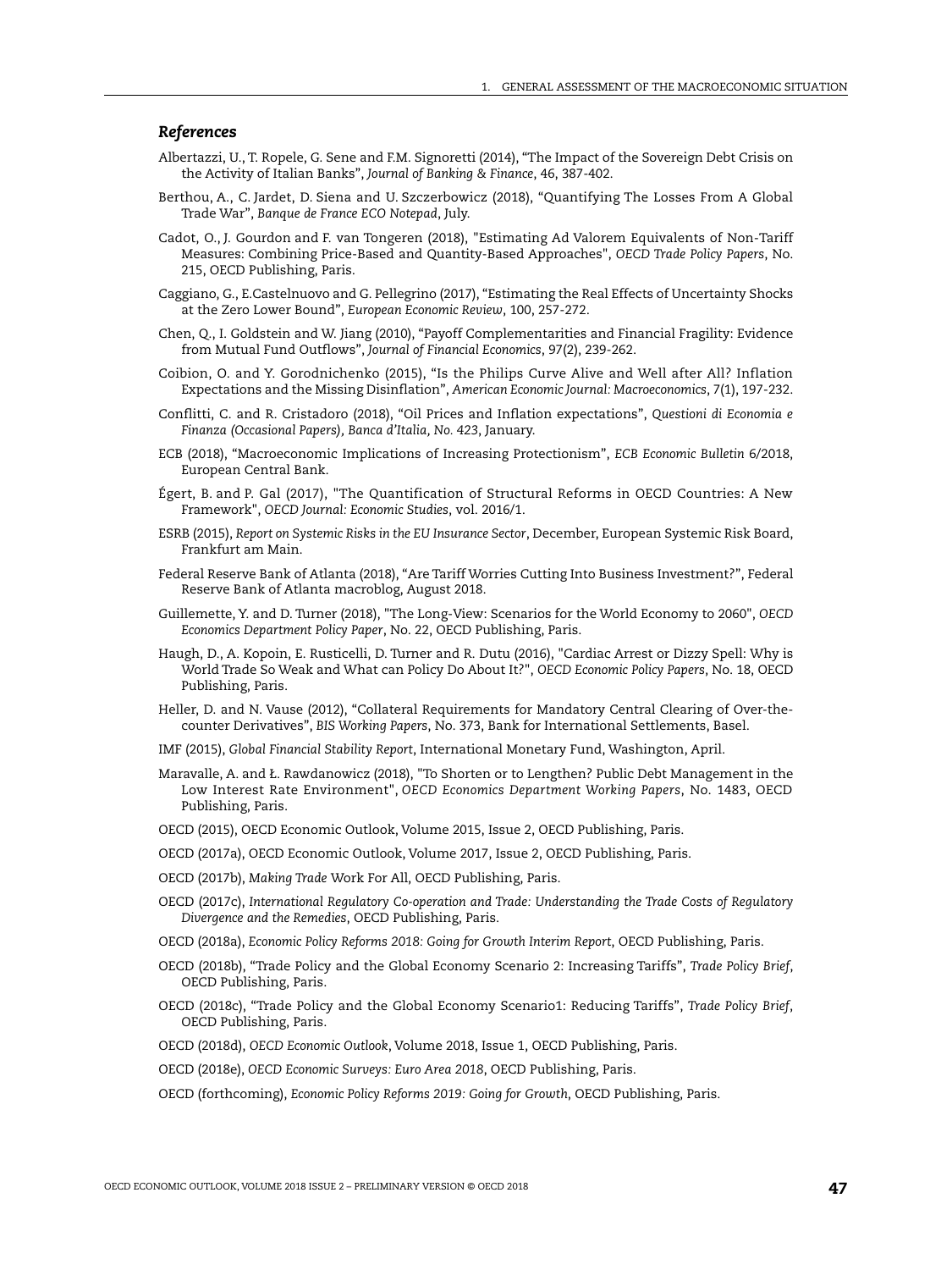- OECD-UNCTAD-WTO (2018), *19th OECD-UNCTAD-WTO Report on G20 Trade and Investment Measures*, OECD Publishing, Paris.
- [Perez-Segura, A. and R.J. Vigfusson \(2016\), "The Relationship between Oil Prices and Inflation](https://doi.org/10.17016/2573-2129.19) [Compensation",](https://doi.org/10.17016/2573-2129.19) *IFDP Notes*, Board of Governors of the Federal Reserve System.
- [Zoli, E. \(2013\), "Italian Sovereign Spreads;Their Determinants and Pass-through to Bank Funding Costs and](https://www.imf.org/external/pubs/ft/wp/2013/wp1384.pdf) [Lending Conditions",](https://www.imf.org/external/pubs/ft/wp/2013/wp1384.pdf) *IMF Working Papers*, No. 13/84, International Monetary Fund, Washington D.C.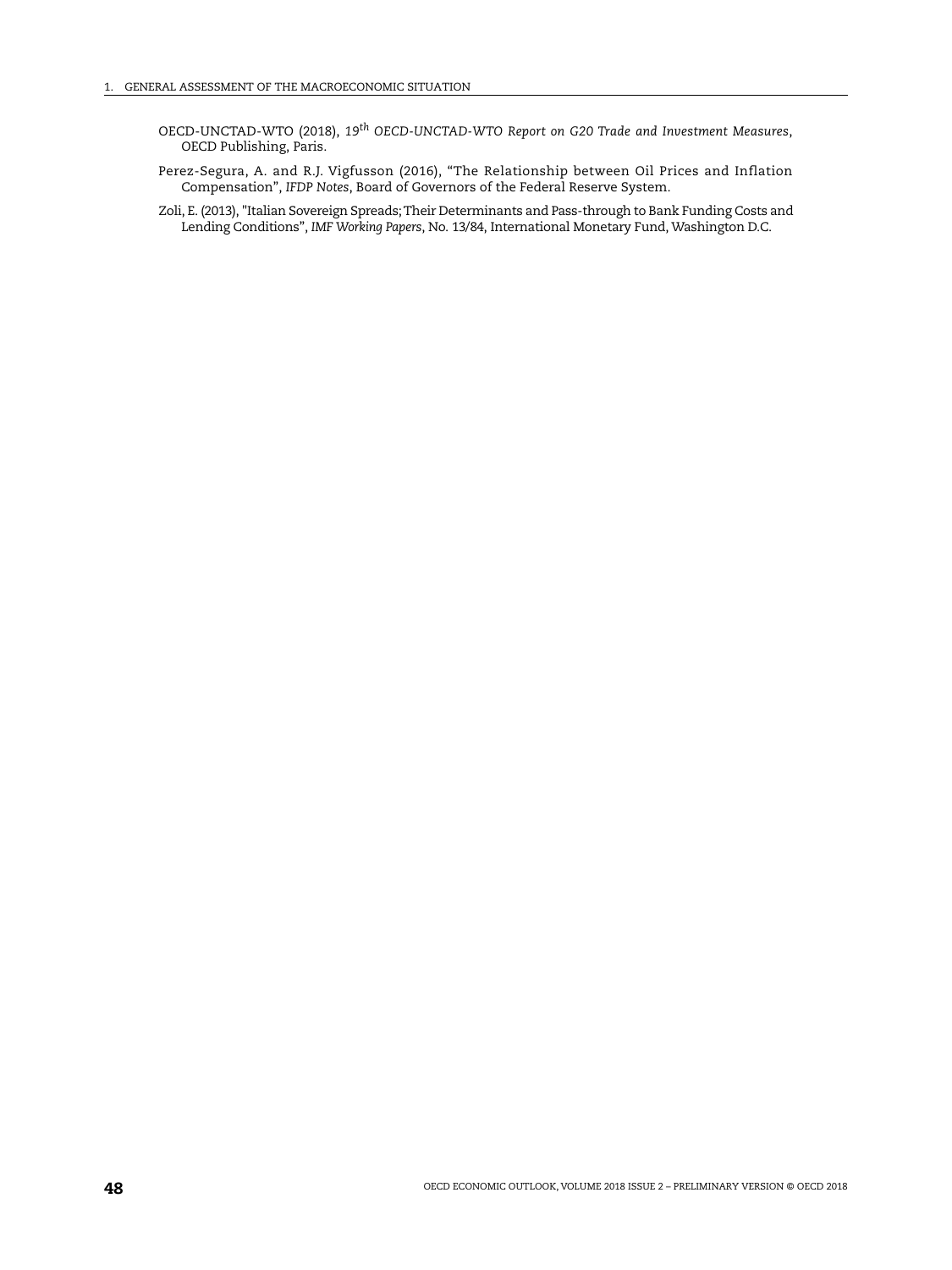# ANNEX 1.1

# *Policy and other assumptions underlying the projections*

Fiscal policy settings for 2018-20 are based as closely as possible on legislated tax and spending provisions and are consistent with growth, inflation and wage projections. Where government plans have been announced but not legislated, they are incorporated if it is deemed clear that they will be implemented in a shape close to that announced. Where there is insufficient information to determine budget outcomes, underlying primary balances are kept unchanged, implying no discretionary change in the fiscal stance. In euro area countries, the stated targets in Stability Programmes are also used.

Regarding monetary policy, the assumed path of policy interest rates represents the most likely outcome, conditional upon the OECD projections of activity and inflation, which may differ from the stated path of the monetary authorities.

- In the United States, the upper bound of the range for the target federal funds rate is assumed to be raised gradually to reach 3.5% in December 2019, up from the current level of 2.25%, and kept constant in 2020.
- In Japan, the short-term policy rate on the Policy-Rate Balances in current accounts held by financial institutions at the Bank is assumed to be kept at -0.1% for the entire projection period.
- In the euro area, the negative deposit rate is assumed to be increased from the current level of -0.4% to 0.2% by end of 2020, starting in the latter part of 2019.
- In China, monetary policy is assumed to be slightly accommodative.
- In India, the repo rate is assumed to be increased gradually from the current level of 6.5% to 7% in mid-2019 and then reduced to 6.75% in 2020.
- In Brazil, the policy rate is assumed to be increased gradually to 8.25% by the end of 2020.

Although their impact is difficult to assess, the following quantitative easing measures are assumed to be taken over the projection period, implicitly affecting long-term interest rates. In the United States, it is assumed that the Federal Reserve reduces, as announced, the stock of asset holdings. In Japan, the Bank of Japan's asset purchases and yield curve control are assumed to continue but with more flexibility in the yield curve control towards the end of 2020, implying a slight increase in the 10-year government bond yield at the end of 2020. In the euro area, it is assumed that the ECB will gradually taper asset purchases in 2018, implying a gradual increase in long-term interest rates in 2019-20.

Structural reforms that have been implemented or announced for the projection period are taken into account, but no further reforms are assumed to take place.